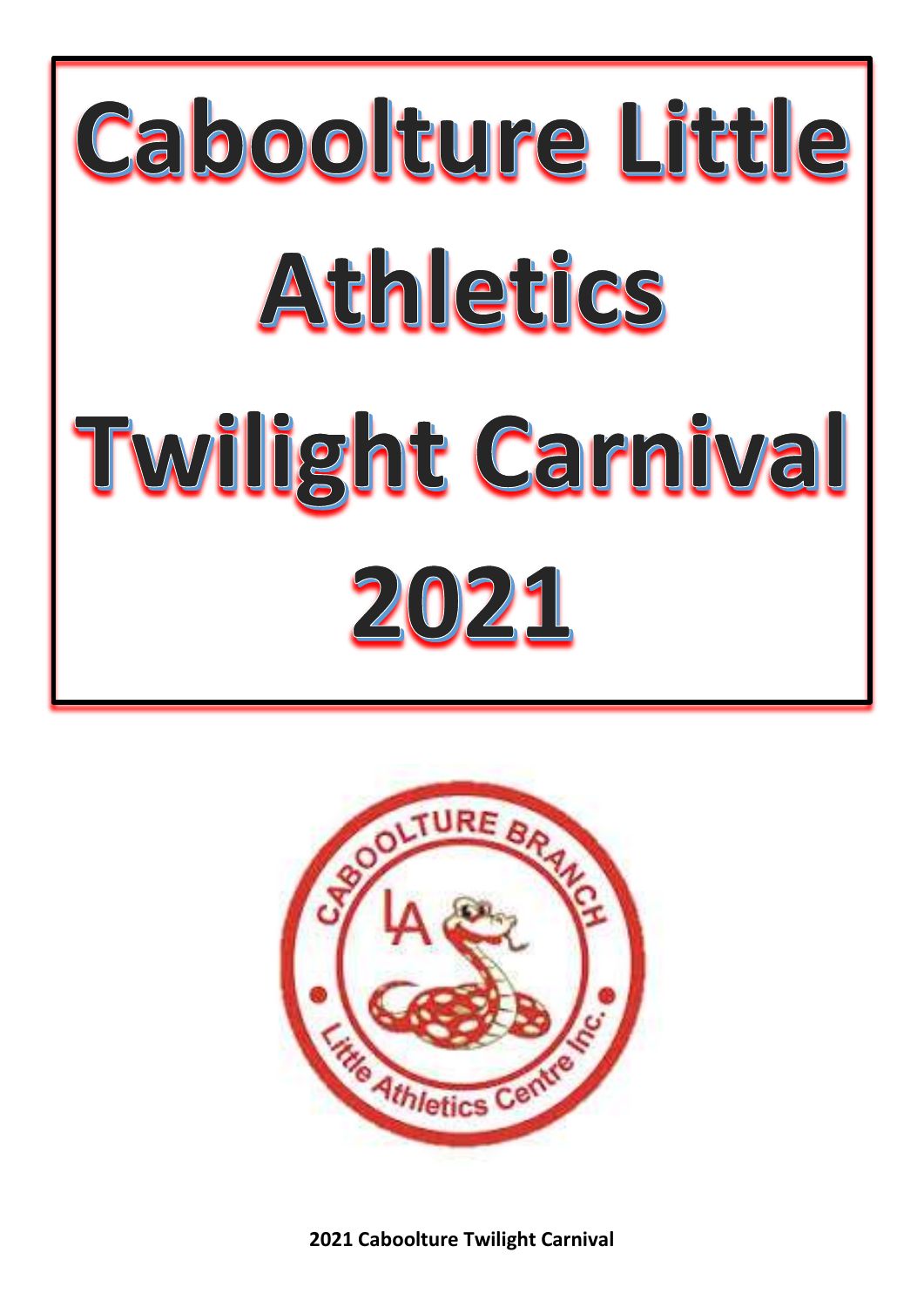## COVID 19

Under Little Athletics Queensland guidance we have a Covid Safe Plan. Available on request. In order for events such as these to continue for our athletes we must do all we can to comply with Government Guidelines.

- If you or your athlete display any symptoms of Covid19 please stay home.
- If you or your athlete develop symptoms during the carnival please notify a Covid Marshall and head home.
- Please check in via the QLD Check In app upon arrival by scanning the provided code which will be displayed around the grounds and at the clubhouse
- Adults must social distance 1.5m (decreases exposure to Covid19 and other viruses)
- Please teach athletes to wash their hands with soap for at least 20 seconds after using the toilet and before eating
- Teach athletes to avoid touching their faces while participating in field events and to wash or sanitise their hands after field events
- We will be sanitising field events as per Little Athletic's Guidelines
- We have hand sanitiser around the grounds for your use
- We have a toilet and facility cleaning crew on roster to clean and sanitise hourly
- Frequently touched areas such as Eftpos machine, Food Sales Desk, canteen counter, BBQ table will be wiped down and sanitised every hour and more during high peak times
- We encourage volunteers and officials to bring their own equipment necessary to assist (pen, clipboard etc).
- Food and drinks available from the canteen, our outdoor express BBQ and invited vendors around the grounds
- Be creative in celebrating no hugs or high fives, swap for the elbow or foot bump
- It's a social day, when mingling please remember to social distance.
- Wash hands or sanitise regularly
- Be mindful of social distancing from non-household members when in gazebos
- Please follow our line markings, distance indicators and entry and exit points to the clubhouse, canteen and other areas
- If possible bring your own hygiene pack with antibacterial wipes and sanitiser
- Have a fun but safe day so we can continue to enjoy such events for the rest of the season and next year.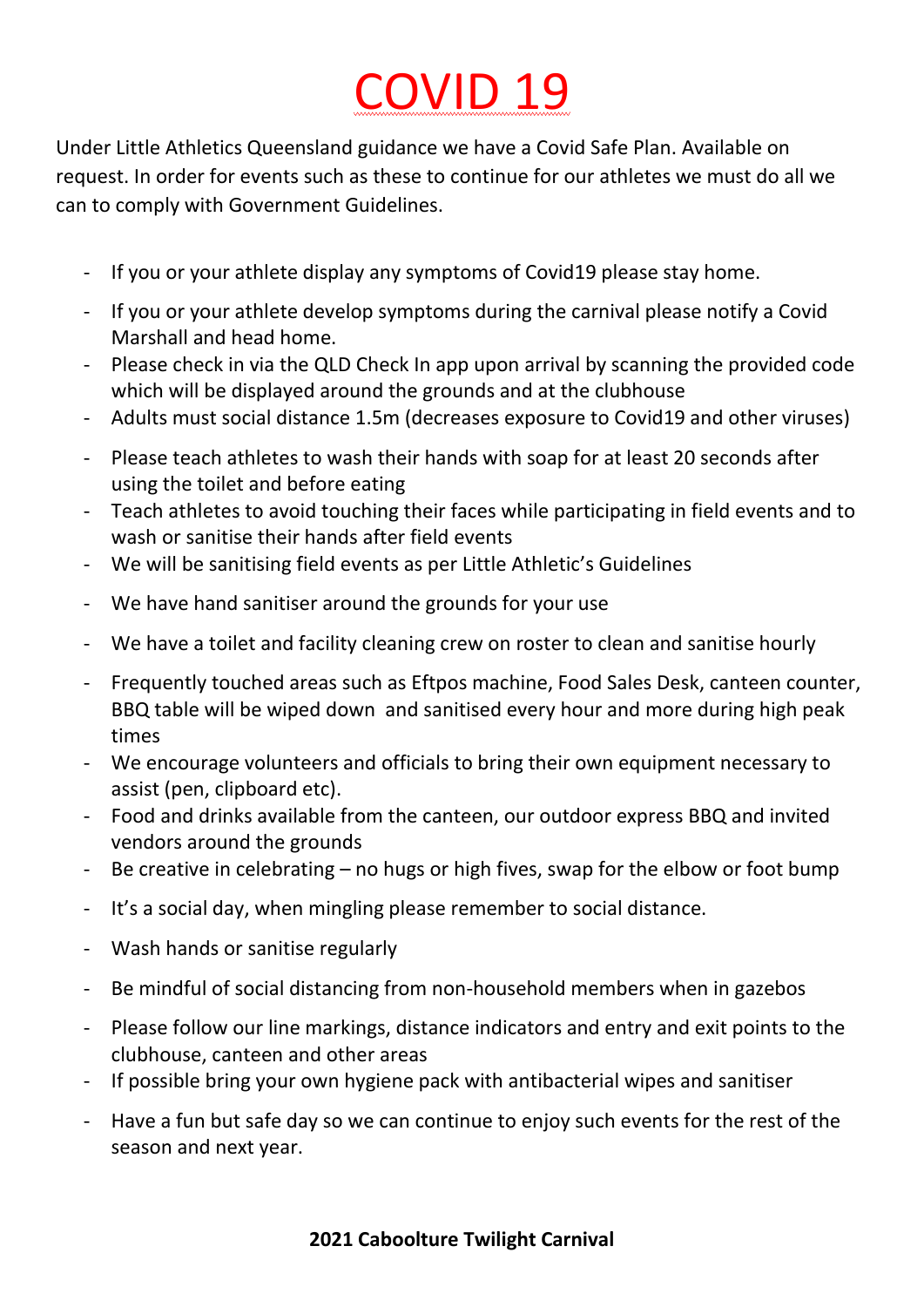## RULES OF COMPETITION

- It is a requirement that all athletes wear appropriate footwear in all track and field events (see below)
- Only athletes taking part in competition and officials will be allowed in the competition area.
- All athletes must compete in full and correct Centre uniforms unless otherwise approved by LAQ (Temporary 2021 Covid19 allowance – white collared T-shirt with appropriate badges).
- Upon announcing the call for an event, athletes will marshal to the track marshalling area (under clubhouse) or diretly to the relevant field event. No individual athlete will be called.
- **The number of trials for Under 6 - 7 field events shall be best of two (2) (No Warm ups).**
- **The number of trials for Under 8 - 17 field events shall be best of three (3) (No Warm ups). There will be no finals in track events - heats only.**
- Any athlete deciding to withdraw from the competition must immediately notify the Announcer of their decision.
- Events may be rescheduled at the discretion of the Arena Manager. All competitors to be notified of such changes in reasonable time.
- Protests WILL NOT be allowed, the judge's decision will be final.
- The following start heights for high jump will be constant at :

| Age    | <b>Start Height</b> | Age         | <b>Start Height</b> |
|--------|---------------------|-------------|---------------------|
| $U9*$  | 0.80 <sub>m</sub>   | U13         | 1.20m               |
| $U10*$ | 0.90 <sub>m</sub>   | U14         | 1.25m               |
| U11    | 1.00m               | U15         | 1.30 <sub>m</sub>   |
| U12    | 1.10m               | $U16 - U17$ | 1.35m               |

\*Scissors Mats Only

## FOOTWEAR

- Spikes no longer than 7mm may be worn by athletes in U11 U17 age groups in jumping events and track events that are run entirely in lanes.
- Spikes are to be put on at the *START* of the event and removed *IMMEDIATELY* at the completion of the event.

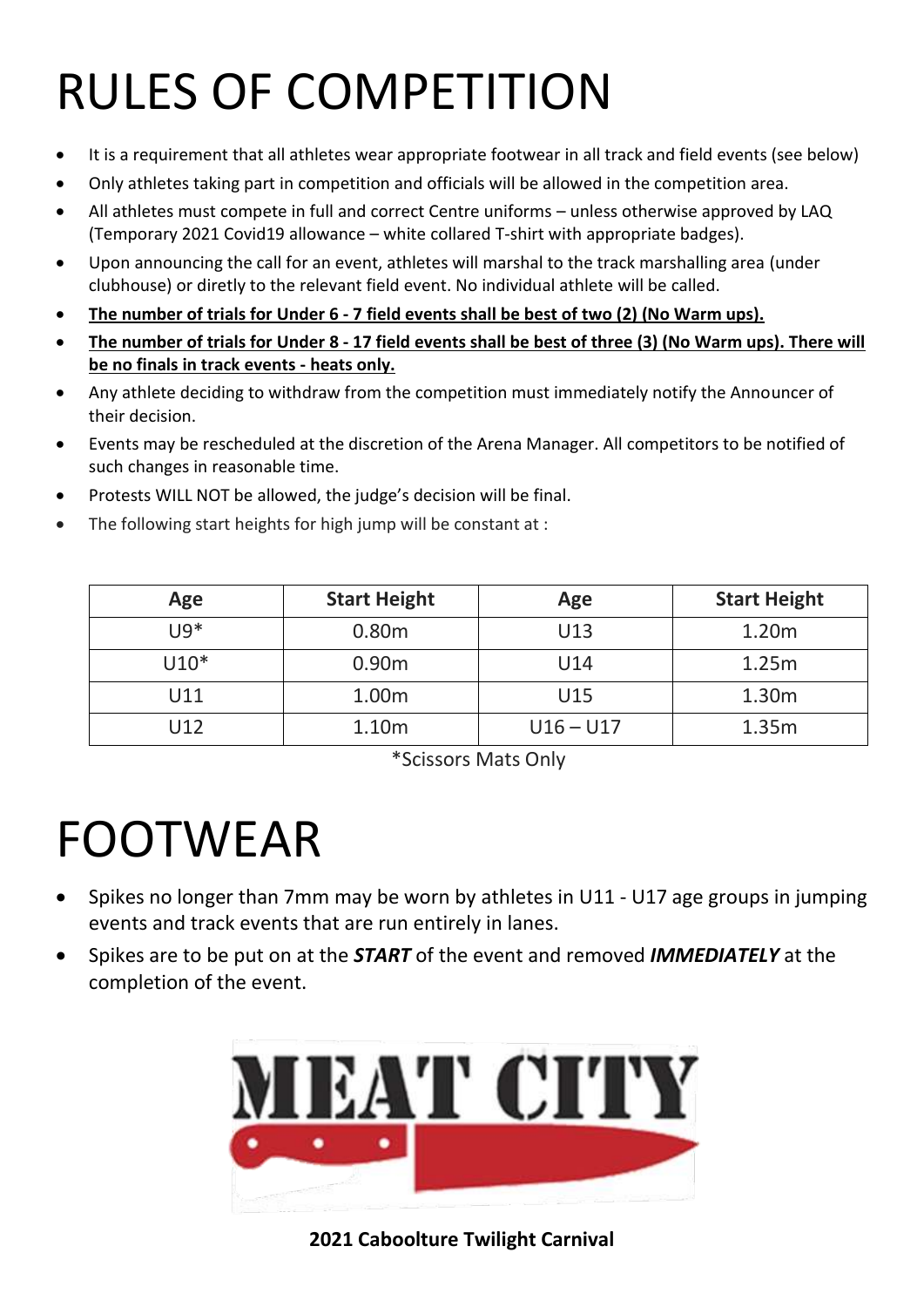## PRESENTATION

- Field events place getters will be awarded their medals at the event. Track place getters will be called back for a medal presentation as there are no finals, only timed heats.
- The first three place getters in the U7 U17 will receive a medal for their achievements.
- The first three place getters in the multi-class U9-U12, U13-U17. will receive a medal for their achievements.
- All U6 athletes will receive a participation medal at the 2:45 pm presentation.

## KEY OFFICIALS

COMPETITION MANAGER Michelle White ANNOUNCER Jody Hollinger TRACK REFEREE Leanne Hilton CHIEF RECORDER Melinda Bow / Darrin Eager STARTER John McRoberts CALL ROOM Karen Vohland CHIEF TIMEKEEPER Peter Haig FIELD REFEREE Brett Hilton CHIEF DISCUS Kim Brum CHIEF SHOT-PUT Gray Barton CHIEF JUMP BC / Jess Haig CHIEF WALK Leanne Hilton





CANTEEN Jamie Lavell / Rochelle Hayes

FIRST AID **Jody Hollinger (Announcer Tent)** 

COVID19 MARSHALLS Michelle White / Hayley Hartland

Place Judges, Time Keepers and Field Event Officials will be called for on the day.

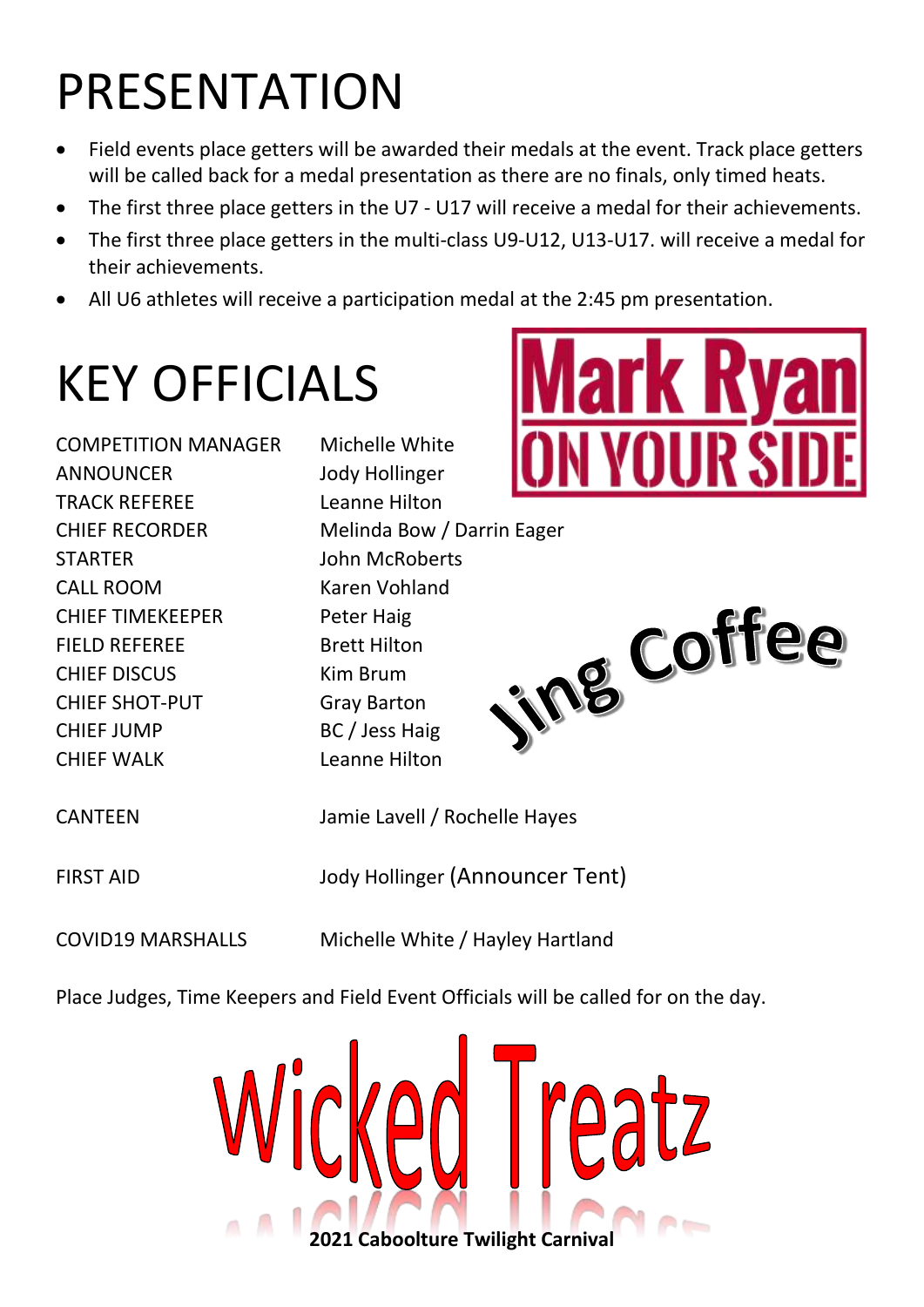# COMPETING CLUBS

Caboolture Little Athletics would like to welcome the following centres to this year's Carnival:

**Algester Little Athletics Jimboomba Little Athletics Arana Little Athletics Maroochy Little Athletics Ashmore Little Athletics Maryborough Little Athletics Aspley Little Athletics Mt Gravatt Little Athletics Balmoral Little Athletics Nambour Little Athletics Beaudesert Little Athletics Nanango Little Athletics Beenleigh Little Athletics Noosa Little Athletics Bli Bli Little Athletics Ormeau Little Athletics Bracken Ridge Little Athletics Redcliffe Little Athletics Bribie District Little Athletics Redlands Little Athletics Browns Plains Little Athletics Runaway Bay Little Athletics Caloundra Little Athletics South Burnett Little Athletics City North Little Athletics South Little Athletics Deception Bay Little Athletics Springwood Little Athletics Gayndah Little Athletics Strathpine Little Athletics Gold Coast Little Athletics The Gap Little Athletics Gympie Little Athletics Toowoomba Little Athletics Highfields and District Little Athletics Wamuran Little Athletics Ipswich Little Athletics West Bundaberg Little Athletics**

**Glasshouse Little Athletics Tamborine Mountain Little Athletics Helensvale Little Athletics University of the Sunshine Coast Little Athletics**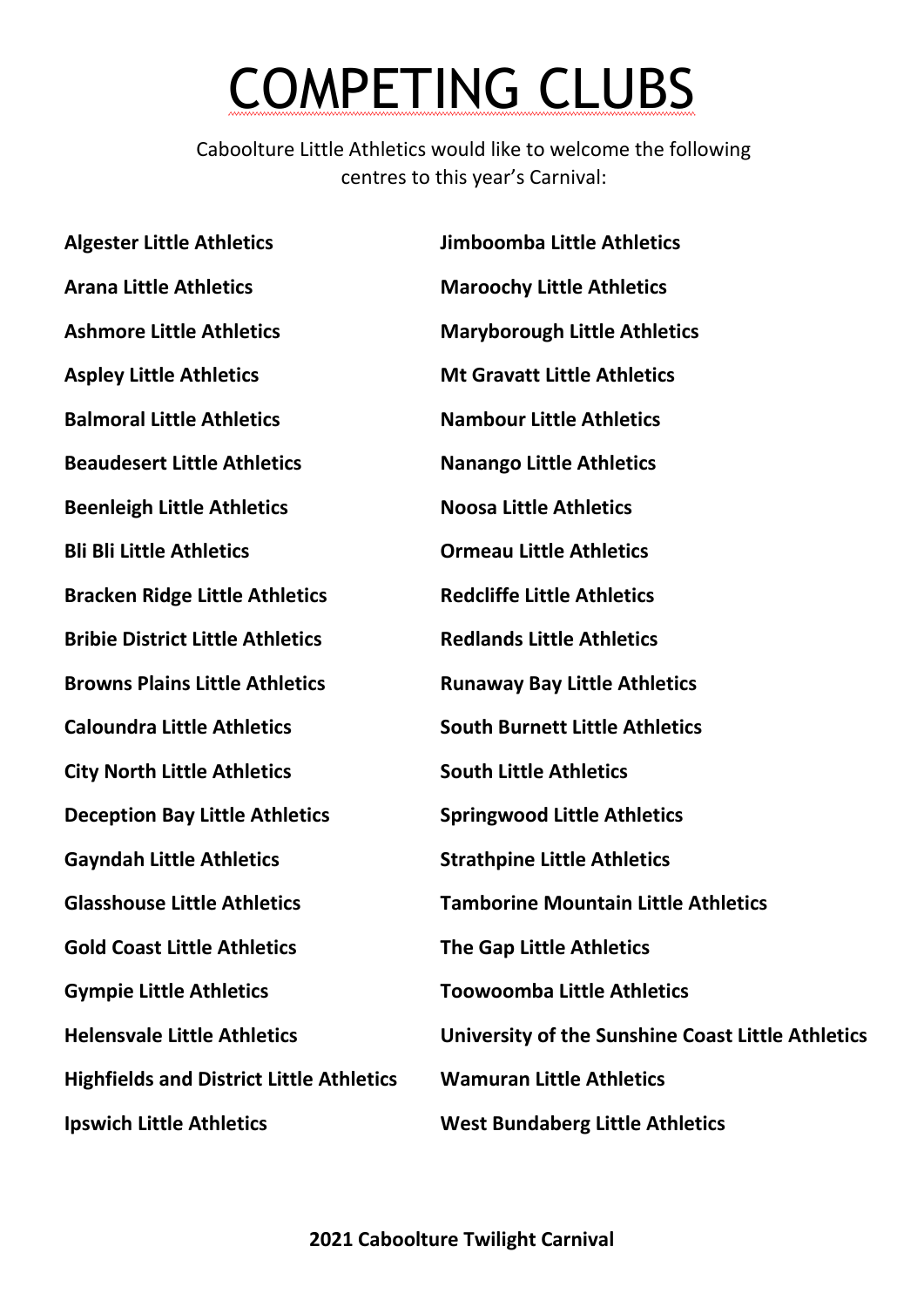

# MENU

- **Chicken Tender (plain or sweet chilli) \$2.50ea**
	- **Hot Dog (+ cheese 50c) \$3.00**
		- **Phelan's Sausage Roll \$3.50**
			- **GF Sausage Roll \$5.00**
				- **Cheeseburger \$3.50**
					- **Phelan's Pie \$4.50**
	- **Ham or chicken Salad Roll \$5.00**
		- **Fried Rice \$5.00**
		- **Hamburger \$6.00**
		- **Chicken Burger \$6.00**
		- **Veggie Burger \$6.00**

**KIDS MEAL 2 Chicken Tenders and a Popper \$5.50**

| From 3pm | Meatball Sub (+ cheese 50c) | \$6.00 |  |
|----------|-----------------------------|--------|--|
|----------|-----------------------------|--------|--|

#### **BBQ EXPRESS MENU (Only available from BBQ under gazebo)**

- - **Buttered Corn on the Cob \$3.50**
		- **Sausage Sizzle \$2.50**

**Popper \$1.50, Soft Drinks \$2.50, Powerade \$4.00**

**Cash and Eftpos Available at Canteen and BBQ**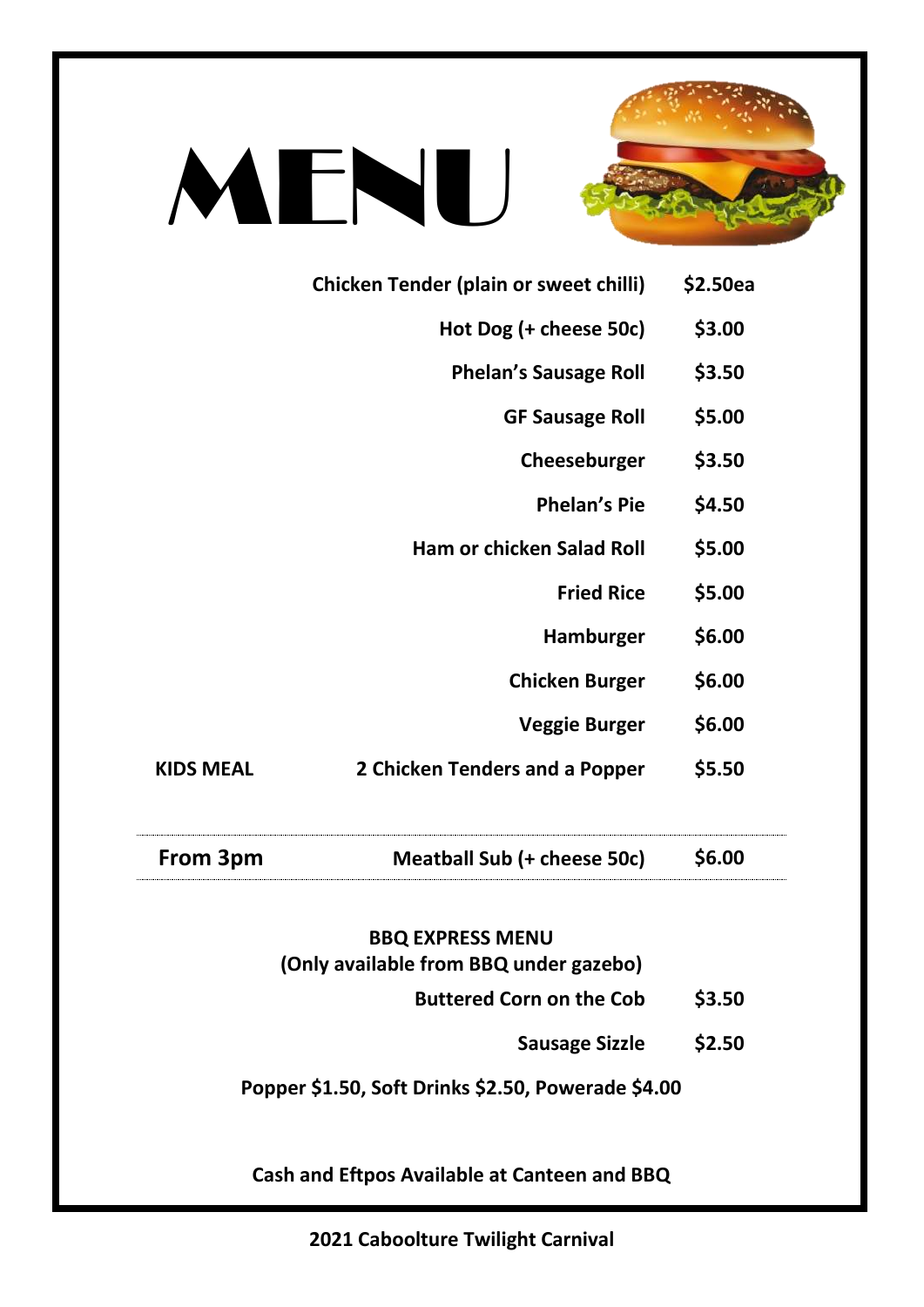## CLASHING EVENTS

Neither track nor field events can be unduly delayed to suit individual competitors

Where a competitor is in both a track and field event at the same time, track events will take precedence when the event is about to be run. Every effort will be made by officials to ensure all children receive their allocated trials at field events, but in this regard, Centres and Officials are requested to ensure that:

- 1. Athletes waiting in the call room who are called for their field event should only remain in the call room if their track event will be marshalled in the next 5 races. If not, athletes should report to the field event and follow point 2.
- 2. Athletes, whose clashing track event starts after the field event, remain at the field event until a few minutes before the track event starts when they will be collected by the relevant Official.
- 3. Officials at both the track and field venues are advised of the clash so they may do their best to mimimise its effect

\*\*\* Events times may be brought forward up to 30 minutes



We also have an engraver coming to the carnival to engrave your athletes' medals for just \$3.50ea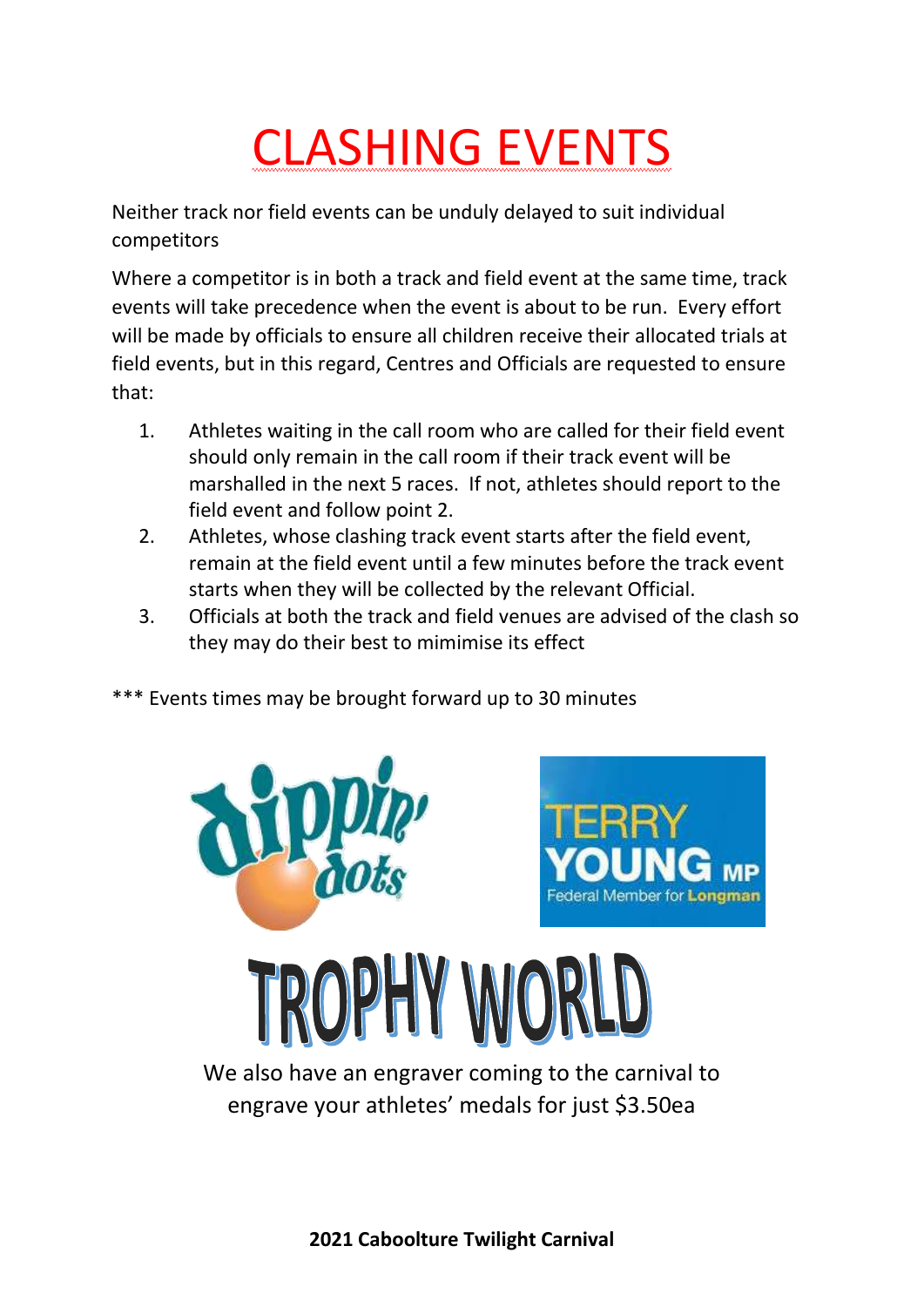| Under 14/17         | 1500m Walk              | U15-U16G & U14B<br>U14G 80/9/76<br>U15-U16B/U17<br>100/10/76<br>90/9/76 | Girls Pit 4<br>Boys Pit 3<br>Shot Put               |                                                     | 100m                                              | Long Jump<br>Boys Pit 3<br>Girls Pit 5              |                                        | Boys net 1<br>Girls net 2<br>Discus | 200m                                      | Boys mat 1<br>Girls Mat 2<br>High Jump<br>Flop Mats | 800m                 |
|---------------------|-------------------------|-------------------------------------------------------------------------|-----------------------------------------------------|-----------------------------------------------------|---------------------------------------------------|-----------------------------------------------------|----------------------------------------|-------------------------------------|-------------------------------------------|-----------------------------------------------------|----------------------|
|                     | $\mathbf{1}$<br>$^{12}$ | $20^{2}$                                                                | Lt<br>$\frac{3}{4}$                                 |                                                     | 58                                                | <b>88</b>                                           |                                        | 108<br>109                          | 116<br>117                                | 133<br>132                                          | 145<br>144           |
| Under <sub>13</sub> | 1500m Walk              | 80m Hurdles<br>9/76                                                     |                                                     | Boys mat 1<br>Girls Mat 2<br>High Jump<br>Flop Mats | 100m                                              | Girls Pit 4<br>Boys Pit 3<br>Shot Put               | Boxs net 1<br>Girls net 2<br>Discus    |                                     | 200m                                      | <b>Long Jump</b><br>Girls Pit 5<br>Boys Pit 3       | 800m                 |
|                     | თვ                      | 17 <sub>8</sub>                                                         |                                                     | 52<br>35                                            | <b>\$B</b>                                        | <b>SS</b> 58                                        | 옰<br>S <sub>3</sub>                    |                                     | 114<br>115                                | 130<br>131                                          | 143<br>142           |
| Under 12            | 1500m Walk              | 80m Hurdles<br>9/68                                                     | Boys net 1<br>Girls net 2<br>Discus                 |                                                     | 100m                                              | Boys mat 1<br>Girls Mat 2<br>High Jump<br>Flop Mats |                                        | 200m                                | Long Jump<br>Girls Pit 5<br>Boys Pit 3    | Boys Pit 3<br>Girls Pit 4<br>Shot Put               | 800m                 |
|                     | $\sim$ 00               | 45<br>16                                                                | 45<br>46                                            |                                                     | 23                                                | 25 53                                               |                                        | $\frac{106}{107}$                   | 122<br>123                                | $\frac{28}{129}$                                    | 141<br>$\frac{3}{4}$ |
| ЖC                  |                         | Long Jump<br>13-17 Pit 2<br>9-12 Pit 1                                  |                                                     | 13-17 Pit 4<br>9-12 Pit 3<br>Shot Put               | 100 <sub>m</sub>                                  |                                                     |                                        |                                     |                                           |                                                     |                      |
|                     |                         | 31<br>31                                                                |                                                     | <b>ដី ដី</b>                                        | ន ដ                                               |                                                     |                                        |                                     |                                           |                                                     |                      |
| Under 11            | 1100m Walk              | 80m Hurdles<br>9/60                                                     | Boys mat 1<br>Girls Mat 2<br>High Jump<br>Flop Mats |                                                     | 100m                                              | Boys net 1<br>Girls net 2<br>Discus                 | Long Jump<br>Boys Pit 3<br>Girls Pit 5 | 200m                                | Boys Pit 3<br>Girls Pit 4<br>Shot Put     |                                                     | 800m                 |
|                     | un uo                   | $\frac{m}{4}$                                                           | 43<br>$\frac{4}{3}$                                 |                                                     | <b>SS 50</b>                                      | 28                                                  | 96<br>57                               | 104<br>105                          | 120<br>121                                |                                                     | 139<br>138           |
| Under 10            | 1100m Walk              | Boys Mat 1<br>Girls Mat 2<br>High Jump<br>Scissor                       | 70m                                                 | Boys net 1<br>Girls net 2<br>Discus                 |                                                   | 100m                                                | Boys Pit 3<br>Girls Pit 4<br>Shot Put  | 200m                                |                                           | Long Jump<br>Boys Pit 1<br>Girls Pit 2              | 800m                 |
|                     | m <del>a</del>          | ಇ ಇ                                                                     | <b>45</b>                                           | 52<br>53                                            |                                                   | <b>PR</b>                                           | 25 25                                  | 102<br>103                          |                                           | 126<br>127                                          | 136<br>137           |
| Inder 9             | 700m walk               | Long Jump<br>Girls Pit 5<br>Boys Pit 3                                  | 70m                                                 |                                                     | Boys Mat 1<br>Girls Mat 2<br>High Jump<br>Scissor | 100m                                                |                                        | 200m                                | Boys Pit 1<br>Girls Pit 2<br>Shot Put     | Boys net 1<br>Girls net 2<br>Discus                 | 800m                 |
|                     | $H_{\rm N}$             | 27                                                                      | 유 <i>민</i>                                          |                                                     | $\frac{2}{7}$                                     | <b>SK</b>                                           |                                        | 300<br>101                          | 118<br>119                                | 124<br>125                                          | 134<br>135           |
| Under 8             |                         | Girls net 2<br>Boys net 1<br>Discus                                     | 70m                                                 |                                                     | Long Jump<br>Girls Pit 2<br>Boys Pit 1            | 100m                                                | Boys Pit 1<br>Girls Pit 2<br>Shot Put  |                                     | 200m                                      |                                                     |                      |
|                     |                         | 25                                                                      | $\frac{28}{16}$                                     |                                                     | R <sub>7</sub>                                    | <b>A 15</b>                                         | 54 53                                  |                                     | $\begin{array}{c} 112 \\ 113 \end{array}$ |                                                     |                      |
| Under 7             |                         | Girls Pit 4<br>Boys Pit 3<br>Shot Put                                   | 70m                                                 |                                                     | Boys net 1<br>Girls net 2<br>Discus               | dung Jumb<br>Girls Pit 2<br>Boys Pit 1              | 100m                                   |                                     | 200m                                      |                                                     |                      |
|                     |                         | 23,                                                                     | <b>26 26</b>                                        |                                                     | G9<br>3                                           | <b>85</b>                                           | ន ដ                                    |                                     | $\frac{110}{111}$                         |                                                     |                      |
| Under 6             |                         | Girls Pit 2<br>Boys Pit 1<br>Shot Put                                   | 70m                                                 | Long Jump<br>Boys Pit 1<br>Girls Pit 2              | Participation<br>Presentation<br>Medal            |                                                     |                                        |                                     |                                           |                                                     |                      |
|                     |                         | $\frac{21}{22}$                                                         | 55                                                  | <b>S 51</b>                                         |                                                   |                                                     |                                        |                                     |                                           |                                                     |                      |
| <b>Tiny Tots</b>    |                         |                                                                         |                                                     | 60m                                                 |                                                   |                                                     |                                        |                                     |                                           |                                                     |                      |
|                     |                         |                                                                         |                                                     | 49                                                  |                                                   |                                                     |                                        |                                     |                                           |                                                     |                      |
|                     | 12:00pm                 | 12:30 <sub>pm</sub>                                                     | 1:15 <sub>pm</sub>                                  | 2:00pm                                              | $2:45$ pm                                         | 3:30pm                                              | 4:15pm                                 | 5:00pm                              | 5:45pm                                    | 6:30pm                                              | 6:45pm               |

Your Help is always welcomed Your Help is always welcomed

For Safety reasons we ask that all parents and caregivers are to remain on the outside of all field events, you are For Safety reasons we ask that all parents and caregivers are to remain on the outside of all field events, you are encouraged to help at your child/rens events, which is the only way to enter the field event areas. encouraged to help at your child/rens events, which is the only way to enter the field event areas.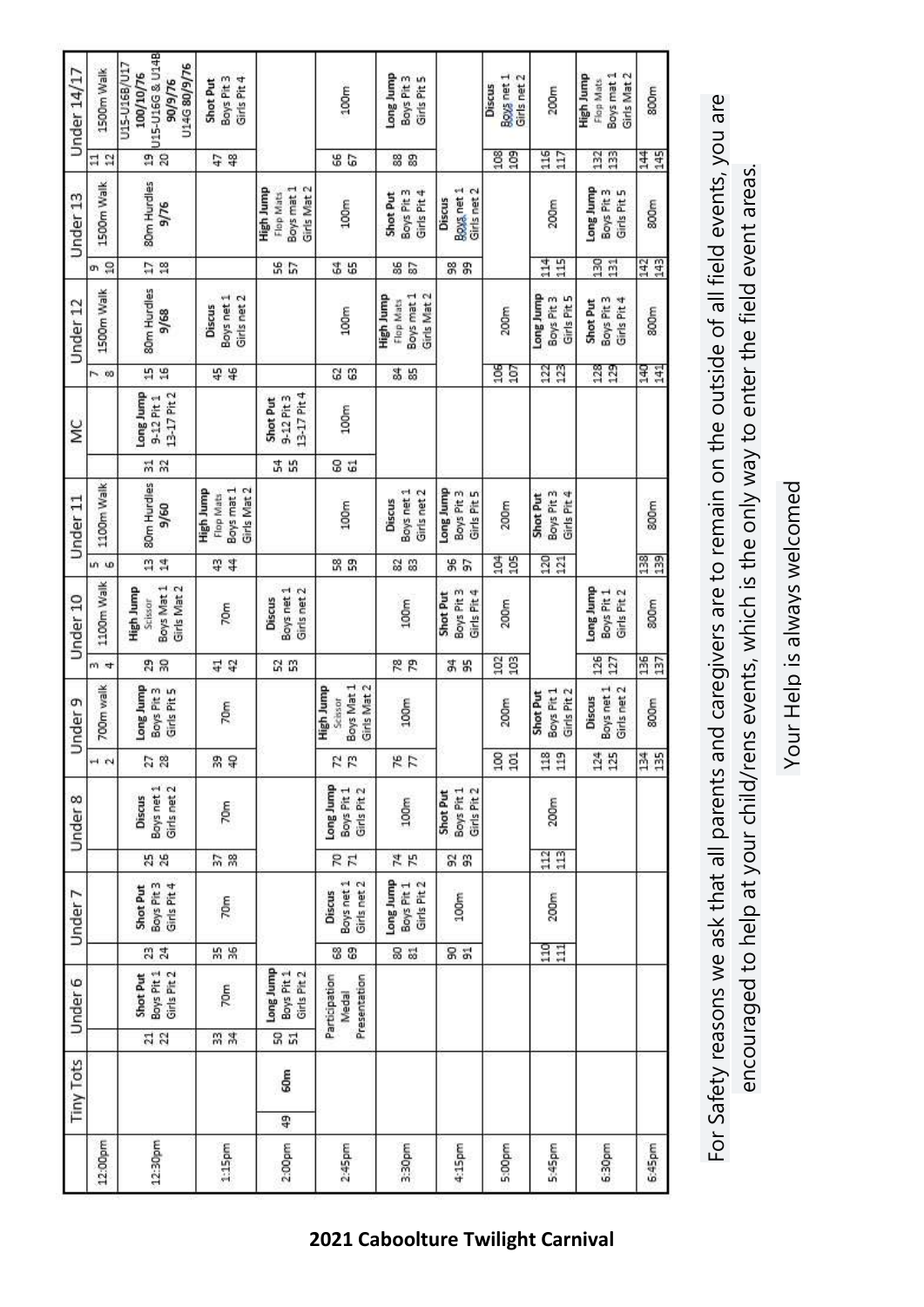| 1  | 700m Walk                                                                                                                          | M | 9  | 12:00 PM Race 01                                                                                                         |                                                                                             |
|----|------------------------------------------------------------------------------------------------------------------------------------|---|----|--------------------------------------------------------------------------------------------------------------------------|---------------------------------------------------------------------------------------------|
|    | TOWEEL, Malakai (DBAY)<br>BURROWS, Cooper (IPS)                                                                                    |   |    | THOMAS, Isaac (DBAY)<br>WHITTLE, Cruz (CAL)                                                                              | DURRE, Max (RBAY)<br>MENNER, Tommy (CAL)                                                    |
| 2  | 700m Walk                                                                                                                          | F | 9  | 12:00 PM Race 01                                                                                                         |                                                                                             |
|    | KANAGES, Asha (MTGR)<br>THOMAS, Olivia (DBAY)                                                                                      |   |    | RUFF, Miah-rose (MBRO)<br>CHAPMAN, Taylor (CAL)                                                                          | RONQUILLO BUENO, Lara (CAL)<br>NIEHUS, Indi (CAL)                                           |
| 3  | 1100m Walk                                                                                                                         | м | 10 | 12:00 PM Heat                                                                                                            |                                                                                             |
|    | BRAY, Nicholas (GAP)                                                                                                               |   |    | MILLAR, Lachlan (DBAY)                                                                                                   |                                                                                             |
| 4  | 1100m Walk                                                                                                                         | F | 10 | 12:00 PM Heat                                                                                                            |                                                                                             |
|    | ROBINSON, Tahlia (GLASS)<br>PALLENTINE, Lyla (GLASS)<br>ORGAN-MOORE, Caitlin (DBAY)<br>LEEDER, Aleena (SPR)<br>VICARY, Dakota (CN) |   |    | BRYCE, Gemma (CAL)<br>RUSSELL, Kaydence (IPS)<br>HERMUS, Eliana (NOOS)<br>MURRAY, Chloe (HVALE)<br>WELCH, Isabella (SPR) | GODDARD, Stella (CAL)<br>PALLENTINE, Ruby (BD)<br>GREEN, Macie (IPS)<br>HARRIS, Amber (STP) |
| 5  | 1100m Walk                                                                                                                         | M | 11 | 12:00 PM Heat                                                                                                            |                                                                                             |
|    | HINDS, Kaleb (CAB)<br>GODDARD, Jett (CAL)                                                                                          |   |    | CLARK, Hudson (CAL)                                                                                                      | SIBENALER, Hunter (ALG)                                                                     |
| 6  | 1100m Walk                                                                                                                         | F | 11 | 12:00 PM Heat                                                                                                            |                                                                                             |
|    | WASSON, Estella (CAB)<br>KABLE, Zoe (STP)                                                                                          |   |    | CREW, Evie (BD)                                                                                                          | HARRISON, Skye (DBAY)                                                                       |
| 7  | 1500m Walk                                                                                                                         | M | 12 | 12:00 PM Heat                                                                                                            |                                                                                             |
|    | JACKSON, Tristan (CAB)<br>KING, Riley (DBAY)<br>ACKFIELD KENNARD, Saul (DBAY)                                                      |   |    | HERMUS, Linden (NOOS)<br>GORMAN, Ky (DBAY)                                                                               | COOKE, Noah (AR)<br>MILLER, Brock (STP)                                                     |
| 8  | 1500m Walk                                                                                                                         | F | 12 | 12:00 PM Heat                                                                                                            |                                                                                             |
|    | LAVELL, Michaela (CAB)<br>BRAY, Laura (GAP)<br>BRYCE, Emily (CAL)                                                                  |   |    | RICH, Lilah (CAB)<br>ROBINSON, Stephanie (GLASS)<br>KERRIDGE, Sophie (GLASS)                                             | KORORIKO, Felicity (GDH)<br>RUTTEN, Olivia (DBAY)                                           |
| 9  | 1500m Walk                                                                                                                         | M | 13 | 12:00 PM Heat                                                                                                            |                                                                                             |
|    | GOSNEY, Payton (BD)                                                                                                                |   |    | KORORIKO, Tama (GDH)                                                                                                     |                                                                                             |
| 10 | 1500m Walk                                                                                                                         | F | 13 | 12:00 PM Heat                                                                                                            |                                                                                             |
|    | BOW, Hayden (CAB)<br>MEAD, Livinia (DBAY)                                                                                          |   |    | PICKVANCE-YEE, Destinee (SPR)<br>KORORIKO, Awhena (GDH)                                                                  | WHITE, Alison (CAL)                                                                         |
| 11 | 1500m Walk                                                                                                                         | M | 14 | 12:00 PM Heat                                                                                                            |                                                                                             |
|    | DALE, Kai (ORM)                                                                                                                    |   |    | WHITE, Micah (DBAY)                                                                                                      |                                                                                             |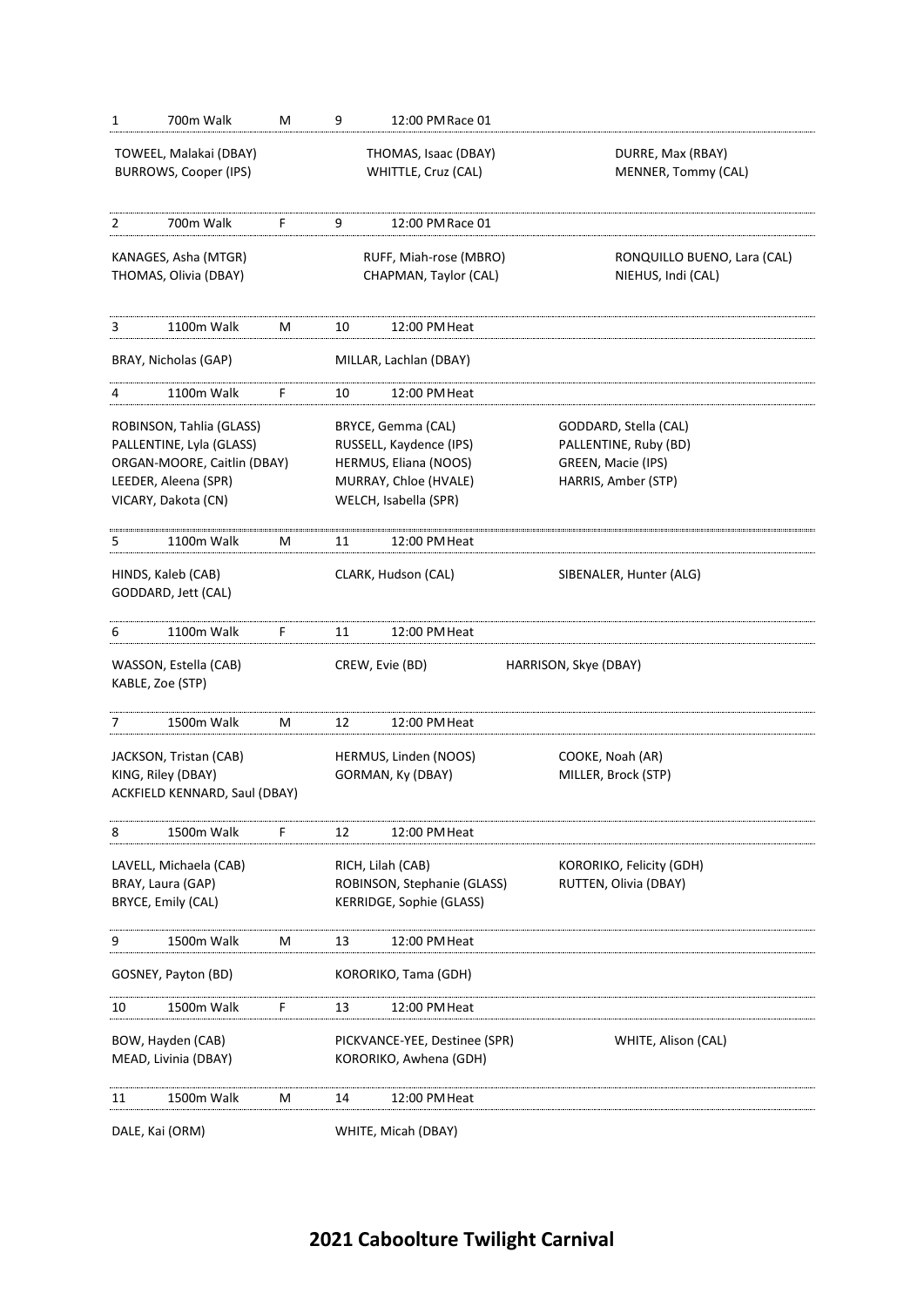| 11 | 1500m Walk                                                              | M | 15                                       | 12:00 PM Heat                                                             |                                                       |  |  |  |
|----|-------------------------------------------------------------------------|---|------------------------------------------|---------------------------------------------------------------------------|-------------------------------------------------------|--|--|--|
|    | LAVELL, Nicholas (CAB)                                                  |   |                                          | HIGHAM, Tristan (STP)                                                     |                                                       |  |  |  |
| 11 | 1500m Walk                                                              | М | 16                                       | 12:00 PM Heat                                                             |                                                       |  |  |  |
|    | KERRIDGE, Alex (GLASS)                                                  |   |                                          | LEECH, Eugene (BD)                                                        |                                                       |  |  |  |
| 11 | 1500m Walk                                                              | M | 17                                       | 12:00 PM Heat                                                             |                                                       |  |  |  |
|    | WASSON, Seth (CAB)                                                      |   |                                          |                                                                           |                                                       |  |  |  |
| 12 | 1500m Walk                                                              | F | 15                                       | 12:00 PM Heat                                                             |                                                       |  |  |  |
|    | MORRIS, Taylah (RBAY)                                                   |   |                                          | KING, Maddison (DBAY)                                                     |                                                       |  |  |  |
| 12 | 1500m Walk                                                              | F | 16                                       | 12:00 PM Heat                                                             |                                                       |  |  |  |
|    | SMULDERS, Schyler (DBAY)                                                |   |                                          | CHADWICK, Phoebe (BRK)                                                    |                                                       |  |  |  |
| 12 | 1500m Walk                                                              | F | 14                                       | 12:00 PM Heat                                                             |                                                       |  |  |  |
|    | WASSON, Ava (CAB)<br>PRESLAND, Skye (RCLF)                              |   |                                          | BRAY, Katie (GAP)<br>MOONEY, Abby (MBRO)                                  | WILLIAMS, Ava (DBAY)<br>MEAD, Natalie (DBAY)          |  |  |  |
| 13 | 80m Hurdles                                                             | М | 11                                       | 12:30 PM Race 01                                                          |                                                       |  |  |  |
|    | 1 RONQUILLO BUENO, Ruben (CAL)<br>2 WYNN, Austin (WBDG)                 |   | 3 HAND, SEAMUS (BD)<br>4 BUOL, Buol (BP) |                                                                           | 5 MUNDAY, Phoenix (BRK)<br>6 RICHMOND, TJ (BP)        |  |  |  |
| 13 | 80m Hurdles                                                             | M | 11                                       | 12:30 PM Race 02                                                          |                                                       |  |  |  |
|    | 1 WILLIAMS, Harry (HFD)<br>2 WILLIS, Zachary (SPR)                      |   |                                          | 3 PRESLEY, Zac (CAB)<br>4 MILLS, Teddy (BRK)                              | 5 GODDARD, Jett (CAL)<br>6 MOORE, Aiden (WAM)         |  |  |  |
| 13 | 80m Hurdles                                                             | М | 11                                       | 12:30 PM Race 03                                                          |                                                       |  |  |  |
|    | 1 SHERWOOD, Azra (ASP)<br>2 MAY, Cooper (HVALE)                         |   |                                          | 3 GIBBONS, Brax (GLASS)<br>4 KWARCIANYI, Izaac (GLASS)                    | 5 KAIGHIN, Brad (STHS)<br>6 TILLOTSON, William (NOOS) |  |  |  |
| 14 | 80m Hurdles                                                             | F | 11                                       | 12:30 PM Race 01                                                          |                                                       |  |  |  |
|    | 1 TAYLOR, Charlotte (CAB)<br>2 MALONE, Tayla (BP)<br>3 HUNTER, Mia (BP) |   |                                          | 4 PAEA, Houstand (IPS)<br>5 BYNGE, Amy (RBAY)<br>6 MCGEEHAN, Sophie (IPS) | 7 HARRISON, Jessica (DBAY)                            |  |  |  |
| 14 | 80m Hurdles                                                             | F | 11                                       | 12:30 PM Race 02                                                          |                                                       |  |  |  |
|    | 1 WOODS, KIKI (BD)<br>2 EVANS, Audrey (BALM)                            |   |                                          | 3 ISAAC, Olive (GYM)<br>4 ADAMS, Cheree (DBAY)                            | 5 KURZ, Ada (NGO)<br>6 NIEHUS, Lily (CAL)             |  |  |  |
| 15 | 80m Hurdles                                                             | M | 12                                       | 12:30 PM Race 01                                                          |                                                       |  |  |  |
|    | 1 JONES, Logan (DBAY)<br>2 HUGHES, Nayte (CAB)<br>3 IAKOPO, Zyon (RCLF) |   |                                          | 4 COLLINS, Cruz (BALM)<br>5 ONAGA, Jedidiah (STP)<br>6 O'DEA, Keaan (BRK) | 7 JACOBS, Lian (IPS)<br>8 ROSS, Tyler (CAB)           |  |  |  |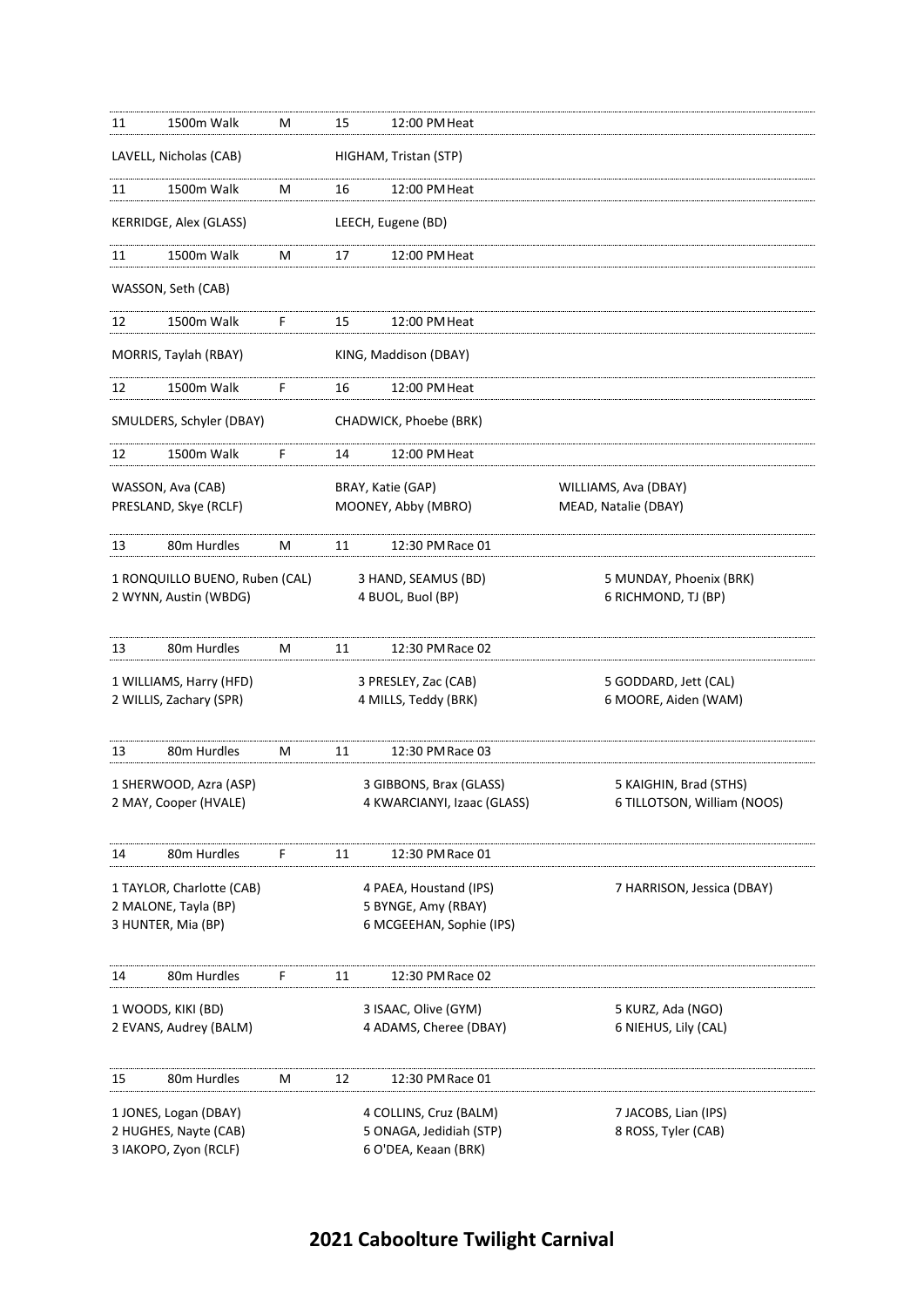| 15 | 80m Hurdles                                                                      | м | 12 | 12:30 PM Race 02                                                                       |                                                       |
|----|----------------------------------------------------------------------------------|---|----|----------------------------------------------------------------------------------------|-------------------------------------------------------|
|    | 1 NAAMAN, Youssef (SPR)<br>2 TOMASI, Cormac (CAB)<br>3 GORMAN, Ky (DBAY)         |   |    | 4 PHILLIPS, Doug (CN)<br>5 MCDIARMID, LOGAN (BALM)<br>6 CASSIDY, Koby (RBAY)           | 7 KIDD, Kupa (NAMB)<br>8 WOLFENDEN, Brodie (AR)       |
| 15 | 80m Hurdles                                                                      | м | 12 | 12:30 PM Race 03                                                                       |                                                       |
|    | 1 KEATS, Henry (STP)<br>2 CHAMPION, Levi (USC)<br>3 MCGARRIGLE, Cooper (HVALE)   |   |    | 4 JACKSON, Tristan (CAB)<br>5 BAKER, Bronson (CAB)<br>6 PETERSON, Eli (GYM)            | 7 BRAND, Chase (DBAY)<br>8 HINCKSMAN, Tristin (USC)   |
| 16 | 80m Hurdles                                                                      | F | 12 | 12:30 PM Race 01                                                                       |                                                       |
|    | 1 HARTLAND, Meredith (CAB)<br>2 GERITZ, Mia (GLASS)<br>3 VUNIWAQA, Amelia (DBAY) |   |    | 4 BIENKE, Olivia (IPS)<br>5 BOHEN, Ruby (IPS)<br>6 GRANT, Georgia (NOOS)               | 7 CONNELL, Rachel (BRK)                               |
| 16 | 80m Hurdles                                                                      | F | 12 | 12:30 PM Race 02                                                                       |                                                       |
|    | 1 MARSH, Ayva (DBAY)<br>2 MURRAY, Tia (HVALE)<br>3 ELKINGTON, Sophie (USC)       |   |    | 4 THOMAS, Caitlyn (DBAY)<br>5 LAVELL, Michaela (CAB)<br>6 VAN RYSSEN, Mia (USC)        | 7 WILLIAMS, Ella (HFD)                                |
| 17 | 80m Hurdles                                                                      | м | 13 | 12:30 PM Race 01                                                                       |                                                       |
|    | 1 COOMBS, Ruben (GLASS)<br>2 PEREZ, Samuel (BRK)<br>3 THOMAS, Haiden (DBAY)      |   |    | 4 CARIUS, Bayley (MBRO)<br>5 PATERSON, Coen (DBAY)<br>6 MOLLENHAUER, Ryan (SB)         | 7 VAN STRATEN, Ashton (USC)<br>8 HANSEN, Hamish (WAM) |
| 18 | 80m Hurdles                                                                      | F | 13 | 12:30 PM Race 01                                                                       |                                                       |
|    | 1 MCDONALD, Alyssa (GC)<br>2 JONES, Katie (REDL)                                 |   |    | 3 BOLDEN, Jenali (SB)<br>4 JONES, Makayla (CAB)                                        | 5 DE JONG, Mia (NGO)<br>6 MAY, Mackenzie (HVALE)      |
| 19 | 100m Hurdles                                                                     | м | 15 | 12:30 PM Race 01                                                                       |                                                       |
|    | 1 GIBBONS, Trae (GLASS)<br>2 DANIELS, Ryan (USC)<br>3 BARRY, Noah (CAB)          |   |    | 4 COWDROY, Geordie (TWBAC)<br>5 HUGHES, Bailin (CAB)<br>6 GWIN, Kaleb (JIM)            | 7 MCDONALD, Riley (CAL)<br>8 KELLETT, Jacob (USC)     |
| 19 | 100m Hurdles                                                                     | м | 16 | 12:30 PM Race 01                                                                       |                                                       |
|    | 1 MOONEY, Travis (MBRO)                                                          |   |    |                                                                                        |                                                       |
| 19 | 90m Hurdles                                                                      | M | 14 | 12:30 PM Race 01                                                                       |                                                       |
|    | 2 MENNER, Michael (CAL)<br>3 MALONE, Jordan (BP)<br>4 WHITE, Samuel (DBAY)       |   |    | 5 HARTLAND, Alexander (CAB)<br>6 KOLINISAU, Joshua (CAL)<br>7 PECKHAM, Taliesin (NOOS) | 8 BEER, Jake (NOOS)                                   |
| 19 | 90m Hurdles                                                                      | M | 14 | 12:30 PM Race 02                                                                       |                                                       |
|    | 1 PECKHAM, Taliesin (NOOS)                                                       |   |    | 2 MALONE, Jordan (BP)                                                                  |                                                       |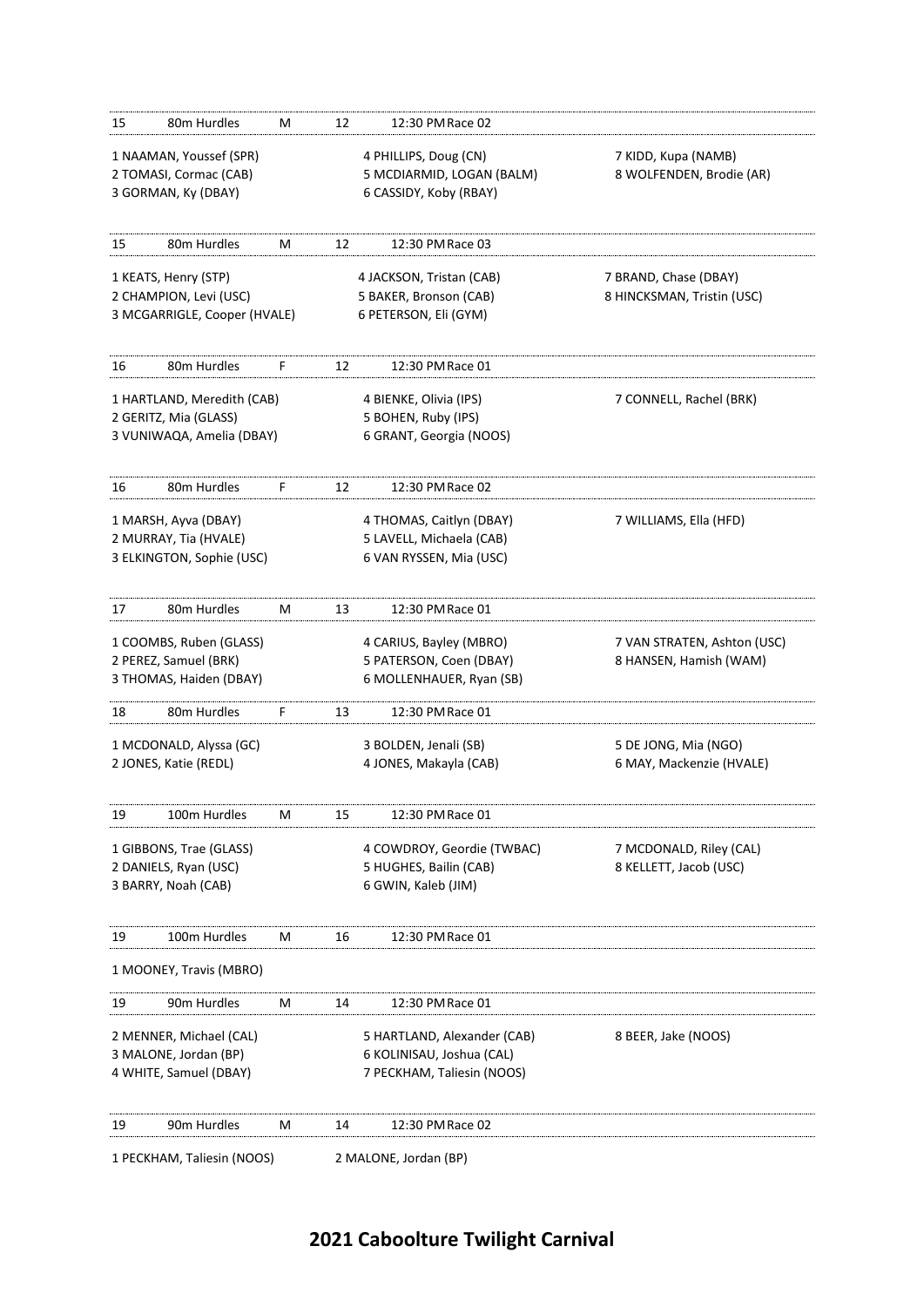| 19              | 100m Hurdles                                                                                                        | M | 17                                                                                                                                   | 12:30 PM Race 01                                                                           |                                                                                                                                                  |                                                                                              |
|-----------------|---------------------------------------------------------------------------------------------------------------------|---|--------------------------------------------------------------------------------------------------------------------------------------|--------------------------------------------------------------------------------------------|--------------------------------------------------------------------------------------------------------------------------------------------------|----------------------------------------------------------------------------------------------|
|                 | 2 SWIFT, Michael (CAB)                                                                                              |   |                                                                                                                                      | 3 BROWN, Kalum (TWBAC)                                                                     | 4 DOWNIE, Aidan (DBAY)                                                                                                                           |                                                                                              |
| 20              | 90m Hurdles                                                                                                         | F | 16                                                                                                                                   | 12:30 PM Race 01                                                                           |                                                                                                                                                  |                                                                                              |
|                 | 6 HILTON, Eboniee (CAB)                                                                                             |   |                                                                                                                                      | 7 TOFFUL, Amber (CAL)                                                                      |                                                                                                                                                  |                                                                                              |
| 20              | 90m Hurdles                                                                                                         | F | 15                                                                                                                                   | 12:30 PM Race 01                                                                           |                                                                                                                                                  |                                                                                              |
|                 | 1 RYALLS, Teikia (STP)<br>4 O'BRIEN, Makenzie (USC)                                                                 |   |                                                                                                                                      | 2 CHAMPION, India (USC)<br>5 POULTON, Amber (GC)                                           | 3 BROWN, Chloe (USC)                                                                                                                             |                                                                                              |
| 20              | 80m Hurdles                                                                                                         | F | 14                                                                                                                                   | 12:30 PM Race 01                                                                           |                                                                                                                                                  |                                                                                              |
|                 | 1 MAIZEY, Perla (STP)<br>2 KAPERNICK, Georgia (SB)                                                                  |   |                                                                                                                                      | 3 WASSON, Ava (CAB)<br>4 GORMAN, Madison (DBAY)                                            |                                                                                                                                                  | 5 WILLIAMS, Ava (DBAY)<br>6 TOFFUL, Isabel (CAL)                                             |
| 20              | 100m Hurdles                                                                                                        | F | 17                                                                                                                                   | 12:30 PM Race 01                                                                           |                                                                                                                                                  |                                                                                              |
|                 | 5 COX, Essie (DBAY)                                                                                                 |   |                                                                                                                                      |                                                                                            |                                                                                                                                                  |                                                                                              |
| 21              | Shot Put M                                                                                                          | 6 | 12:30 PM Heat                                                                                                                        |                                                                                            |                                                                                                                                                  |                                                                                              |
| LEE, Jack (IPS) | MULHERAN, Noah (CAB)<br>DOYLE, Zachary (GLASS)<br>XING, Max (ALG)<br>PALMER, Jackson (DBAY)<br>LATTER, Xavier (WAM) |   | DAVIS, Bennett (REDL)<br>JONES, Myles (REDL)<br>ASKEW, Nate (JIM)<br>RYAN, Faolán (AR)<br>CLUN, Achilles (CN)<br>WEST, Charlie (CAB) |                                                                                            | MURRAY, Kai (HVALE)<br>MALONE, Calvin (BP)<br>KWARCIANYI, Judah (GLASS)<br>SWEENEY, Connor (CAB)<br>OBRIEN, Dillon (GC)<br>NELSON, Stanley (USC) | ABERNETHY, Henry (CAB)<br>TIMMS, Jed (CAB)<br>STEVENS, William (CAB)<br>MUSTON, Archer (CAB) |
| 22              | Shot Put F                                                                                                          | 6 | 12:30 PM Heat                                                                                                                        |                                                                                            |                                                                                                                                                  |                                                                                              |
|                 | LEADBETTER, Evie (IPS)<br>FOREMAN, Evie (USC)<br>WISEWOULD, Ellkah (BD)<br>BOYD, Lucy (BALM)<br>VELDMAN, Mia (USC)  |   | KAIGHIN, Ailbe (STHS)<br>KIRKBY, Aria (USC)<br>BLAKE, Sarah (BRK)<br>TAYLOR, Amara (CAB)<br>ELLIS, Lachlan (ASH)                     | JACKSON, Tabitha (CAB)<br>DARRA, Sage (CAB)<br>GREGORY, Piper (BEEN)<br>CLARK, Layne (CAL) | MOULDS, Brooklyn (CAB)                                                                                                                           | HAGAN-GREEN, Aubrey (IPS)<br>HINCKSMAN, Lilliana (USC)                                       |
| 23              | Shot Put M                                                                                                          | 7 | 12:30 PM Heat                                                                                                                        |                                                                                            |                                                                                                                                                  |                                                                                              |
|                 | RICHMOND, RJ (BP)<br>VAN RYSSEN, Jesse (USC)<br>GRAHL, Austin (JIM)<br>ENTERMANN, Ryan (HVALE)                      |   | KRABBE, Joseph (REDL)<br>LATTER, Oliver (WAM)<br>RUFF, Eli (MBRO)<br>BRYANT, Carter (RCLF)                                           |                                                                                            | GOODRICH, Jake (SB)<br>WHITTLE, Nixon (CAL)<br>GORMAN, Bodhi (DBAY)<br>SCHWENKE, Solomona (STP)                                                  | BROWN, Archie (CAB)<br>AMOHANGA, Malachi (CAB)<br>GORDON- HUGHES, Rocci (CAB)                |
| 24              | Shot Put F                                                                                                          | 7 | 12:30 PM Heat                                                                                                                        |                                                                                            |                                                                                                                                                  |                                                                                              |
|                 | STICKLER, Holly (CAB)<br>NEWELL, Alexis (DBAY)<br>HUGHES, Asher (CAB)                                               |   | HOCKING, Eva (SPR)<br>HARE, Charlotte (CAB)<br>LIGHT, Ava (CAB)                                                                      | BOHEN, Violet (IPS)<br>HLAVATY, Peyton (BP)<br>GAUCI, Jorja (BD)                           |                                                                                                                                                  | CRAGG, Lila (ALG)<br>ABERNETHY, Charlee (DBAY)<br>MARCHETTI, Arielle (CAL)                   |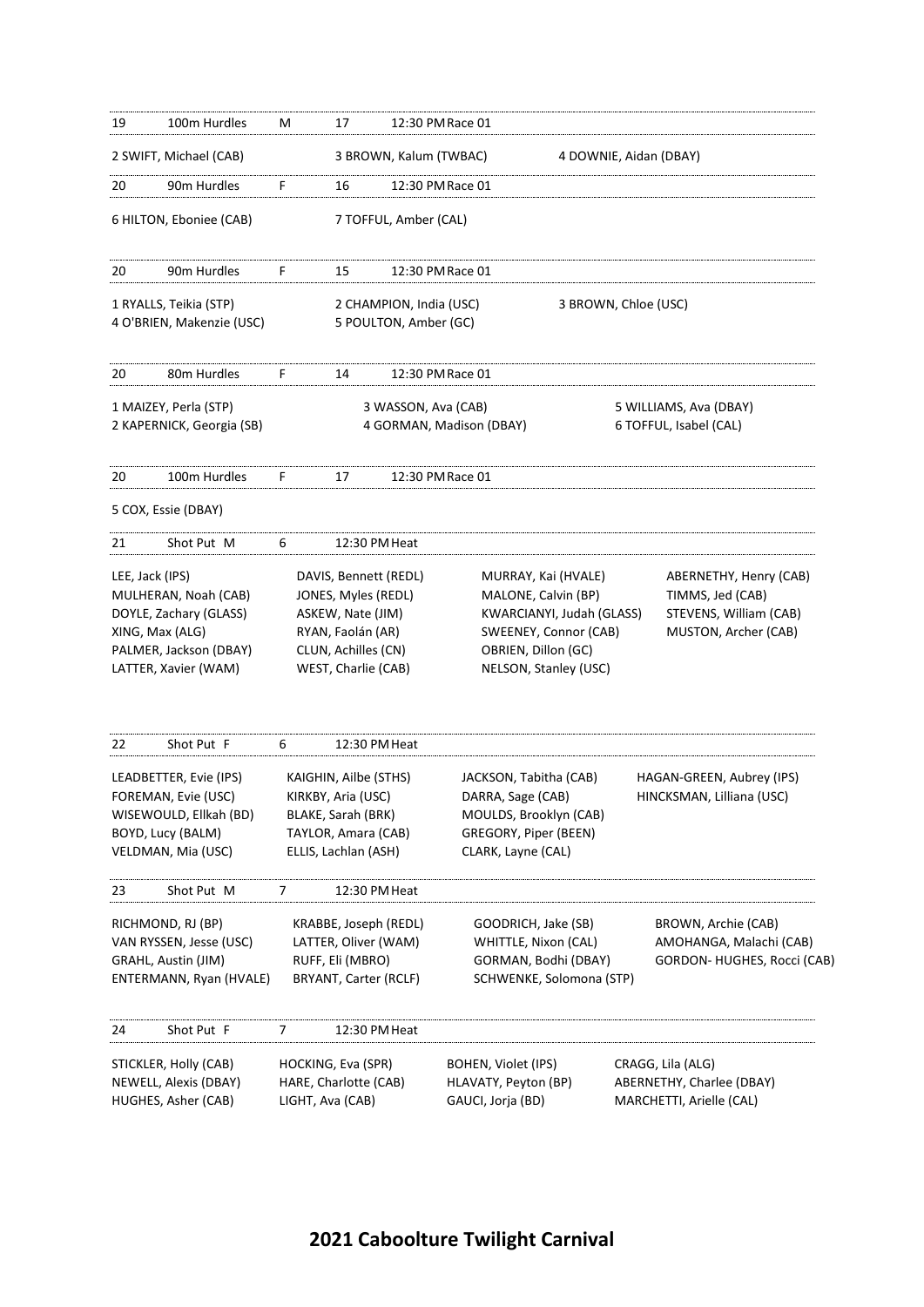| 25                                                                                                                                                                | <b>Discus</b> | м | 8  | 12:30 PM Heat                                                                                                                                                                    |               |                                                                                                                                                                                |                                                                                                                                        |
|-------------------------------------------------------------------------------------------------------------------------------------------------------------------|---------------|---|----|----------------------------------------------------------------------------------------------------------------------------------------------------------------------------------|---------------|--------------------------------------------------------------------------------------------------------------------------------------------------------------------------------|----------------------------------------------------------------------------------------------------------------------------------------|
| RINGUET, Ethan (CAB)<br>WILLIAMS, Nate (USC)<br>PALLENTINE, Henry (BD)                                                                                            |               |   |    | DOYLE, Ethan (GLASS)<br>MILLAR, Jackson (DBAY)<br>BOYD, Henry (BALM)                                                                                                             |               | CARSON, Jye (HVALE)<br>GODDARD, Jack (CAL)<br>BROWN, Braxton (HVALE)                                                                                                           | PICKVANCE-HALL, Jesse (SPR)<br>HINDS, Noah (CAB)<br>CREEDY, Marcas (BEA)                                                               |
| 26                                                                                                                                                                | <b>Discus</b> | F | 8  | 12:30 PM Heat                                                                                                                                                                    |               |                                                                                                                                                                                |                                                                                                                                        |
| FREY, Kaylee (CAB)<br>OGSTON, Malea (CAB)<br>JACKSON, Stella (CAB)<br>MCCONACHY, Jasmine (CAB)<br>BUOL, Yar (BP)<br>NEWMAN, Aliyah (CAB)<br>MCGEEHAN, Layla (IPS) |               |   |    | ABERNETHY, Haylee (DBAY)<br>WRAGGE, Chelsea (STP)<br>BOWMAN, Aria (STP)<br>WARD, Annastasia (DBAY)<br>HATFIELD, Ruby (RBAY)<br>CHARLES, Havana (HVALE)<br>WISEWOULD, Oaklii (BD) |               | KABLE, Elyza (STP)<br>JACKSON, Grace (GLASS<br>WALTERS, Erika (GLASS)<br>PALLENTINE, Violet (GLASS)<br>SOUTH, Tahlia (ASH)<br>PATON, Charlotte (BEA<br>PLUMMER, Chernaya (CAL) | VUNIWAQA, Naomi (DBAY)<br>ENTERMANN, Alyrah (HVALE)<br>MONTGOMERY, Penelope<br>(TWBAC)                                                 |
| 27                                                                                                                                                                | Long Jump     |   | м  | 9                                                                                                                                                                                | 12:30 PM Heat |                                                                                                                                                                                |                                                                                                                                        |
| <b>WHITTAKER, Harris (CAL)</b><br>CARR, Boston (RBAY)<br>HIBBERD, Kade (BD)<br>HARMAN, Zak (AR)<br>STALLARD, Liam (CAB)<br>MOONEY, Ethan (MBRO)                   |               |   |    | THOMAS, Isaac (DBAY)<br>LEADBETTER, Darcy (IPS)<br>PATERSON, Flynn (DBAY)<br>PEREIRA, Joshua (DBAY)<br>WHITE, Levi (DBAY) HILL,<br>Bradley (GLASS)                               |               | KAIGHIN, Tom (STHS)<br>PRESLEY, Blake (CAB)<br><b>BENNETT, Tully (CAL)</b><br>MENNER, Tommy (CAL)<br>WHITTLE, Cruz (CAL<br>HAND, DERMOT (BD)                                   | TJIN, Ari (BRK)<br>STICKLER, Carter (CAB)<br>COLENSO, Rocco (CAB)<br>MONTGOMERY, Noah<br>(TWBAC)                                       |
| 28                                                                                                                                                                | Long Jump     |   | F  | 9                                                                                                                                                                                | 12:30 PM Heat |                                                                                                                                                                                |                                                                                                                                        |
| JOHNS, Ruby (AR)<br>ALSAEE, Amira (USC)<br>ONAGA, Jonina (STP)<br>FREY, Jaide (BD)<br>FAITHFUL, Kelsee (CAB)<br>STANWORTH, Chloe (RCLF)                           |               |   |    | AMORSEN, Abbi (STP)<br>RUFF, Miah-rose (MBRO)<br>KANAGES, Asha (MTGR)<br>NIEHUS, Indi (CAL)<br>RONQUILLO BUENO, Lara (CAL)<br>STANBRIDGE, Peyton (JIM)                           |               | O'KEEFE, Lucia (CAL)<br>RYDER, Maya (BEA)<br>ZORBAS, Aria (CAB)<br>GAUCI, Rosa (BD)                                                                                            | STURM, Peyton (JIM)<br>PUSHKAREFF, Danielle (DBAY)<br>HARRISON, Myra (DBAY)<br>BONFIELD, Jasmine (DBAY)                                |
| 29                                                                                                                                                                | High Jump     |   | м  | 10                                                                                                                                                                               | 12:30 PM Heat |                                                                                                                                                                                |                                                                                                                                        |
| MASHOBE, Zayden (CAL)<br>HOLLAS, Boston (CAB)<br>JACKSON, Patrick (GLASS)<br>EVANS, Leroy (BALM)<br>DUNEMANN, Noah (HFD)                                          |               |   |    | COMBRINK, Zach (AR)<br>CLARK, Fletcher (CAL)<br>DICKINSON, Darcy (BALM)<br>JACKSON, Ethan (CAB)<br>STANBRIDGE, Riley (JIM)                                                       |               | ROSS, Jacob (CAB)<br>HARRIS, David (STP)<br>DAY, Jack (GLASS)<br>MILLAR, Lachlan (DBAY)<br>CHARLES, Tyler (HVALE)                                                              | NARANJO, Pablo (ASP)<br>MCGARRIGLE, Jack (HVALE<br>HANCOCK, Noah (CN)<br>BRAND, Kade (DBAY)<br>CARTER, Kai (GLASS)                     |
| 30                                                                                                                                                                | High Jump     |   | F  | 10                                                                                                                                                                               | 12:30 PM Heat |                                                                                                                                                                                |                                                                                                                                        |
| LEE, Zoe (IPS)<br>HARRIS, Amber (STP)<br>VICARY, Dakota (CN)<br>IVOSEVAC, Ruby (STP)<br>HINCKSMAN, Sabelle (USC)                                                  |               |   |    | BUOL, Agaw (BP)<br>ORGAN-MOORE, Caitlin (DBAY)<br>MCEWAN, Sharna (USC)<br>WELCH, Isabella (SPR)<br>STRYDOM, Zandri (CAL)                                                         |               | WOLFENDEN, Heidi (AR)<br>CHAMPION, Aysha (USC)<br>WILLIAMS, Ella (USC)<br>DOYLE, Sophie (GLASS)                                                                                | GERITZ, Harper (GLASS)<br>MCFARLANE, Annabelle (CN)<br>MEADOWS, Amity (DBAY)<br>GAUCI, Ivyleigh (BD<br>) DOUGLAS, Kirsty Chiedza (STP) |
| 31                                                                                                                                                                | AWDLJ         | F | 10 | 12:30 PM Heat                                                                                                                                                                    |               |                                                                                                                                                                                |                                                                                                                                        |
| PFISTER, Aidan (NAMB)                                                                                                                                             |               |   |    |                                                                                                                                                                                  |               |                                                                                                                                                                                |                                                                                                                                        |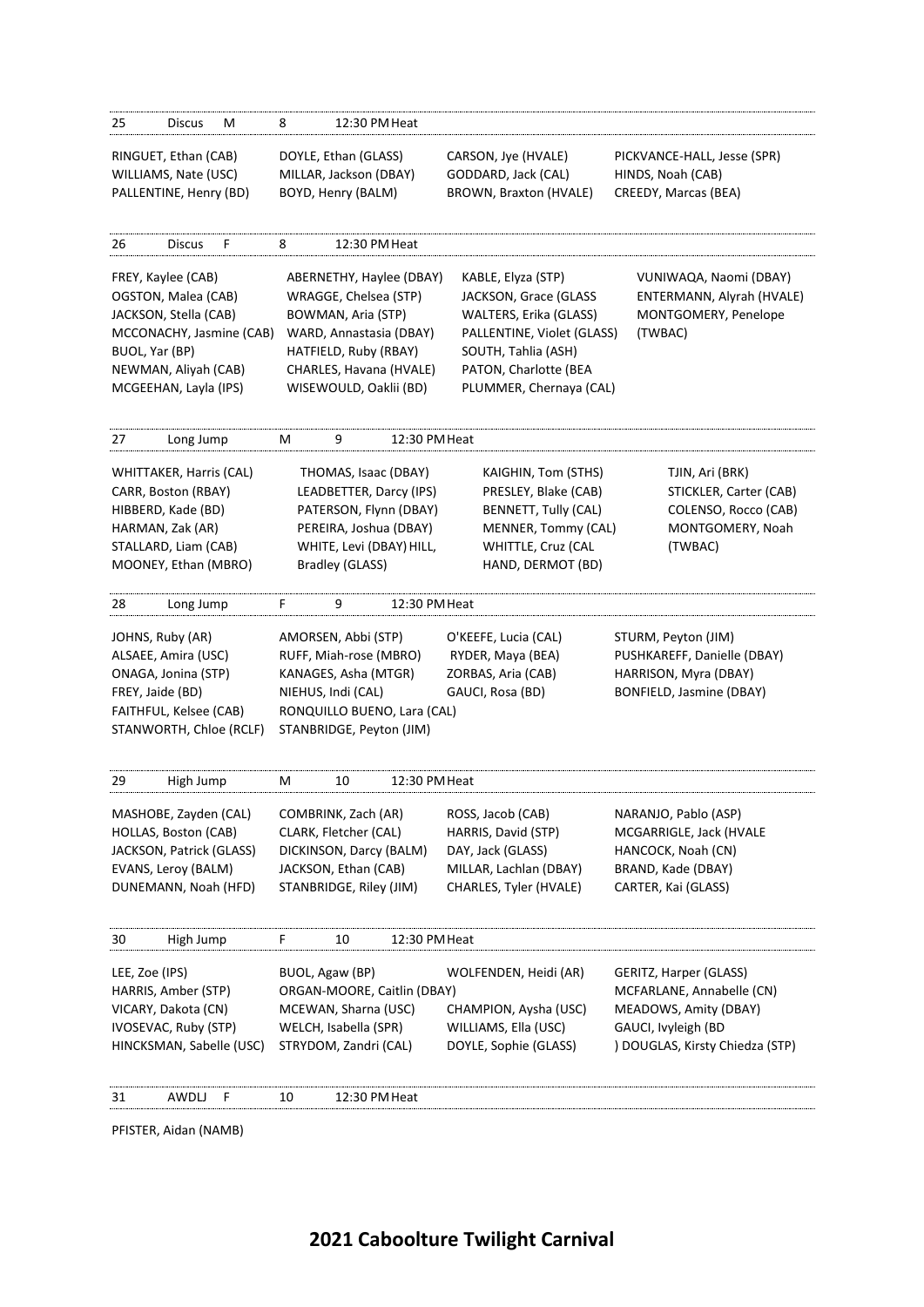| 32                                                                                        | AWDLJ                                                                                                    | М | 14 | 12:30 PM Heat                                                                                      |                                                    |  |  |
|-------------------------------------------------------------------------------------------|----------------------------------------------------------------------------------------------------------|---|----|----------------------------------------------------------------------------------------------------|----------------------------------------------------|--|--|
|                                                                                           | CARSON, Trey (HVALE)                                                                                     |   |    |                                                                                                    |                                                    |  |  |
| 33                                                                                        | 70 <sub>m</sub>                                                                                          | м | 6  | 13:15 PM Race 01                                                                                   |                                                    |  |  |
|                                                                                           | 1 CLUN, Achilles (CN)<br>2 MALONE, Calvin (BP)<br>3 KWARCIANYI, Judah (GLASS)                            |   |    | 4 OBRIEN, Dillon (GC)<br>5 DAVIS, Bennett (REDL)<br>6 LATTER, Xavier (WAM)                         | 7 NELSON, Stanley (USC)<br>8 MUSTON, Archer (CAB)  |  |  |
| 33                                                                                        | 70 <sub>m</sub>                                                                                          | м | 6  | 13:15 PM Race 02                                                                                   |                                                    |  |  |
|                                                                                           | 1 DOYLE, Zachary (GLASS)<br>2 JONES, Myles (REDL)<br>3 TIMMS, Jed (CAB)                                  |   |    | 4 SWEENEY, Connor (CAB)<br>5 MURRAY, Kai (HVALE)<br>6 RYAN, Faolán (AR)                            | 7 MULHERAN, Noah (CAB)<br>8 STEVENS, William (CAB) |  |  |
| 33                                                                                        | 70 <sub>m</sub>                                                                                          | м | 6  | 13:15 PM Race 03                                                                                   |                                                    |  |  |
|                                                                                           | 1 XING, Max (ALG)<br>2 LEE, Jack (IPS)                                                                   |   |    | 3 PALMER, Jackson (DBAY)<br>4 ABERNETHY, Henry (CAB)                                               | 5 ASKEW, Nate (JIM)<br>6 WEST, Charlie (CAB)       |  |  |
| 34                                                                                        | 70 <sub>m</sub>                                                                                          | F | 6  | 13:15 PM Race 01                                                                                   |                                                    |  |  |
| 1 TAYLOR, Amara (CAB)<br>2 ELLIS, Lachlan (ASH)<br>3 OWEN, Lilia (AR)                     |                                                                                                          |   |    | 4 BOYD, Lucy (BALM)<br>7 KIRKBY, Aria (USC)<br>5 CLARK, Layne (CAL)<br>6 HINCKSMAN, Lilliana (USC) |                                                    |  |  |
| 34                                                                                        | 70 <sub>m</sub>                                                                                          | F | 6  | 13:15 PM Race 02                                                                                   |                                                    |  |  |
|                                                                                           | 1 FOREMAN, Evie (USC)<br>2 HAGAN-GREEN, Aubrey (IPS)<br>3 LEADBETTER, Evie (IPS)                         |   |    | 4 MOULDS, Brooklyn (CAB)<br>5 WISEWOULD, Ellkah (BD)<br>6 DARRA, Sage (CAB)                        | 7 SLY, Harmony (BEA)                               |  |  |
| 34                                                                                        | 70 <sub>m</sub>                                                                                          | F | 6  | 13:15 PM Race 03                                                                                   |                                                    |  |  |
|                                                                                           | 1 GREGORY, Piper (BEEN)<br>2 KAIGHIN, Ailbe (STHS)                                                       |   |    | 3 JACKSON, Tabitha (CAB)<br>4 BLAKE, Sarah (BRK)                                                   | 5 VELDMAN, Mia (USC)                               |  |  |
| 35                                                                                        | 70m                                                                                                      | M | 7  | 13:15 PM Race 01                                                                                   |                                                    |  |  |
| 1 HANSEN, Fletcher (WAM)<br>2 PECKHAM, Zekiel Colin (NOOS)<br>3 PHILLIPS, Mitchell (DBAY) |                                                                                                          |   |    | 4 AMOHANGA, Malachi (CAB)<br>5 OLUOCH, Lawrence (BALM)<br>6 VAN RYSSEN, Jesse (USC)                | 7 GOODRICH, Jake (SB)                              |  |  |
| 35                                                                                        | 70m                                                                                                      | м | 7  | 13:15 PM Race 02                                                                                   |                                                    |  |  |
| 35                                                                                        | 1 GORDON- HUGHES, Rocci (CAB)<br>2 LATTER, Oliver (WAM)<br>3 SCHWENKE, Solomona (STP)<br>70 <sub>m</sub> | м | 7  | 4 HARLAN, Tremayne (CAL)<br>5 BROWN, Archie (CAB)<br>6 ENTERMANN, Ryan (HVALE)<br>13:15 PM Race 03 | 7 GRAHL, Austin (JIM)                              |  |  |
|                                                                                           | 1 BRYANT, Carter (RCLF)<br>2 GORMAN, Bodhi (DBAY)                                                        |   |    | 3 WHITTLE, Nixon (CAL)<br>5 RICHMOND, RJ (BP)<br>4 KRABBE, Joseph (REDL)<br>6 RUFF, Eli (MBRO)     |                                                    |  |  |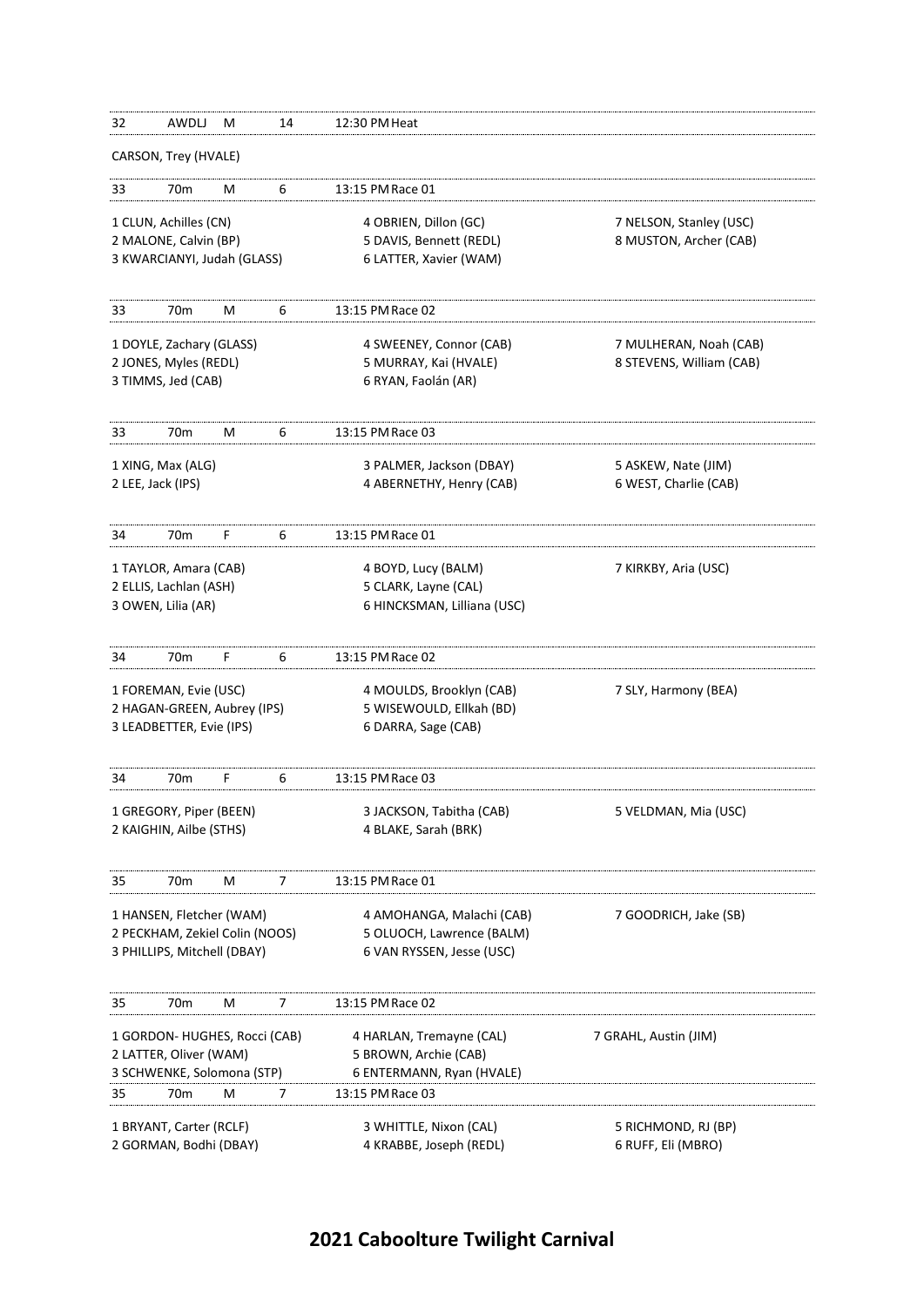| 36 | 70m                                                                                  | F  | 7 | 13:15 PM Race 01                                                                 |                                                      |
|----|--------------------------------------------------------------------------------------|----|---|----------------------------------------------------------------------------------|------------------------------------------------------|
|    | 1 MARCHETTI, Arielle (CAL)<br>2 HERMUS, Clara (NOOS)<br>3 HARE, Charlotte (CAB)      |    |   | 4 TILLOTSON, Eleanor (NOOS)<br>5 CRAGG, Lila (ALG)<br>6 JOHNS, Ava (AR)          | 7 HUGHES, Asher (CAB)<br>8 HOLLAS, Macie (CAB)       |
| 36 | 70m                                                                                  | F  | 7 | 13:15 PM Race 02                                                                 |                                                      |
|    | 1 BALO, Armi (HVALE)<br>2 NEWELL, Alexis (DBAY)<br>3 EVANS, Margo (BALM)             |    |   | 4 HIBBERD, Lacey (BD)<br>5 HATCHER, Chloe (GLASS)<br>6 ABERNETHY, Charlee (DBAY) | 7 STICKLER, Holly (CAB)<br>8 HOCKING, Eva (SPR)      |
| 36 | 70 <sub>m</sub>                                                                      | F  | 7 | 13:15 PM Race 03                                                                 |                                                      |
|    | 1 COLENSO, Alyssia (CAB)<br>2 MONTGOMERY, Brooke (TWBAC)                             |    |   | 3 LIGHT, Ava (CAB)<br>4 GAUCI, Jorja (BD)                                        | 5 CHAPMAN, Rhylee (CAL)<br>6 PATERSON, Violet (DBAY) |
| 37 | 70 <sub>m</sub>                                                                      | M  | 8 | 13:15 PM Race 01                                                                 |                                                      |
|    | 1 BRAY, Harrison (GAP)<br>2 GODDARD, Jack (CAL)                                      |    |   | 3 DOYLE, Ethan (GLASS)<br>4 BOWDEN, ken (STHS)                                   | 5 BOYD, Henry (BALM)<br>6 PALLENTINE, Henry (BD)     |
| 37 | 70m                                                                                  | M  | 8 | 13:15 PM Race 02                                                                 |                                                      |
|    | 1 BROWN, Braxton (HVALE)<br>2 CREEDY, Marcas (BEA)                                   |    |   | 3 LUDWIG, Ari (ASP)<br>4 PHILLIPS, Jack (DBAY)                                   | 5 AUSTIN, Hayden (GYM)<br>6 CARSON, Jye (HVALE)      |
| 37 | 70 <sub>m</sub>                                                                      | M  | 8 | 13:15 PM Race 03                                                                 |                                                      |
|    | 1 HINDS, Noah (CAB)<br>2 MILLAR, Jackson (DBAY)                                      |    |   | 3 KAIGHIN, Matt (STHS)<br>4 TRAPNELL, Hunter (USC)                               | 5 WILLIAMS, Nate (USC)<br>6 RINGUET, Ethan (CAB)     |
| 38 | 70 <sub>m</sub>                                                                      | F. | 8 | 13:15 PM Race 01                                                                 |                                                      |
|    | 1 ABERNETHY, Haylee (DBAY)<br>2 MCGEEHAN, Layla (IPS)<br>3 ENTERMANN, Alyrah (HVALE) |    |   | 4 MAMARIL, Olexah (ASP)<br>5 FOREMAN, Ruby (USC)<br>6 WARD, Annastasia (DBAY)    | 7 HATFIELD, Ruby (RBAY)                              |
| 38 | 70 <sub>m</sub>                                                                      | F  | 8 | 13:15 PM Race 02                                                                 |                                                      |
|    | 1 HUDSON, Jemima (DBAY)<br>2 LOWE, Amelia (JIM)<br>3 BOWMAN, Aria (STP)              |    |   | 4 CLOETE, Mia (USC)<br>5 WALTERS, Erika (GLASS)<br>6 BUOL, Yar (BP)              | 7 PATON, Charlotte (BEA)                             |
| 38 | 70 <sub>m</sub>                                                                      | F  | 8 | 13:15 PM Race 03                                                                 |                                                      |
|    | 1 VUNIWAQA, Naomi (DBAY)<br>2 GIBBONS, Caleece (GLASS)<br>3 SMALES, Indie (AR)       |    |   | 4 MOORE, Emma (WAM)<br>5 OGSTON, Malea (CAB)<br>6 DAY, Emily (GLASS)             | 7 SOUTH, Tahlia (ASH)                                |
| 38 | 70m                                                                                  | F  | 8 | 13:15 PM Race 04                                                                 |                                                      |
|    | 1 NEWMAN, Aliyah (CAB)<br>2 WRAGGE, Chelsea (STP)<br>3 KABLE, Elyza (STP)            |    |   | 4 PALMER, Emma (DBAY)<br>5 PECKHAM, Violette (NOOS)<br>6 RICH, Bonnie (CAB)      | 7 WOODBRIDGE LINK, Zahlee (CAB)                      |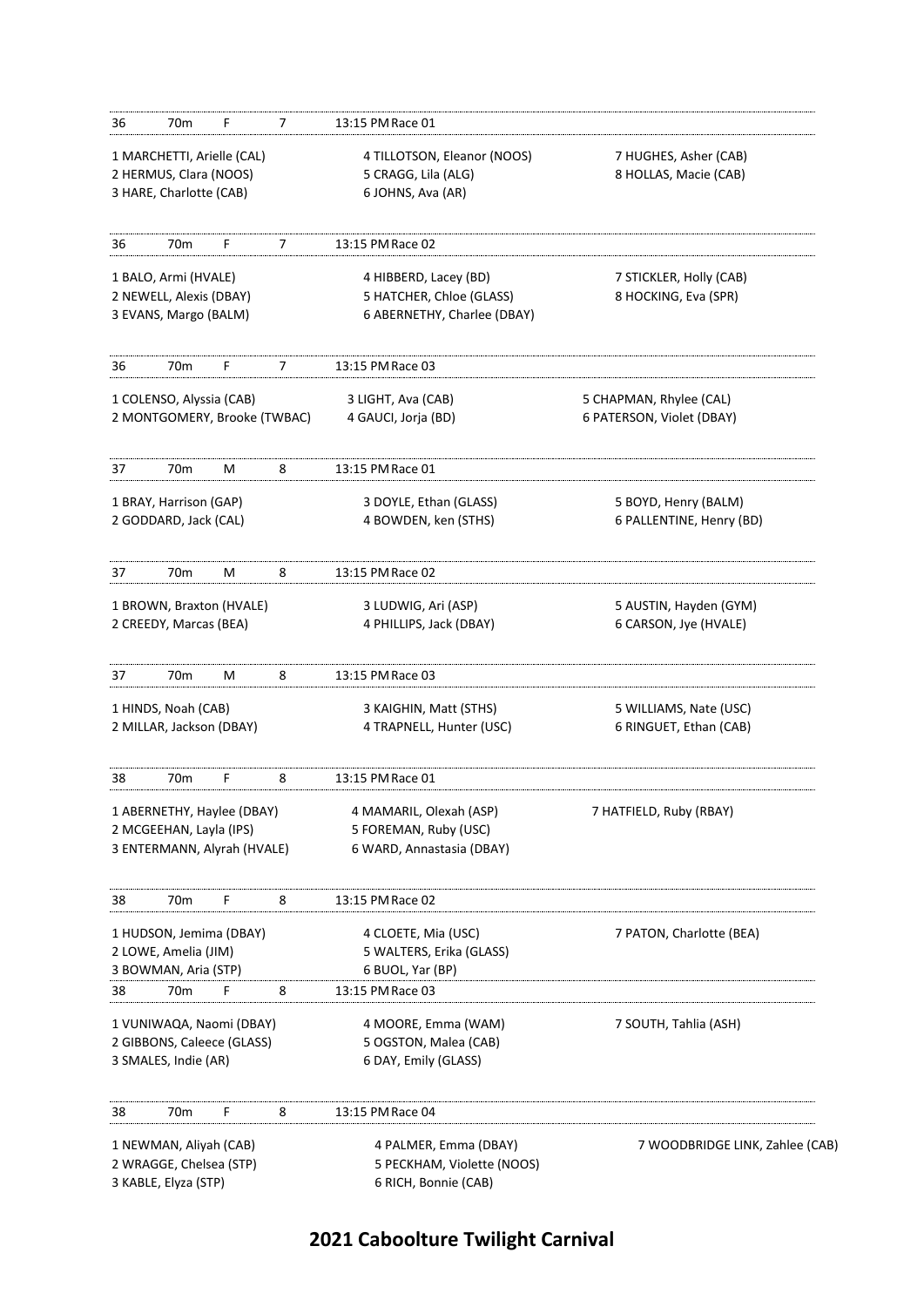| 38                                                                     | 70m                                                                          | F | 8  | 13:15 PM Race 05                                                                               |                                                    |  |  |  |
|------------------------------------------------------------------------|------------------------------------------------------------------------------|---|----|------------------------------------------------------------------------------------------------|----------------------------------------------------|--|--|--|
|                                                                        | 1 CHARLES, Havana (HVALE)<br>2 HARE, Chelsey (CAB)<br>3 HAGEN, Layla (CAL)   |   |    | 4 MONTGOMERY, Penelope (TWBAC)<br>5 PALLENTINE, Violet (GLASS)                                 |                                                    |  |  |  |
| 39                                                                     | 70 <sub>m</sub>                                                              | M | 9  | 13:15 PM Race 01                                                                               |                                                    |  |  |  |
|                                                                        | 1 EDWARDS, Lachlan (CAB)<br>2 CARR, Boston (RBAY)<br>3 ROBERTS, Brayson (BP) |   |    | 4 WHITTAKER, Harris (CAL)<br>7 TJIN, Ari (BRK)<br>5 HARMAN, Zak (AR)<br>6 MOONEY, Ethan (MBRO) |                                                    |  |  |  |
| 39                                                                     | 70m                                                                          | м | 9  | 13:15 PM Race 02                                                                               |                                                    |  |  |  |
|                                                                        | 1 HAND, DERMOT (BD)<br>2 BURROWS, Cooper (IPS)                               |   |    | 3 STALLARD, Liam (CAB)<br>4 BAKER, Ethan (BP)                                                  | 5 BELL, Hudson (BD)<br>6 TOWEEL, malakai (DBAY)    |  |  |  |
| 39                                                                     | 70 <sub>m</sub>                                                              | м | 9  | 13:15 PM Race 03                                                                               |                                                    |  |  |  |
| 1 LEADBETTER, Darcy (IPS)<br>2 JACENKO, Jayden (GLASS)                 |                                                                              |   |    | 3 DURRE, Max (RBAY)<br>4 PATERSON, Flynn (DBAY)                                                | 5 MENNER, Tommy (CAL)<br>6 STICKLER, Carter (CAB)  |  |  |  |
| 39                                                                     | 70m                                                                          | м | 9  | 13:15 PM Race 04                                                                               |                                                    |  |  |  |
| 1 COLENSO, Rocco (CAB)<br>2 THOMAS, Isaac (DBAY)                       |                                                                              |   |    | 3 KAIGHIN, Tom (STHS)<br>4 PRESLEY, Blake (CAB)                                                | 5 PEREIRA, Joshua (DBAY)<br>6 WHITTLE, Cruz (CAL)  |  |  |  |
| 40                                                                     | 70 <sub>m</sub>                                                              | F | 9  | 13:15 PM Race 01                                                                               |                                                    |  |  |  |
|                                                                        | 1 ONAGA, Jonina (STP)<br>2 PUSHKAREFF, Danielle (DBAY)                       |   |    | 3 JOHNS, Ruby (AR)<br>4 O'KEEFE, Lucia (CAL)                                                   | 5 ALSAEE, Amira (USC)                              |  |  |  |
| 40                                                                     | 70 <sub>m</sub>                                                              | F | 9  | 13:15 PM Race 02                                                                               |                                                    |  |  |  |
|                                                                        | 1 RYDER, Maya (BEA)<br>2 CHAPMAN, Taylor (CAL)                               |   |    | 3 STANWORTH, Chloe (RCLF)<br>4 GAUCI, Rosa (BD)                                                | 5 STURM, Peyton (JIM)<br>6 MCLEOD, Tayah (GYM)     |  |  |  |
| 40                                                                     | 70m                                                                          | F | 9  | 13:15 PM Race 03                                                                               |                                                    |  |  |  |
|                                                                        | 1 RONQUILLO BUENO, Lara (CAL)<br>2 HARRISON, Myra (DBAY)                     |   |    | 3 GERRARD, Anika (NOOS)<br>4 RUFF, Miah-rose (MBRO)                                            | 5 LIGNOW, Lexi (CAB)<br>6 FAITHFUL, Kelsee (CAB)   |  |  |  |
| 41                                                                     | 70 <sub>m</sub>                                                              | м | 10 | 13:15 PM Race 01                                                                               |                                                    |  |  |  |
| 1 CARTER, Kai (GLASS)<br>2 CLEAVER, Nate (CAL)<br>3 LOWE, Oliver (JIM) |                                                                              |   |    | 4 SILVER, Kal - El (CAB)<br>5 DICKINSON, Darcy (BALM)<br>6 VUNIWAQA, Jacob (DBAY)              | 7 ROSS, Jacob (CAB)<br>8 MASHOBE, Zayden (CAL)     |  |  |  |
| 41                                                                     | 70 <sub>m</sub>                                                              | м | 10 | 13:15 PM Race 02                                                                               |                                                    |  |  |  |
|                                                                        | 1 BALO, Rocky (HVALE)<br>2 NARANJO, Pablo (ASP)<br>3 DAY, Jack (GLASS)       |   |    | 4 CRAGG, Jamie (ALG)<br>5 HOLLAS, Boston (CAB)<br>6 HARRIS, David (STP)                        | 7 CAHILL, Lachlan (TWBAC)<br>8 COMBRINK, Zach (AR) |  |  |  |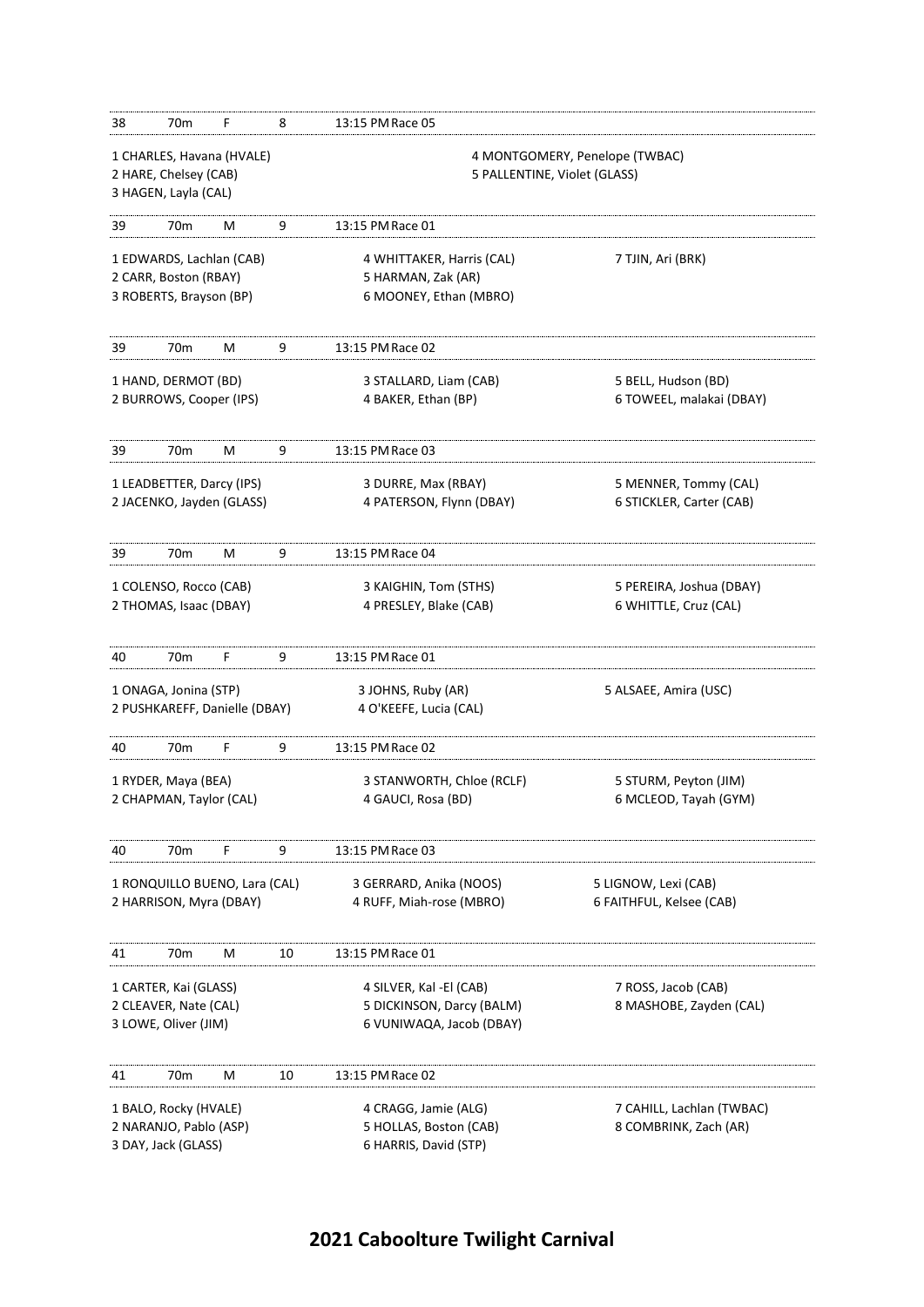| 41                                                                            | 70m                                                                                                                                               | M                                                         | 10                |                                                                                                | 13:15 PM Race 03                                                                                                   |                                                                                                                    |                                                                                                         |
|-------------------------------------------------------------------------------|---------------------------------------------------------------------------------------------------------------------------------------------------|-----------------------------------------------------------|-------------------|------------------------------------------------------------------------------------------------|--------------------------------------------------------------------------------------------------------------------|--------------------------------------------------------------------------------------------------------------------|---------------------------------------------------------------------------------------------------------|
|                                                                               | 1 DAVIDSON, Jordan (BLI)<br>2 JACKSON, Ethan (CAB)<br>3 EVANS, Leroy (BALM)                                                                       |                                                           |                   | 4 BROWN, Hudson (CAB)<br>5 BRAND, Kade (DBAY)<br>6 CHARLES, Tyler (HVALE)                      |                                                                                                                    |                                                                                                                    | 7 MCGARRIGLE, Jack (HVALE)                                                                              |
| 42                                                                            | 70m                                                                                                                                               | F                                                         | 10                |                                                                                                | 13:15 PM Race 01                                                                                                   |                                                                                                                    |                                                                                                         |
| 1 DOYLE, Sophie (GLASS)<br>2 WOLFENDEN, Heidi (AR)<br>3 RANKINE, Harper (CAL) |                                                                                                                                                   |                                                           |                   | 4 ROBERTS, Chilli (ORM)<br>5 SOUTH, Koa (ASH)<br>6 BUOL, Agaw (BP)                             |                                                                                                                    |                                                                                                                    | 7 HARLAN, Natalia (CAL)                                                                                 |
| 42                                                                            | 70m                                                                                                                                               | F                                                         | 10                |                                                                                                | 13:15 PM Race 02                                                                                                   |                                                                                                                    |                                                                                                         |
|                                                                               | 1 WOODS, Bella (BD)                                                                                                                               | 2 HINCKSMAN, Sabelle (USC)<br>3 WILSON, Piper Adair (GYM) |                   |                                                                                                | 4 FIELDING, Charlotte (JIM)<br>5 GAUCI, Ivyleigh (BD)<br>6 CHAMPION, Aysha (USC)                                   |                                                                                                                    | 7 GERITZ, Harper (GLASS)                                                                                |
| 42                                                                            | 70m                                                                                                                                               | F                                                         | 10                |                                                                                                | 13:15 PM Race 03                                                                                                   |                                                                                                                    |                                                                                                         |
| 1 LEE, Zoe (IPS)                                                              | 2 WALTERS, Violet (GLASS)<br>3 MERNIN, Crystal (WAM)                                                                                              |                                                           |                   |                                                                                                | 4 BRYCE, Gemma (CAL)<br>5 ORR, Ava (HFD)<br>6 IVOSEVAC, Ruby (STP)                                                 |                                                                                                                    | 7 MEADOWS, Amity (DBAY)                                                                                 |
| 42                                                                            | 70 <sub>m</sub>                                                                                                                                   | F                                                         | 10                |                                                                                                | 13:15 PM Race 04                                                                                                   |                                                                                                                    |                                                                                                         |
|                                                                               | 1 LEEDER, Aleena (SPR)<br>2 SMALES, Zaydia (AR)                                                                                                   |                                                           |                   |                                                                                                | 3 GODDARD, Stella (CAL)<br>4 GREEN, Macie (IPS)                                                                    |                                                                                                                    | 5 MURRAY, Chloe (HVALE)                                                                                 |
| 43                                                                            | High Jump                                                                                                                                         |                                                           | M                 | 11                                                                                             | 13:15 PM Heat                                                                                                      |                                                                                                                    |                                                                                                         |
|                                                                               | HERRERA, Miguel (GLASS)<br>HOLTHOUSE, Zander (RBAY)<br>WINDUS-HILL, Tylar (ORM)<br>KWARCIANYI, Izaac (GLASS)<br>PFISTER, Hugh (NAMB)              |                                                           |                   |                                                                                                | HINDS, Kaleb (CAB)<br>MUNDAY, Phoenix (BRK)<br>SHERWOOD, Azra (ASP)<br>GIBBONS, Brax (GLASS)<br>MOORE, Aiden (WAM) | WILLIAMS, Harry (HFD)<br>NORMAN, Joseph (BD)<br>MADIGAN, Dewi (DBAY)<br>MILLS, Teddy (BRK)<br>KAIGHIN, Brad (STHS) | BUOL, Buol (BP)<br>FREY, Haidan (BD)<br>HAND, SEAMUS (BD)<br>MAY, Cooper (HVALE)<br>WYNN, Kallam (WBDG) |
| 44                                                                            | High Jump                                                                                                                                         |                                                           | F                 | 11                                                                                             | 13:15 PM Heat                                                                                                      |                                                                                                                    |                                                                                                         |
|                                                                               | TIGHE, Amelia (SPR)<br>EVANS, Audrey (BALM)<br>HUDSON, Harmony (DBAY)                                                                             |                                                           |                   |                                                                                                | ASH, Neva (NOOS)<br>KURZ, Ada (NGO)<br>MCGEEHAN, Sophie (IPS)                                                      | ADAMS, Cheree (DBAY)<br>MULLALY, Sophie (GYM)<br>HARRISON, Jessica (DBAY)                                          | HUDSON, Allyce (DBAY)                                                                                   |
| 45                                                                            | Discus                                                                                                                                            | М                                                         | 12                | 13:15 PM Heat                                                                                  |                                                                                                                    |                                                                                                                    |                                                                                                         |
|                                                                               | AMORSEN, Ned (STP)<br>WATTS, Hunter (TWBAC)<br>HINCKSMAN, Tristin (USC)<br>VILLER, Logan (HVALE)<br>COMBRINK, Reuven (AR)<br>MASKELL, Koby (DBAY) |                                                           | ROSS, Tyler (CAB) | WOLFENDEN, Brodie (AR)<br>KIDD, Kupa (NAMB)<br>JACKSON, Tristan (CAB)<br>MCDONALD, Philip (BP) | MCDIARMID, LOGAN (BALM)                                                                                            | O'DEA, Keaan (BRK)<br>PETERSON, Eli (GYM)<br>KING, riley (DBAY)<br>EVANS, Ryley (BEEN)<br>MILLER, Brock (STP)      | BOWN, Declan (DBAY)<br>COOKE, Noah (AR)<br>BRYANT, Cooper (RCLF)<br>EVANS, Antwon (RBAY)                |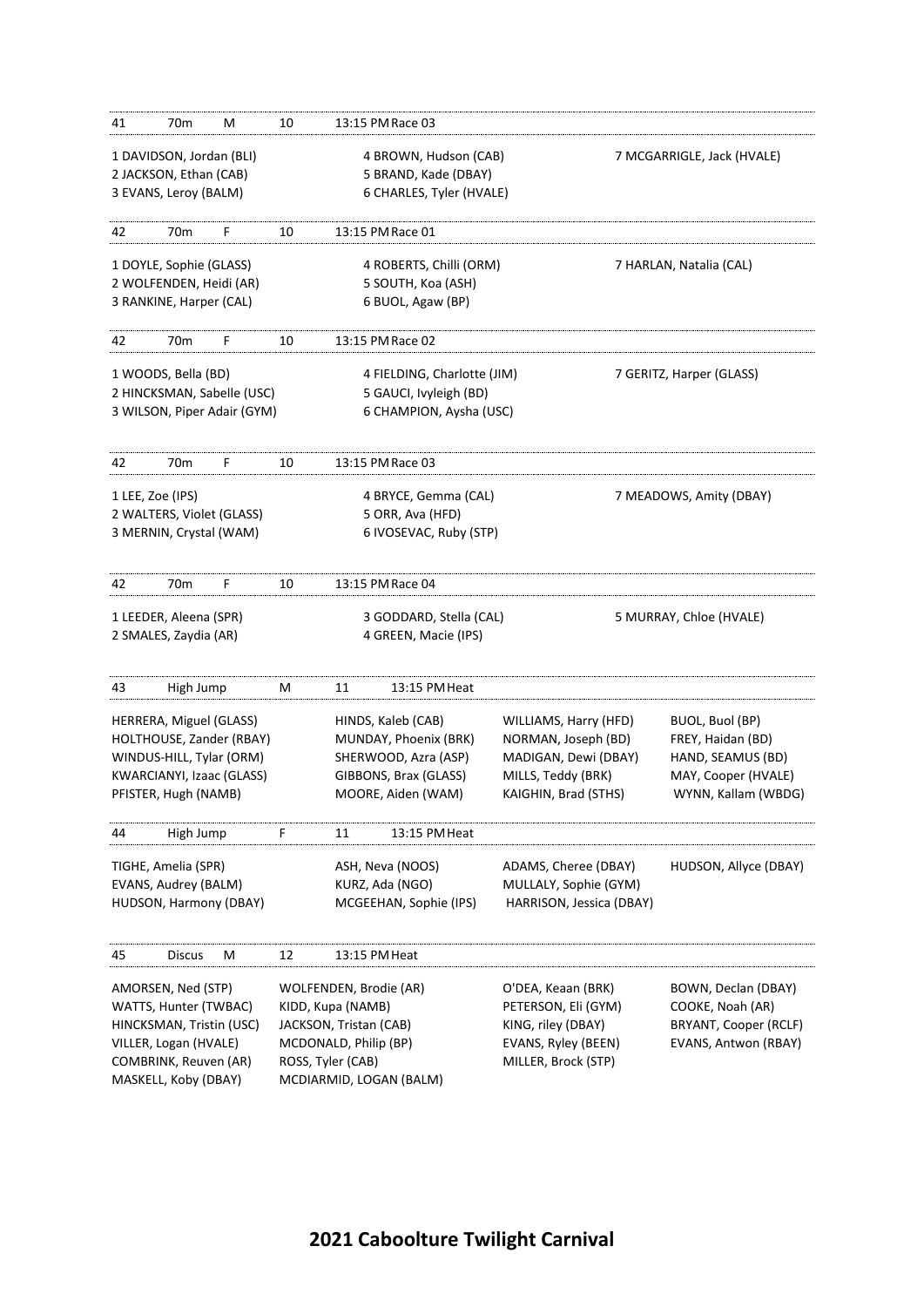| 46                                                                                                                                                                                                                                  | <b>Discus</b>                                                             | F | 12                                                 | 13:15 PM Heat                                                                                                                         |                                                                              |                                                                                                                              |                         |                                                                                                                                                                        |
|-------------------------------------------------------------------------------------------------------------------------------------------------------------------------------------------------------------------------------------|---------------------------------------------------------------------------|---|----------------------------------------------------|---------------------------------------------------------------------------------------------------------------------------------------|------------------------------------------------------------------------------|------------------------------------------------------------------------------------------------------------------------------|-------------------------|------------------------------------------------------------------------------------------------------------------------------------------------------------------------|
| FULLERTON, Zali (GLASS)<br>ROBERTS, Shaylin Renee (BP) WILSON, Courtney Anna (GYM)<br>MURRAY, Tia (HVALE)<br>BRYCE, Emily (CAL)<br>VUNIWAQA, Amelia (DBAY)<br>MANCINI, Allira (STP)<br>KERRIDGE, Sophie (GLASS)<br>Shot Put M<br>47 |                                                                           |   |                                                    | FULLERTON, Jade (GLASS)<br>KORORIKO, Felicity (GDH)<br>GRANT, Georgia (NOOS)<br>ORGAN-MOORE, Rebecca (DBAY)<br>LAVELL, Michaela (CAB) |                                                                              | BOHEN, Ruby (IPS)<br>HARTLAND, Meredith (CAB)<br>LUCIEN, Monique (CAB)<br>MCDONALD, Tamara (GC)<br>CREEDY, Millie-Ella (BEA) |                         | NEWELL, Sophie (DBAY)<br>MARSH, Ayva (DBAY)<br>LAHEY, Bella (GYM)<br>WINDOLF, Hayley (IPS)<br>ROBINSON, Stephanie (GLASS) FOREMAN, Ava (USC)<br>THOMAS, Caitlyn (DBAY) |
|                                                                                                                                                                                                                                     |                                                                           |   | 16                                                 | 13:15 PM Heat                                                                                                                         |                                                                              |                                                                                                                              |                         |                                                                                                                                                                        |
|                                                                                                                                                                                                                                     | KERRIDGE, Alex (GLASS)                                                    |   |                                                    | LEECH, Eugene (BD)                                                                                                                    |                                                                              | WARD, Zaccharius (DBAY)                                                                                                      |                         |                                                                                                                                                                        |
| 47                                                                                                                                                                                                                                  | Shot Put M                                                                |   | 17                                                 | 13:15 PM Heat                                                                                                                         |                                                                              |                                                                                                                              |                         |                                                                                                                                                                        |
| STEWART, Benjamin (BP)<br>TURVEY, Tyler (CAB)                                                                                                                                                                                       |                                                                           |   | SWIFT, Michael (CAB)<br>COTTERILL, Heath (CAB)     | MULLALY, Blake (GYM)                                                                                                                  |                                                                              |                                                                                                                              | DAMROW, Connor (BD)     |                                                                                                                                                                        |
| 47                                                                                                                                                                                                                                  | Shot Put M                                                                |   | 15                                                 | 13:15 PM Heat                                                                                                                         |                                                                              |                                                                                                                              |                         |                                                                                                                                                                        |
| RUSSELL, Chayse (IPS)<br>COWDROY, Geordie (TWBAC)KELLETT, Jacob (USC)                                                                                                                                                               |                                                                           |   |                                                    | CROSS, Darcy (GLASS)                                                                                                                  |                                                                              | STOLBERG, Jaxyn (CAB)<br>BROWN, Jayden (HVALE)                                                                               |                         | SCHUTTE, Harvey (AR)<br>HIGHAM, Tristan (STP)                                                                                                                          |
| 47                                                                                                                                                                                                                                  | Shot Put M                                                                |   | 14                                                 | 13:15 PM Heat                                                                                                                         |                                                                              |                                                                                                                              |                         |                                                                                                                                                                        |
|                                                                                                                                                                                                                                     | POOLES, Jamieson (USC)                                                    |   |                                                    | SAWTELL, Harvey (SB)                                                                                                                  |                                                                              | MOHAMMED, Zobair (RCLF) EAGER, Cameron (CAB)                                                                                 |                         |                                                                                                                                                                        |
| 48                                                                                                                                                                                                                                  | Shot Put F                                                                |   | 16                                                 | 13:15 PM Heat                                                                                                                         |                                                                              |                                                                                                                              |                         |                                                                                                                                                                        |
|                                                                                                                                                                                                                                     | TOFFUL, Amber (CAL)                                                       |   |                                                    | LILLYWHITE, Mikaela (GYM) BLAKE, Georgia (BRK)                                                                                        |                                                                              |                                                                                                                              |                         | SMULDERS, Schyler (DBAY)                                                                                                                                               |
| 48                                                                                                                                                                                                                                  | Shot Put F                                                                |   | 15                                                 | 13:15 PM Heat                                                                                                                         |                                                                              |                                                                                                                              |                         |                                                                                                                                                                        |
|                                                                                                                                                                                                                                     | POULTON, Amber (GC)<br>SILCOCK, Mia (RBAY)                                |   | KING, Maddison (DBAY)<br>LISCIOTTO, Helaina (WBDG) |                                                                                                                                       | SWAIN, Holly (DBAY)<br>DAMROW, Bianca (BD)                                   |                                                                                                                              | O'BRIEN, Makenzie (USC) |                                                                                                                                                                        |
| 48                                                                                                                                                                                                                                  | Shot Put F                                                                |   | 14                                                 | 13:15 PM Heat                                                                                                                         |                                                                              |                                                                                                                              |                         |                                                                                                                                                                        |
|                                                                                                                                                                                                                                     | WINDOLF, Olivia (IPS)<br>ISAAC, Molly (GYM)<br>WILLIAMS, Ava (DBAY)       |   |                                                    | MEAD, Natalie (DBAY)<br>KLAAS, Imogen (STP)<br>JENKINS, Alyssa (ORM)                                                                  | KERSTEN, Kristina (AR)<br>LILLYWHITE, Caitlyn (GYM)<br>STRYDOM, Zayley (CAL) |                                                                                                                              |                         | SWIFT, Pippa (CAB)<br>NEWELL, Jasmin (DBAY)                                                                                                                            |
| 48                                                                                                                                                                                                                                  | Shot Put F                                                                |   | 17                                                 | 13:15 PM Heat                                                                                                                         |                                                                              |                                                                                                                              |                         |                                                                                                                                                                        |
|                                                                                                                                                                                                                                     | LAFSKY, Chelsea (DBAY)                                                    |   |                                                    | O'BRIEN, Madison (USC)                                                                                                                |                                                                              | LEWIS, Hannah (DBAY)                                                                                                         |                         |                                                                                                                                                                        |
| 49                                                                                                                                                                                                                                  | 60 <sub>m</sub>                                                           | M | 4                                                  | 14:00 PM Race 01                                                                                                                      |                                                                              |                                                                                                                              |                         |                                                                                                                                                                        |
|                                                                                                                                                                                                                                     | 1 WOLFENDEN, Luke (AR)<br>2 DARRA, Hudson (CAB)<br>3 STALLARD, Finn (CAB) |   |                                                    | 4 RYAN, Oisín (AR)<br>5 HOCKING, Maxwell (SPR)<br>6 GRAHL, Eli (JIM)                                                                  |                                                                              |                                                                                                                              |                         | 7 EDWARDS, Theodore (TWBAC)                                                                                                                                            |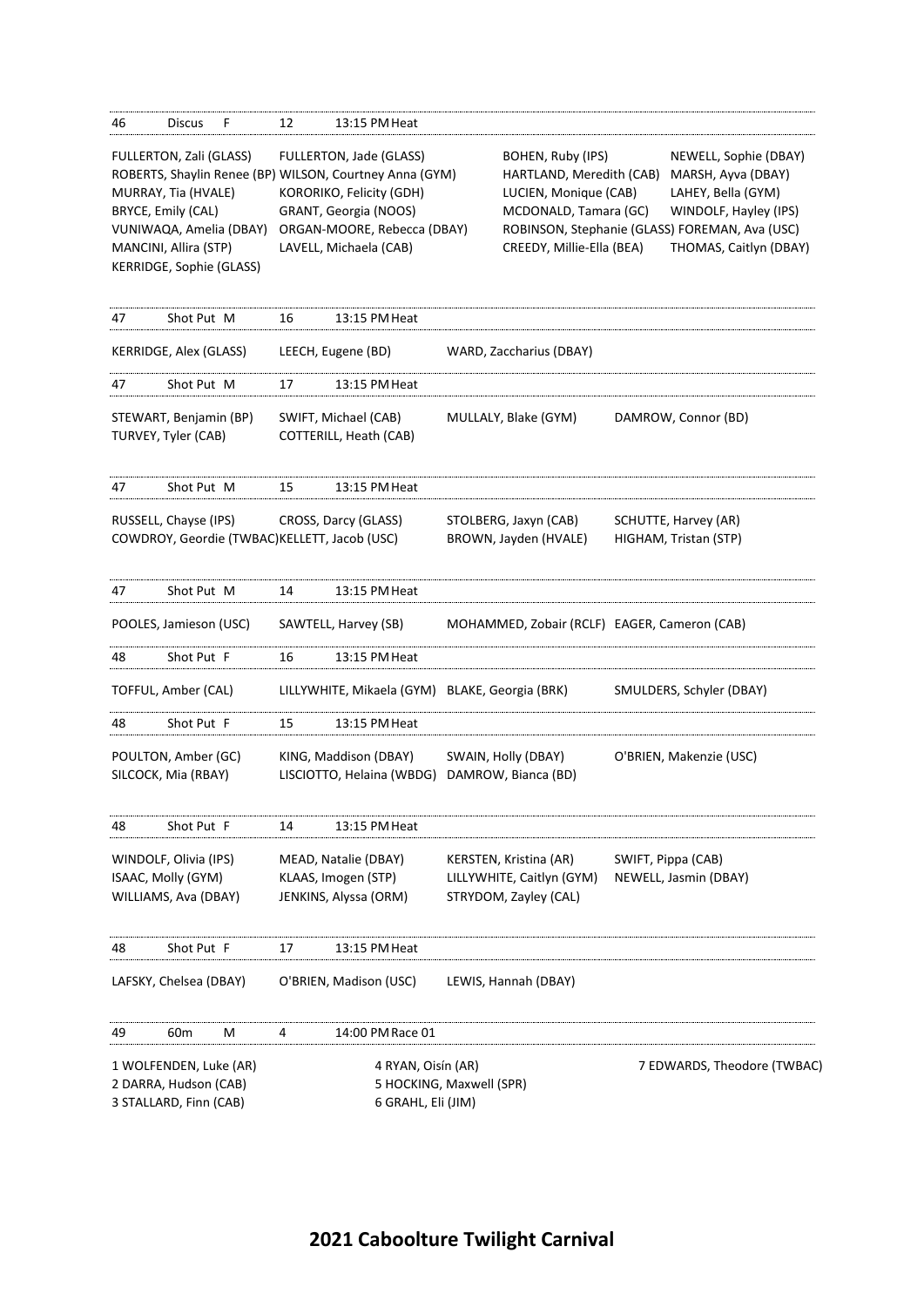| 49                                                                                                                                                                 | 60m                                                                                                        | м  | 5                                                                                                                                                                    |                                                                                                                   | 14:00 PM Race 01                                  |                                                                                                                                                                                              |                                                                                                                                          |
|--------------------------------------------------------------------------------------------------------------------------------------------------------------------|------------------------------------------------------------------------------------------------------------|----|----------------------------------------------------------------------------------------------------------------------------------------------------------------------|-------------------------------------------------------------------------------------------------------------------|---------------------------------------------------|----------------------------------------------------------------------------------------------------------------------------------------------------------------------------------------------|------------------------------------------------------------------------------------------------------------------------------------------|
|                                                                                                                                                                    | 1 MILLER, Axel (STP)<br>2 KENNEDY, Connor (CAB)<br>3 BROWN, Brooklyn (HVALE)                               |    | 4 CRAMM, Ryan (CAB)<br>5 SHARP, Harvey (CAB)<br>6 KAIGHIN, Mickey (STHS)                                                                                             |                                                                                                                   |                                                   |                                                                                                                                                                                              | 7 LUSCOMBE, Elliott (REDL)<br>8 NAPPER, Storm (SPR)                                                                                      |
| 49                                                                                                                                                                 | 60 <sub>m</sub>                                                                                            | F. | 5                                                                                                                                                                    |                                                                                                                   | 14:00 PM Race 01                                  |                                                                                                                                                                                              |                                                                                                                                          |
|                                                                                                                                                                    | 1 PFISTER, Zara (NAMB)<br>2 WHYMAN, Evangeline (CAB)                                                       |    |                                                                                                                                                                      |                                                                                                                   | 3 PHILLIPS, Jenni (DBAY)<br>4 DENNING, Isla (CAB) |                                                                                                                                                                                              | 5 GECKS, Elizabeth (CAB)<br>6 TOWEEL, Arabella (DBAY)                                                                                    |
| 49                                                                                                                                                                 | 14:00 PM Race 01<br>60m<br>F<br>4                                                                          |    |                                                                                                                                                                      |                                                                                                                   |                                                   |                                                                                                                                                                                              |                                                                                                                                          |
|                                                                                                                                                                    | 1 WAITE, Charlee (CAB)<br>2 KENNEDY, Sienna (CAB)<br>3 DEGUARA, Charlie (DBAY)                             |    |                                                                                                                                                                      |                                                                                                                   | 5 KERR, Aurora (CAB)                              | 4 TAYLOR, Everleigh (CAB)<br>6 MURRAY, Ashleigh (HVALE)                                                                                                                                      | 7 ABERNETHY, Grace (CAB)                                                                                                                 |
| 50                                                                                                                                                                 | Long Jump                                                                                                  |    | м                                                                                                                                                                    | 6                                                                                                                 | 14:00 PM Heat                                     |                                                                                                                                                                                              |                                                                                                                                          |
| PALMER, Jackson (DBAY)<br>LATTER, Xavier (WAM)<br>ASKEW, Nate (JIM)<br>MALONE, Calvin (BP)<br>ABERNETHY, Henry (CAB)<br>MULHERAN, Noah (CAB)                       |                                                                                                            |    | XING, Max (ALG)<br>RYAN, Faolán (AR)<br>OBRIEN, Dillon (GC)<br>MUSTON, Archer (CAB)<br>TIMMS, Jed (CAB)<br>DOYLE, Zachary (GLASS)                                    |                                                                                                                   |                                                   | JONES, Myles (REDL)<br>DAVIS, Bennett (REDL)<br>NELSON, Stanley (USC)<br>WEST, Charlie (CAB)<br>STEVENS, William (CAB)                                                                       | CLUN, Achilles (CN)<br>KWARCIANYI, Judah (GLASS)<br>MURRAY, Kai (HVALE)<br>SWEENEY, Connor (CAB)<br>LEE, Jack (IPS)                      |
| 51                                                                                                                                                                 | Long Jump                                                                                                  |    | F                                                                                                                                                                    | 6                                                                                                                 | 14:00 PM Heat                                     |                                                                                                                                                                                              |                                                                                                                                          |
| WISEWOULD, Ellkah (BD)<br>BOYD, Lucy (BALM)<br>BLAKE, Sarah (BRK)<br>CLARK, Layne (CAL)<br>ELLIS, Lachlan (ASH)                                                    |                                                                                                            |    | FOREMAN, Evie (USC)<br>VELDMAN, Mia (USC)<br>JACKSON, Tabitha (CAB)<br>HAGAN-GREEN, Aubrey (IPS) HINCKSMAN, Lilliana (USC)<br>MOULDS, Brooklyn (CAB)                 |                                                                                                                   |                                                   | LEADBETTER, Evie (IPS)<br>KAIGHIN, Ailbe (STHS)<br>DARRA, Sage (CAB)<br>GREGORY, Piper (BEEN)                                                                                                | SLY, Harmony (BEA)<br>KIRKBY, Aria (USC)<br>TAYLOR, Amara (CAB)                                                                          |
| 52                                                                                                                                                                 | <b>Discus</b>                                                                                              | F  | 10                                                                                                                                                                   | 14:00 PM Heat                                                                                                     |                                                   |                                                                                                                                                                                              |                                                                                                                                          |
| LEE, Zoe (IPS)<br>WILLIAMS, Ella (USC)<br>SMALES, Zaydia (AR)<br>MEADOWS, Amity (DBAY)<br>VICARY, Dakota (CN)<br>RUSSELL, Kaydence (IPS)<br>GERITZ, Harper (GLASS) |                                                                                                            |    | HARLAN, Natalia (CAL)<br>GREEN, Macie (IPS)<br>WELCH, Isabella (SPR)<br>MURRAY, Chloe (HVALE)<br>WOODS, Bella (BD)<br>PALLENTINE, Ruby (BD)<br>ROBERTS, Chilli (ORM) |                                                                                                                   |                                                   | WILSON, Piper Adair (GYM)<br>STRYDOM, Zandri (CAL)<br>HINCKSMAN, Sabelle (USC)<br>HARRIS, Amber (STP)<br>BRYCE, Gemma (CAL)<br>ROBINSON, Tahlia (GLASS)<br>HODGSON-FORSYTH, Lilly-Anne (BRK) | LEEDER, Aleena (SPR)<br>IVOSEVAC, Ruby (STP)<br>SOUTH, Koa (ASH)<br>DONALDSON, Emily (STP)<br>PALLENTINE, Lyla (GLASS)<br>ORR, Ava (HFD) |
| 52                                                                                                                                                                 | Discus                                                                                                     | M  | 10                                                                                                                                                                   | 14:00 PM Heat                                                                                                     |                                                   |                                                                                                                                                                                              |                                                                                                                                          |
| 54                                                                                                                                                                 | DUNEMANN, Noah (HFD)<br>HARRIS, David (STP)<br>CAHILL, Lachlan (TWBAC)<br>WINDUSS, Connor (ALG)<br>AWDSP F |    | 10                                                                                                                                                                   | BAKER, Jordan (BP)<br>JACKSON, Patrick (GLASS)<br>CLARK, Fletcher (CAL)<br>MASHOBE, Zayden (CAL)<br>14:00 PM Heat |                                                   | CRAGG, Jamie (ALG)<br>VUNIWAQA, Jacob (DBAY)<br>STANBRIDGE, Riley (JIM)<br>SILVER, Kal - El (CAB)                                                                                            | DAVIDSON, Jordan (BLI)<br>BALO, Rocky (HVALE)<br>JACKSON, Ethan (CAB)                                                                    |
|                                                                                                                                                                    | PFISTER, Aidan (NAMB)                                                                                      |    |                                                                                                                                                                      |                                                                                                                   |                                                   |                                                                                                                                                                                              |                                                                                                                                          |
| 55                                                                                                                                                                 | AWDSP                                                                                                      | M  | 14                                                                                                                                                                   | 14:00 PM Heat                                                                                                     |                                                   |                                                                                                                                                                                              |                                                                                                                                          |
|                                                                                                                                                                    | CARSON, Trey (HVALE)                                                                                       |    |                                                                                                                                                                      |                                                                                                                   |                                                   |                                                                                                                                                                                              |                                                                                                                                          |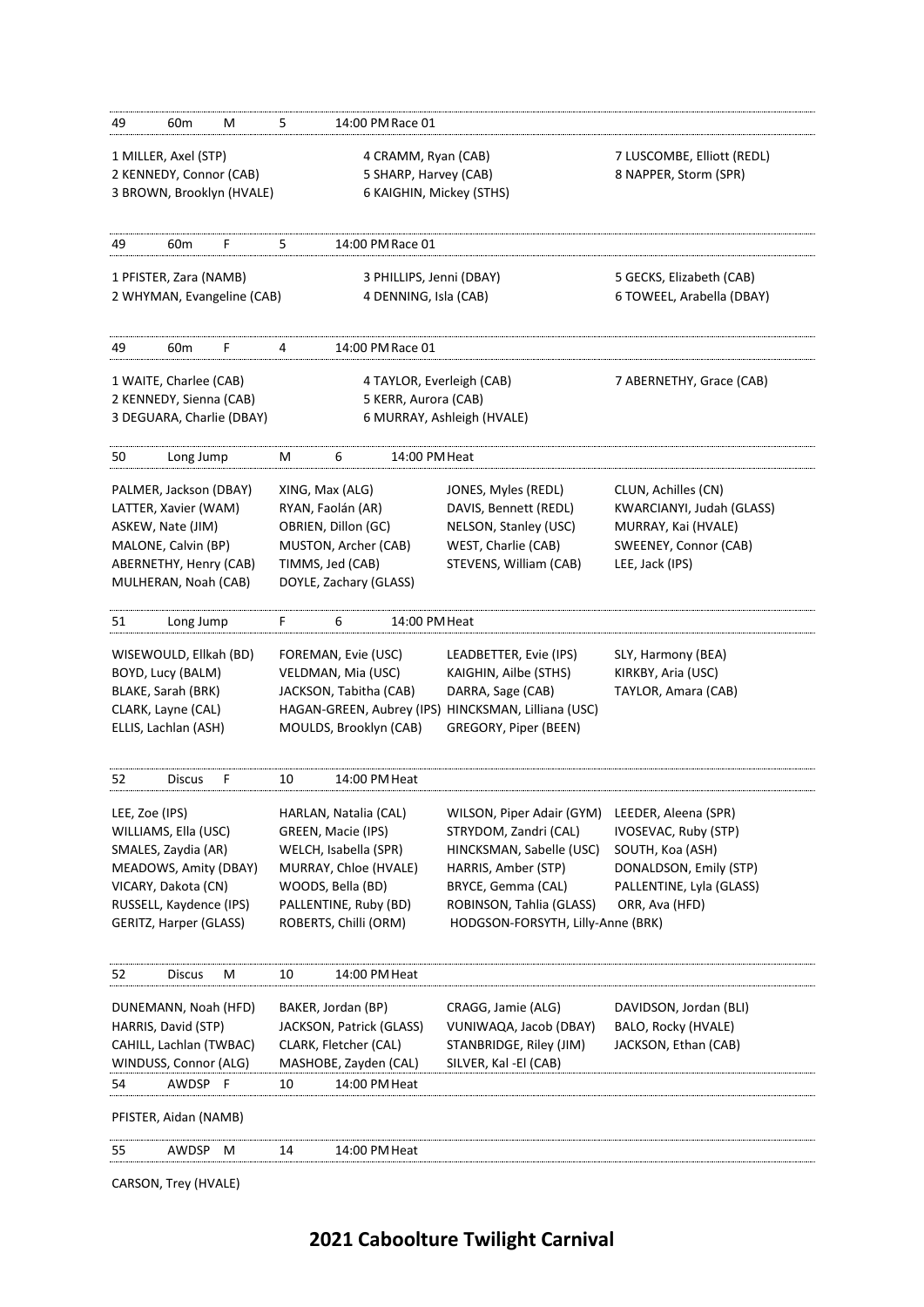| 57                                                                                          | High Jump                                                                        |   | F                                                                                     | 13 | 14:00 PM Heat                                                            |                                                                                                   |                                                                                                      |
|---------------------------------------------------------------------------------------------|----------------------------------------------------------------------------------|---|---------------------------------------------------------------------------------------|----|--------------------------------------------------------------------------|---------------------------------------------------------------------------------------------------|------------------------------------------------------------------------------------------------------|
| MCDONALD, Alyssa (GC)<br>DE JONG, Mia (NGO)<br>WATTS, Xanthee (TWBAC)                       |                                                                                  |   | VEIVERS, Sienna (BRK)<br>HANCOCK, Grace (CN)                                          |    | HIONIS, Aliyah (STP)<br>MAY, Mackenzie (HVALE)                           | COFFEY, Teresa (BRK)<br>WISEWOULD, Sailah (BD)                                                    |                                                                                                      |
| 57                                                                                          | High Jump                                                                        |   | M                                                                                     | 13 | 14:00 PM Heat                                                            |                                                                                                   |                                                                                                      |
| EDWARDS, Cayden (CAB)<br>OBRIEN, Thomas (GC)<br>SMITH, Leon (TWBAC)<br>KORORIKO, Tama (GDH) |                                                                                  |   | MERNIN, Tye (WAM)<br>PATERSON, Coen (DBAY)<br>GOSNEY, Payton (BD)<br>CINI, Max (DBAY) |    |                                                                          | CARIUS, Bayley (MBRO)<br>IVOSEVAC, Charlie (STP)<br>THOMAS, Haiden (DBAY)<br>HANSEN, Hamish (WAM) | PEREZ, Samuel (BRK)<br>VAN STRATEN, Ashton (USC)<br>ROBINSON, William (BEA)<br>COOMBS, Ruben (GLASS) |
| 58                                                                                          | 100m                                                                             | М | 11                                                                                    |    | 14:45 PM Race 01                                                         |                                                                                                   |                                                                                                      |
| 3 BUOL, Buol (BP)                                                                           | 1 MUNDAY, Phoenix (BRK)<br>2 HOLTHOUSE, Zander (RBAY)                            |   |                                                                                       |    | 4 RAJESH, Joel (BRK)                                                     | 5 EDWARDS, Coby (CAB)<br>6 WYNN, Kallam (WBDG)                                                    | 7 HERRERA, Miguel (GLASS)<br>8 KAMPF, Vincent (BP)                                                   |
| 58                                                                                          | 100m                                                                             | М | 11                                                                                    |    | 14:45 PM Race 02                                                         |                                                                                                   |                                                                                                      |
|                                                                                             | 1 RONQUILLO BUENO, Ruben (CAL)<br>2 NORMAN, Joseph (BD)<br>3 WYNN, Austin (WBDG) |   |                                                                                       |    | 4 MILLS, Teddy (BRK)<br>5 PFISTER, Hugh (NAMB)<br>6 SHERWOOD, Azra (ASP) |                                                                                                   | 7 TILLOTSON, William (NOOS)<br>8 GODDARD, Jett (CAL)                                                 |
| 58                                                                                          | 100m                                                                             | М | 11                                                                                    |    | 14:45 PM Race 03                                                         |                                                                                                   |                                                                                                      |
|                                                                                             | 1 KAIGHIN, Brad (STHS)<br>2 PRESLEY, Zac (CAB)<br>3 WHITE, Ryan (CAL)            |   |                                                                                       |    | 4 WILLIS, Zachary (SPR)<br>5 HAND, SEAMUS (BD)<br>6 CORDIER, Jacob (BD)  |                                                                                                   | 7 SULLIVAN, William (WAM)                                                                            |
| 59                                                                                          | 100m                                                                             | F | 11                                                                                    |    | 14:45 PM Race 01                                                         |                                                                                                   |                                                                                                      |
|                                                                                             | 1 WASSON, Estella (CAB)<br>2 MCGEEHAN, Sophie (IPS)<br>3 WATSON, Eliza (GC)      |   |                                                                                       |    | 4 PAEA, Houstand (IPS)<br>5 WERNET, Layla (STP)                          | 6 ADAMS, Cheree (DBAY)                                                                            | 7 HARRISON, jessica (DBAY)<br>8 LEADBETTER, Poppy (IPS)                                              |
| 59                                                                                          | 100m                                                                             |   | 11                                                                                    |    | 14:45 PM Race 02                                                         |                                                                                                   |                                                                                                      |
|                                                                                             | F<br>1 TIGHE, Amelia (SPR)<br>2 MALONE, Tayla (BP)<br>3 EVANS, Audrey (BALM)     |   |                                                                                       |    | 4 BYNGE, Amy (RBAY)<br>5 HUNTER, Mia (BP)<br>6 WOODS, KIKI (BD)          |                                                                                                   | 7 ISAAC, Olive (GYM)<br>8 HUDSON, Harmony (DBAY)                                                     |
| 59                                                                                          | 100m                                                                             | F | 11                                                                                    |    | 14:45 PM Race 03                                                         |                                                                                                   |                                                                                                      |
| 1 ASH, Neva (NOOS)<br>2 KABLE, Zoe (STP)<br>3 HUDSON, Allyce (DBAY)                         |                                                                                  |   |                                                                                       |    | 4 CREW, Evie (BD)<br>5 JURGELEIT, Amy (BP)                               | 6 TAYLOR, Charlotte (CAB)                                                                         | 7 SWAIN, lucinda (DBAY)                                                                              |
| 60                                                                                          | AWD100m                                                                          |   | F                                                                                     | 10 |                                                                          | 14:45 PM Race 01                                                                                  |                                                                                                      |

4 PFISTER, Aidan (NAMB)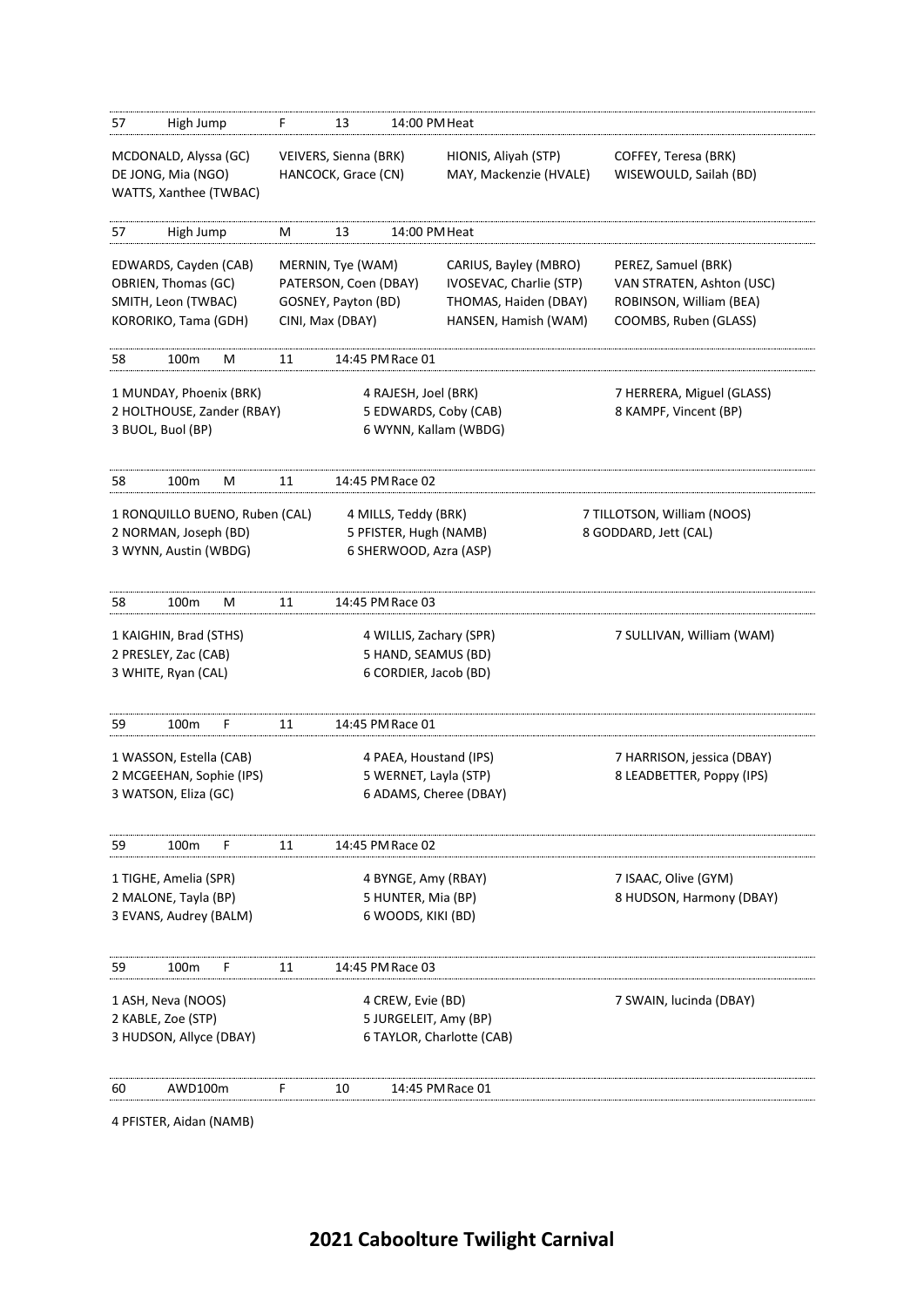| 61 | AWD100m                       |   | м  | 14                                                    | 14:45 PM Race 01               |                           |  |  |
|----|-------------------------------|---|----|-------------------------------------------------------|--------------------------------|---------------------------|--|--|
|    |                               |   |    |                                                       |                                |                           |  |  |
|    | 5 CARSON, Trey (HVALE)        |   |    |                                                       |                                |                           |  |  |
| 62 | 100m                          | M | 12 |                                                       | 14:45 PM Race 01               |                           |  |  |
|    | 1 MASKELL, Koby (DBAY)        |   |    |                                                       | 4 ADAMS, Marley (CAB)          | 7 WOLFENDEN, Brodie (AR)  |  |  |
|    | 2 MCDIARMID, LOGAN (BALM)     |   |    |                                                       | 5 ONAGA, Jedidiah (STP)        | 8 POULTON, Charlie (GC)   |  |  |
|    |                               |   |    |                                                       | 6 AMORSEN, Ned (STP)           |                           |  |  |
|    | 3 MCKENZIE, Finn (AR)         |   |    |                                                       |                                |                           |  |  |
| 62 | 100m                          | M | 12 |                                                       | 14:45 PM Race 02               |                           |  |  |
|    |                               |   |    |                                                       |                                |                           |  |  |
|    | 1 EVANS, Antwon (RBAY)        |   |    |                                                       | 4 HUGHES, Nayte (CAB)          | 7 NAAMAN, Youssef (SPR)   |  |  |
|    | 2 ROSS, Tyler (CAB)           |   |    |                                                       | 5 O'DEA, Keaan (BRK)           | 8 JACOBS, Lian (IPS)      |  |  |
|    | 3 COMBRINK, Reuven (AR)       |   |    |                                                       | 6 JONES, Logan (DBAY)          |                           |  |  |
| 62 | 100m                          | М | 12 |                                                       | 14:45 PM Race 03               |                           |  |  |
|    | 1 TOMASI, Cormac (CAB)        |   |    |                                                       | 4 PHILLIPS, Doug (CN)          | 7 PETERSON, Eli (GYM)     |  |  |
|    | 2 STEVENS, Alexander (CAB)    |   |    |                                                       | 5 LOVEJOY, Rowan (AR)          | 8 CHAMPION, Levi (USC)    |  |  |
|    | 3 CASSIDY, Koby (RBAY)        |   |    |                                                       | 6 KEATS, Henry (STP)           |                           |  |  |
|    |                               |   |    |                                                       |                                |                           |  |  |
| 62 | 100m                          | M | 12 |                                                       | 14:45 PM Race 04               |                           |  |  |
|    | 1 VILLER, Logan (HVALE)       |   |    |                                                       | 4 WALKER, Saxon (GYM)          | 7 HERMUS, Linden (NOOS)   |  |  |
|    | 2 EVANS, Ryley (BEEN)         |   |    |                                                       | 5 COLLINS, Cruz (BALM)         |                           |  |  |
|    | 3 WATTS, Hunter (TWBAC)       |   |    |                                                       | 6 MCGARRIGLE, Cooper (HVALE)   |                           |  |  |
|    |                               |   |    |                                                       |                                |                           |  |  |
| 63 | 100m                          | F | 12 |                                                       | 14:45 PM Race 01               |                           |  |  |
|    | 1 GERITZ, Mia (GLASS)         |   |    |                                                       | 4 ELKINGTON, Sophie (USC)      | 7 VUNIWAQA, Amelia (DBAY) |  |  |
|    | 2 TJIN, Mahli (BRK)           |   |    |                                                       | 5 PRILJA, Gabrielle (DBAY)     |                           |  |  |
|    | 3 WILSON, Courtney Anna (GYM) |   |    |                                                       | 6 VAN RYSSEN, Mia (USC)        |                           |  |  |
|    |                               |   |    |                                                       |                                |                           |  |  |
| 63 | 100m                          | F | 12 |                                                       | 14:45 PM Race 02               |                           |  |  |
|    | 1 NEWELL, Sophie (DBAY)       |   |    |                                                       | 4 MANCINI, Allira (STP)        | 7 ISHOLA, Adetoro (IPS)   |  |  |
|    | 2 VAN RENSBURG, Tatiana (GAP) |   |    |                                                       | 5 BIENKE, Olivia (IPS)         |                           |  |  |
|    | 3 KERRIDGE, Sophie (GLASS)    |   |    |                                                       | 6 ROBERTS, Shaylin Renee (BP)  |                           |  |  |
| 63 | 100m                          | F | 12 |                                                       | 14:45 PM Race 03               |                           |  |  |
|    |                               |   |    |                                                       |                                |                           |  |  |
|    | 1 FULLERTON, Zali (GLASS)     |   |    |                                                       | 4 LAVELL, Michaela (CAB)       | 7 RUTTEN, Olivia (DBAY)   |  |  |
|    | 2 ROBINSON, Stephanie (GLASS) |   |    |                                                       | 5 HETHERINGTON, Indigo (GLASS) |                           |  |  |
|    | 3 RENOUF-DOWDLE, Bree (SB)    |   |    |                                                       | 6 CONNELL, Rachel (BRK)        |                           |  |  |
|    |                               |   |    |                                                       |                                |                           |  |  |
| 63 | 100m                          | F | 12 |                                                       | 14:45 PM Race 04               |                           |  |  |
|    | 1 MURRAY, Tia (HVALE)         |   |    | 4 ORGAN-MOORE, Rebecca (DBAY)<br>7 OHUNAYO, Lola (AR) |                                |                           |  |  |
|    | 2 GRANT, Georgia (NOOS)       |   |    | 5 FULLERTON, Jade (GLASS)                             |                                |                           |  |  |
|    | 3 THOMAS, Caitlyn (DBAY)      |   |    |                                                       | 6 LUCIEN, Monique (CAB)        |                           |  |  |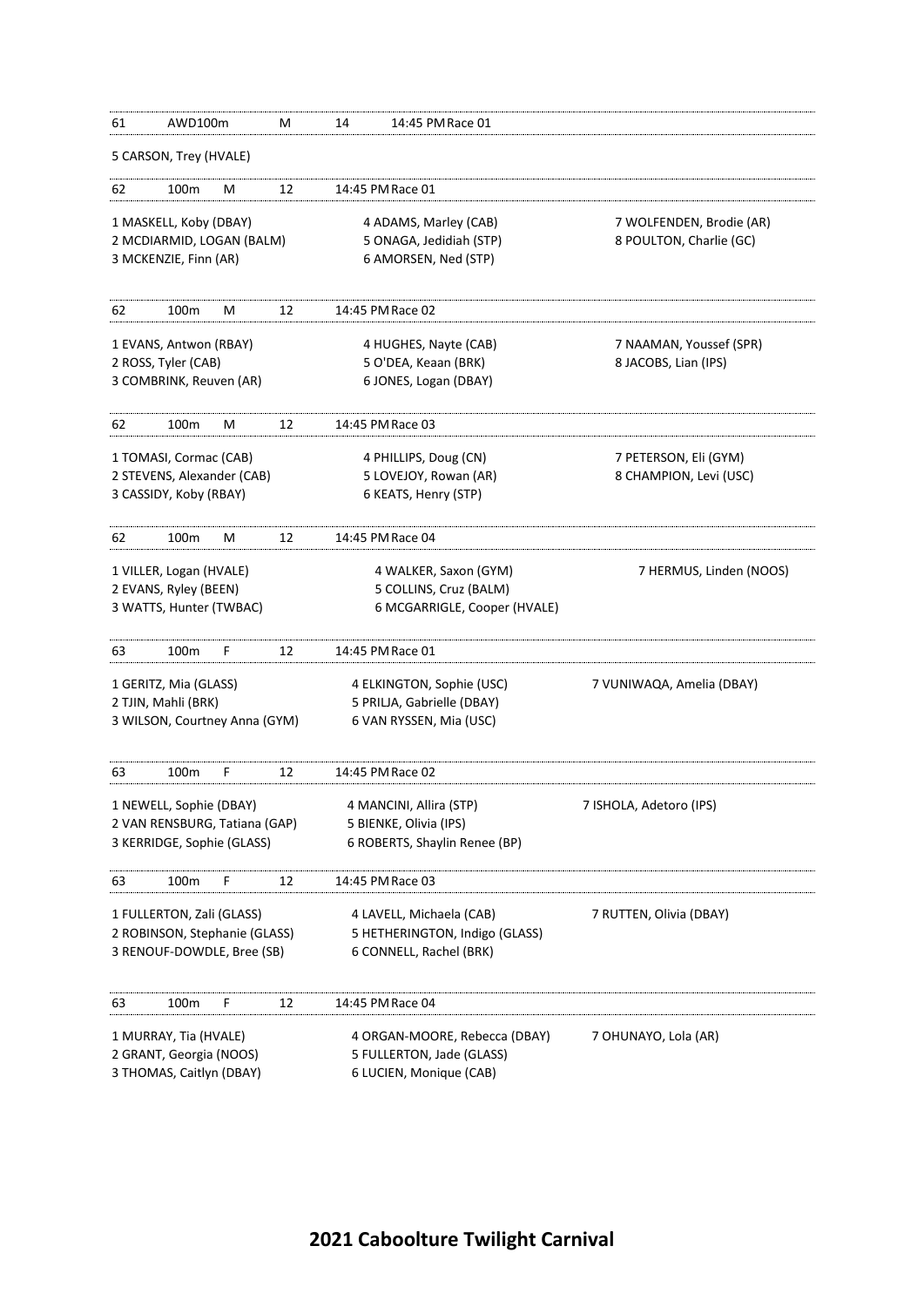| 64                                                 | 100m                                                                           | м | 13 | 14:45 PM Race 01                                                                                      |                                                    |  |
|----------------------------------------------------|--------------------------------------------------------------------------------|---|----|-------------------------------------------------------------------------------------------------------|----------------------------------------------------|--|
|                                                    | 1 SIPPLE-ASHER, Joshua (SPR)<br>2 GOSNEY, Payton (BD)<br>3 OBRIEN, Thomas (GC) |   |    | 4 MERNIN, Tye (WAM)<br>5 VAN STRATEN, Ashton (USC)<br>6 PEREZ, Samuel (BRK)                           | 7 WILLIAMS, Lachlan (SPR)                          |  |
| 64                                                 | 100m                                                                           | М | 13 | 14:45 PM Race 02                                                                                      |                                                    |  |
|                                                    | 1 SMITH, Leon (TWBAC)<br>2 PATERSON, Coen (DBAY)<br>3 ROBINSON, William (BEA)  |   |    | 4 MOLLENHAUER, Ryan (SB)<br>5 MINCHIN, Aden (DBAY)<br>6 CARIUS, Bayley (MBRO)                         | 7 EDWARDS, Cayden (CAB)                            |  |
| 64                                                 | 100m                                                                           | м | 13 | 14:45 PM Race 03                                                                                      |                                                    |  |
|                                                    | 1 GERRARD, Luca (NOOS)<br>2 LOFTS, Cooper (GAP)                                |   |    | 3 CINI, Max (DBAY)<br>5 HANSEN, Hamish (WAM)<br>4 SULLIVAN, Adam (WAM)                                |                                                    |  |
| 65                                                 | 100m                                                                           | F | 13 | 14:45 PM Race 01                                                                                      |                                                    |  |
|                                                    | 1 COFFEY, Teresa (BRK)<br>2 MOORE, Isabelle (WAM)<br>3 DE JONG, Mia (NGO)      |   |    | 4 VEIVERS, Sienna (BRK)<br>7 BOLDEN, Jenali (SB)<br>5 MCDONALD, Alyssa (GC)<br>6 HIONIS, Aliyah (STP) |                                                    |  |
| 65                                                 | 100m                                                                           | F | 13 | 14:45 PM Race 02                                                                                      |                                                    |  |
| 1 JONES, Katie (REDL)<br>2 SMULDERS, Brylie (DBAY) |                                                                                |   |    | 3 GWIN, Madeleine (JIM)<br>4 JONES, Makayla (CAB)                                                     | 5 JONES, Lilly (REDL)<br>6 MAY, Mackenzie (HVALE)  |  |
| 66                                                 | 100m                                                                           | м | 14 | 14:45 PM Race 01                                                                                      |                                                    |  |
|                                                    | 1 BEER, Jake (NOOS)<br>2 KOLINISAU, Joshua (CAL)                               |   |    | 3 POOLES, Jamieson (USC)<br>4 MALONE, Jordan (BP)                                                     | 5 TAYLOR, Shaun (BP)<br>6 PECKHAM, Taliesin (NOOS) |  |
| 66                                                 | 100m                                                                           | м | 14 | 14:45 PM Race 02                                                                                      |                                                    |  |
|                                                    | 1 HARTLAND, Alexander (CAB)<br>2 MOHAMMED, Zobair (RCLF)                       |   |    | 3 JONES, Harrison (GLASS)<br>4 WELCH, Cooper (SPR)                                                    | 5 BRACKPOOL, Dean (TM)<br>6 MILLS, George (BRK)    |  |
| 66                                                 | 100m                                                                           | M | 16 | 14:45 PM Race 01                                                                                      |                                                    |  |
|                                                    | 1 KERRIDGE, Alex (GLASS)<br>2 LEECH, Eugene (BD)                               |   |    | 3 MOONEY, Travis (MBRO)<br>4 WARD, Zaccharius (DBAY)                                                  | 5 WEIS, Mitchell (ASP)                             |  |
| 66                                                 | 100m                                                                           | м | 17 | 14:45 PM Race 01                                                                                      |                                                    |  |
|                                                    | 1 DOWNIE, Aidan (DBAY)<br>2 BROWN, Kalum (TWBAC)                               |   |    | 3 STEWART, Benjamin (BP)<br>4 MULLALY, Blake (GYM)                                                    | 5 SWIFT, Michael (CAB)                             |  |
| 66                                                 | 100m                                                                           | м | 15 | 14:45 PM Race 01                                                                                      |                                                    |  |
|                                                    | 1 MCDONALD, Riley (CAL)<br>2 JURGELEIT, Ben (BP)                               |   |    | 3 HUGHES, Bailin (CAB)<br>5 DANIELS, Ryan (USC)<br>4 RUSSELL, Chayse (IPS)                            |                                                    |  |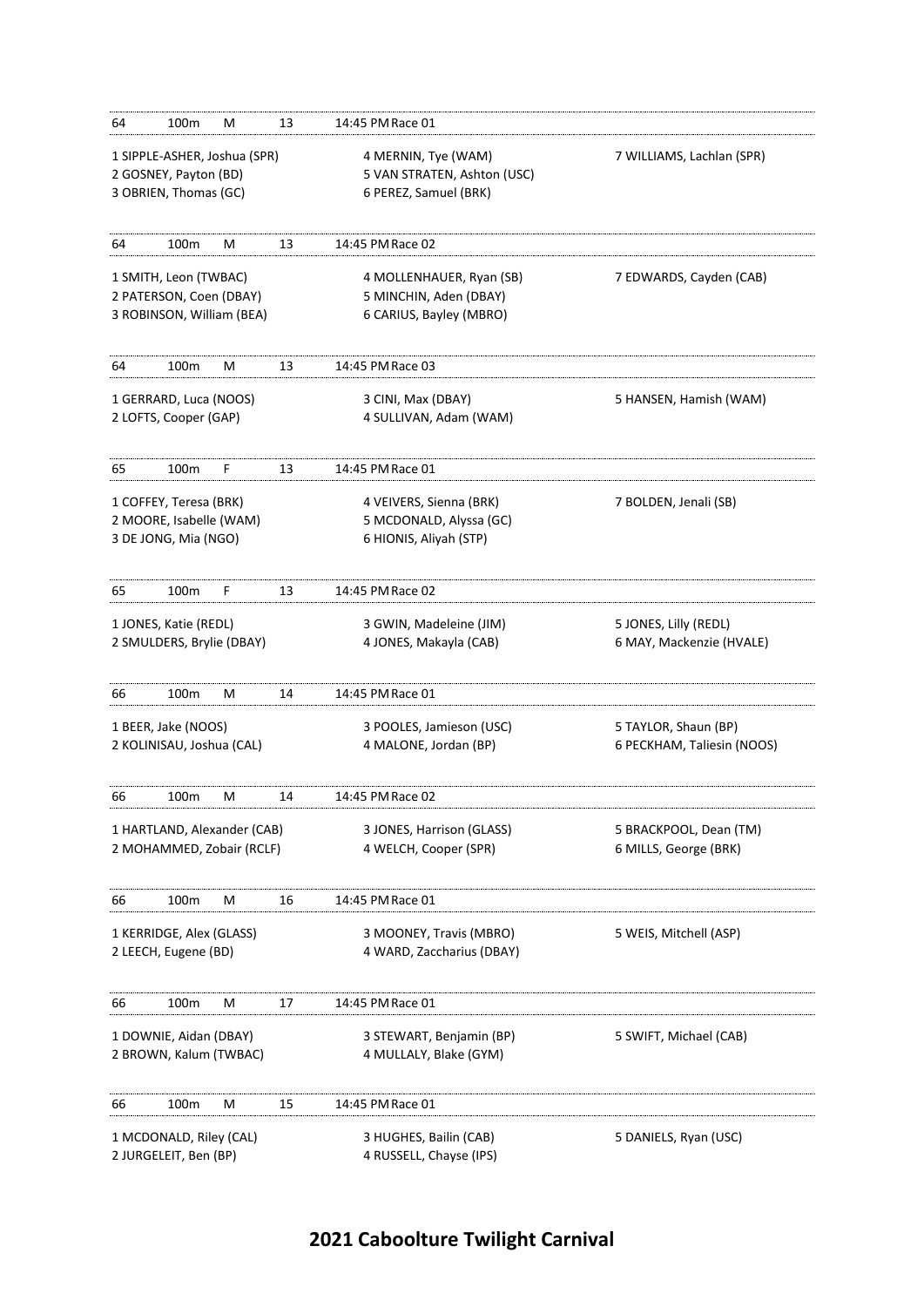| 66                                                                         | 100m                                                                                            | M                           | 15 | 14:45 PM Race 02                                                                                                                                                        |                                                                                                                 |  |  |
|----------------------------------------------------------------------------|-------------------------------------------------------------------------------------------------|-----------------------------|----|-------------------------------------------------------------------------------------------------------------------------------------------------------------------------|-----------------------------------------------------------------------------------------------------------------|--|--|
|                                                                            | 2 GWIN, Kaleb (JIM)                                                                             | 1 SMALLACOMBE, Heath (CAB)  |    | 3 CROSS, Darcy (GLASS)<br>4 BARRY, Noah (CAB)                                                                                                                           | 5 STOLBERG, Jaxyn (CAB)                                                                                         |  |  |
| 67                                                                         | 100m                                                                                            | F                           | 16 | 14:45 PM Race 01                                                                                                                                                        |                                                                                                                 |  |  |
|                                                                            | 2 TOFFUL, Amber (CAL)                                                                           | 1 LILLYWHITE, Mikaela (GYM) |    | 3 HILTON, Eboniee (CAB)<br>5 SMULDERS, Schyler (DBAY)<br>4 WADE, Madalyn (SPR)<br>6 SMITH, Madison (TWBAC)                                                              |                                                                                                                 |  |  |
| 67                                                                         | 100m                                                                                            | F                           | 17 | 14:45 PM Race 01                                                                                                                                                        |                                                                                                                 |  |  |
|                                                                            | 1 LAFSKY, Chelsea (DBAY)<br>2 O'BRIEN, Madison (USC)                                            |                             |    | 3 COX, Essie (DBAY)<br>5 MANSON, Kaia-Lee (DBAY)<br>4 LEWIS, Hannah (DBAY)                                                                                              |                                                                                                                 |  |  |
| 67                                                                         | 100m                                                                                            | F                           | 14 | 14:45 PM Race 01                                                                                                                                                        |                                                                                                                 |  |  |
|                                                                            | 1 LISCIOTTO, Allira (WBDG)<br>2 GUNSTON, Nicole (SB)<br>3 MAIZEY, Perla (STP)                   |                             |    | 4 FERGUSON, Charlotte (RCLF)<br>7 SWIFT, Pippa (CAB)<br>5 TOFFUL, Isabel (CAL)<br>8 ROBERTSON, Ava (BRK)<br>6 NORMAN, Laylah (BD)                                       |                                                                                                                 |  |  |
| 67                                                                         | 100m                                                                                            | F                           | 14 | 14:45 PM Race 02                                                                                                                                                        |                                                                                                                 |  |  |
| 1 WILLIAMS, Ava (DBAY)<br>2 KAPERNICK, Georgia (SB)<br>3 BRAY, Katie (GAP) |                                                                                                 |                             |    | 4 SHILTON, Chloe (CAB)<br>7 NEWELL, Jasmin (DBAY)<br>5 MOONEY, Abby (MBRO)<br>8 KERSTEN, Kristina (AR)<br>6 IRVIN, Laura (CAB)                                          |                                                                                                                 |  |  |
| 67                                                                         | 100m                                                                                            | F                           | 15 | 14:45 PM Race 01                                                                                                                                                        |                                                                                                                 |  |  |
|                                                                            | 1 BROWN, Chloe (USC)<br>2 LEWIS, Sarah (DBAY)                                                   |                             |    | 3 O'BRIEN, Makenzie (USC)<br>4 RYALLS, Teikia (STP)                                                                                                                     | 5 ORR, Paris (HFD)                                                                                              |  |  |
| 67                                                                         | 100m                                                                                            | F                           | 15 | 14:45 PM Race 02                                                                                                                                                        |                                                                                                                 |  |  |
|                                                                            | 1 SWAIN, Holly (DBAY)<br>2 CHAMPION, India (USC)                                                |                             |    | 3 LISCIOTTO, Helaina (WBDG)<br>4 DE VILLIERS, Rozelle (RCLF)                                                                                                            |                                                                                                                 |  |  |
| 68                                                                         | Discus                                                                                          | M                           | 7  | 14:45 PM Heat                                                                                                                                                           |                                                                                                                 |  |  |
|                                                                            | RICHMOND, RJ (BP)<br>VAN RYSSEN, Jesse (USC)<br>AMOHANGA, Malachi (CAB)<br>WHITTLE, Nixon (CAL) |                             |    | HANSEN, Fletcher (WAM)<br>BRYANT, Carter (RCLF)<br>KRABBE, Joseph (REDL)<br>GORMAN, Bodhi (DBAY)<br>GOODRICH, Jake (SB)<br>RUFF, Eli (MBRO)<br>SCHWENKE, Solomona (STP) |                                                                                                                 |  |  |
| 69                                                                         | <b>Discus</b>                                                                                   | F                           | 7  | 14:45 PM Heat                                                                                                                                                           |                                                                                                                 |  |  |
| JOHNS, Ava (AR)<br>LIGHT, Ava (CAB)                                        | TILLOTSON, Eleanor (NOOS)<br>HUGHES, Asher (CAB)                                                | ABERNETHY, Charlee (DBAY)   |    | HERMUS, Clara (NOOS)<br>HLAVATY, Peyton (BP)<br>MONTGOMERY, Brooke (TWBAC)<br>NEWELL, Alexis (DBAY)<br>HIBBERD, Lacey (BD)                                              | HOLLAS, Macie (CAB)<br>BALO, Armi (HVALE)<br>HOCKING, Eva (SPR)<br>BOHEN, Violet (IPS)<br>STICKLER, Holly (CAB) |  |  |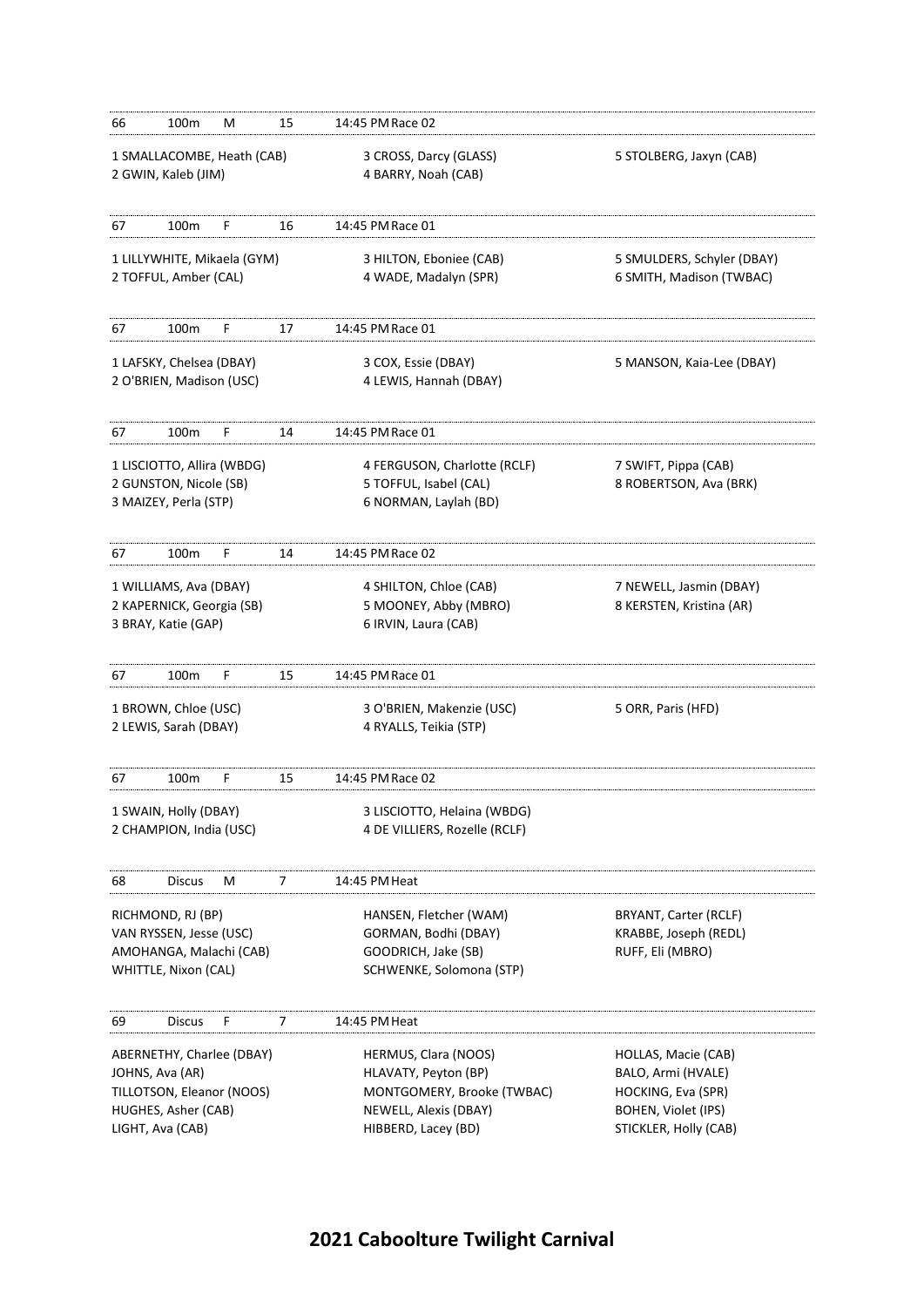| 70 | Long Jump                                         |   | M | 8 | 14:45 PM Heat                                |                                                  |
|----|---------------------------------------------------|---|---|---|----------------------------------------------|--------------------------------------------------|
|    | HINDS, Noah (CAB)                                 |   |   |   | TRAPNELL, Hunter (USC)                       | PICKVANCE-HALL, Jesse (SPR)                      |
|    | PALLENTINE, Henry (BD)                            |   |   |   | MILLAR, Jackson (DBAY)                       | BOWDEN, ken (STHS)                               |
|    | BROWN, Braxton (HVALE)                            |   |   |   | AUSTIN, Hayden (GYM)                         | CARSON, Jye (HVALE)                              |
|    | BOYD, Henry (BALM)                                |   |   |   | PHILLIPS, Jack (DBAY)                        | DOYLE, Ethan (GLASS)                             |
|    | GODDARD, Jack (CAL)                               |   |   |   | WILLIAMS, Nate (USC)                         | RINGUET, Ethan (CAB)                             |
|    | LUDWIG, Ari (ASP)                                 |   |   |   | GOWDRA SANTOSH, Kanishk (AR)                 |                                                  |
| 71 | Long Jump                                         |   | F | 8 | 14:45 PM Heat                                |                                                  |
|    | FOREMAN, Ruby (USC)                               |   |   |   | KABLE, Elyza (STP)                           | HAGEN, Layla (CAL)                               |
|    | HATFIELD, Ruby (RBAY)                             |   |   |   | JACKSON, Grace (GLASS)                       | MONTGOMERY, Penelope (TWBAC)                     |
|    | PLUMMER, Chernaya (CAL)                           |   |   |   | GIBBONS, Caleece (GLASS)                     | BOWMAN, Aria (STP)                               |
|    | SOUTH, Tahlia (ASH)                               |   |   |   | DAY, Emily (GLASS)                           | CHARLES, Havana (HVALE)                          |
|    | PATON, Charlotte (BEA)                            |   |   |   | HUDSON, Jemima (DBAY)                        | WARD, Annastasia (DBAY)                          |
|    | PALMER, Emma (DBAY)                               |   |   |   | WISEWOULD, Oaklii (BD)                       | MCGEEHAN, Layla (IPS)                            |
|    | ENTERMANN, Alyrah (HVALE)                         |   |   |   | OGSTON, Malea (CAB)                          | BUOL, Yar (BP)                                   |
|    | VUNIWAQA, Naomi (DBAY)                            |   |   |   | JACKSON, Stella (CAB)                        | NEWMAN, Aliyah (CAB)                             |
|    | MAMARIL, Olexah (ASP)                             |   |   |   | MOORE, Emma (WAM)                            | LOWE, Amelia (JIM)                               |
|    | MCCONACHY, Jasmine (CAB)                          |   |   |   | SMALES, Indie (AR)                           | ABERNETHY, Haylee (DBAY)                         |
|    | PALLENTINE, Violet (GLASS)                        |   |   |   | WOODBRIDGE LINK, Zahlee (CAB)                |                                                  |
|    | WRAGGE, Chelsea (STP)                             |   |   |   | FREY, Kaylee (CAB)                           |                                                  |
| 72 | High Jump                                         |   | M | 9 | 14:45 PM Heat                                |                                                  |
|    |                                                   |   |   |   |                                              |                                                  |
|    | MOONEY, Ethan (MBRO)                              |   |   |   | JACENKO, Jayden (GLASS)                      | HAND, DERMOT (BD)                                |
|    | TOWEEL, Malakai (DBAY)                            |   |   |   | BAKER, Ethan (BP)                            | ROBERTS, Brayson (BP)                            |
|    | DURRE, Max (RBAY)                                 |   |   |   | PATERSON, Flynn (DBAY)                       | EDWARDS, Lachlan (CAB)                           |
|    | KAIGHIN, Tom (STHS)                               |   |   |   | WHITE, Levi (DBAY)                           | MONTGOMERY, Noah (TWBAC)                         |
|    | HILL, Bradley (GLASS)<br>SUCKLING, Mason (JIM)    |   |   |   | COLENSO, Rocco (CAB)<br>WHITTLE, Cruz (CAL)  | BELL, Hudson (BD)                                |
| 73 | High Jump                                         |   | F | 9 | 14:45 PM Heat                                |                                                  |
|    | RUFF, Miah-rose (MBRO)                            |   |   |   | ALSAEE, Amira (USC)GERRARD,                  | STANBRIDGE, Peyton (JIM)                         |
|    | FOREMAN, Mia (USC)                                |   |   |   | Anika (NOOS)                                 | GAUCI, Rosa (BD)                                 |
|    | KANAGES, Asha (MTGR)                              |   |   |   | LIGNOW, Lexi (CAB)                           | AMORSEN, Abbi (STP)                              |
|    | HARLAND, Emily (USC)                              |   |   |   | FREY, Jaide (BD)                             | O'KEEFE, Lucia (CAL)                             |
|    | PUSHKAREFF, Danielle (DBAY)                       |   |   |   | ZORBAS, Aria (CAB)                           | MCLEOD, Tayah (GYM)                              |
| 74 | 100m                                              | M | 8 |   | 15:30 PM Race 01                             |                                                  |
|    |                                                   |   |   |   |                                              |                                                  |
|    | 1 TRAPNELL, Hunter (USC)<br>2 GODDARD, Jack (CAL) |   |   |   | 4 BOYD, Henry (BALM)<br>5 BOWDEN, ken (STHS) | 7 AUSTIN, Hayden (GYM)<br>8 DOYLE, Ethan (GLASS) |
|    | 3 PHILLIPS, Jack (DBAY)                           |   |   |   | 6 PICKVANCE-HALL, Jesse (SPR)                |                                                  |
| 74 | 100m                                              | M | 8 |   | 15:30 PM Race 02                             |                                                  |
|    | 1 CARSON, Jye (HVALE)                             |   |   |   | 4 GOWDRA SANTOSH, Kanishk (AR)               | 7 BROWN, Braxton (HVALE)                         |
|    | 2 LUDWIG, Ari (ASP)                               |   |   |   | 5 CREEDY, Marcas (BEA)                       | 8 KAIGHIN, Matt (STHS)                           |
|    | 3 RINGUET, Ethan (CAB)                            |   |   |   | 6 HINDS, Noah (CAB)                          |                                                  |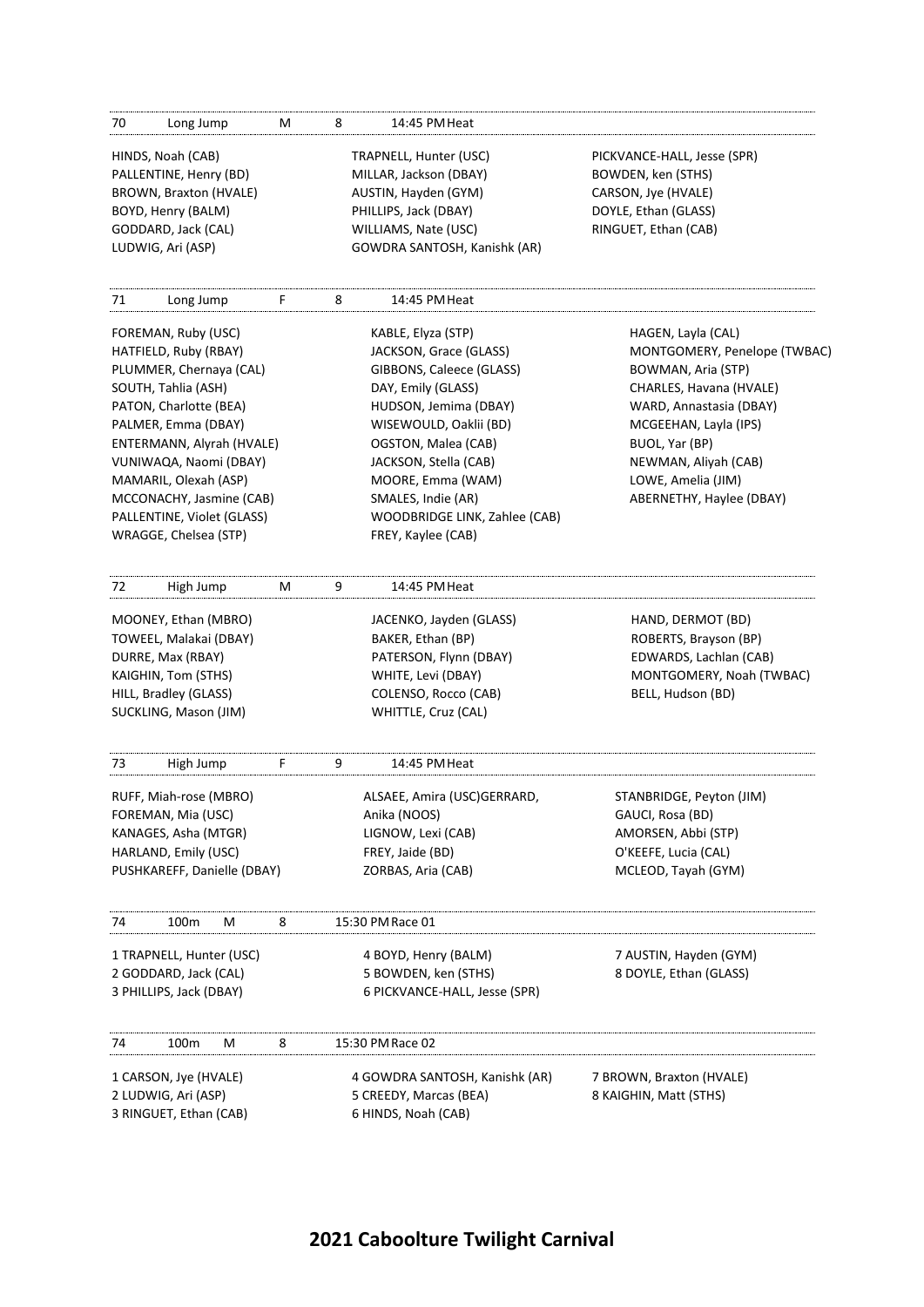| 75                                                                                 | 100m                                                                              | F | 8 | 15:30 PM Race 01                                                                                            |                                                  |  |
|------------------------------------------------------------------------------------|-----------------------------------------------------------------------------------|---|---|-------------------------------------------------------------------------------------------------------------|--------------------------------------------------|--|
|                                                                                    | 1 HARE, Chelsey (CAB)<br>2 BUOL, Yar (BP)<br>3 MAMARIL, Olexah (ASP)              |   |   | 4 MCGEEHAN, Layla (IPS)<br>5 ENTERMANN, Alyrah (HVALE)<br>6 PATON, Charlotte (BEA)                          | 7 ABERNETHY, Haylee (DBAY)                       |  |
| 75                                                                                 | 100m                                                                              | F | 8 | 15:30 PM Race 02                                                                                            |                                                  |  |
|                                                                                    | 1 CHARLES, Havana (HVALE)<br>2 PLUMMER, Chernaya (CAL)<br>3 FOREMAN, Ruby (USC)   |   |   | 4 PALMER, Emma (DBAY)<br>5 HATFIELD, Ruby (RBAY)<br>6 SOUTH, Tahlia (ASH)                                   | 7 LOWE, Amelia (JIM)                             |  |
| 75                                                                                 | 100m                                                                              | F | 8 | 15:30 PM Race 03                                                                                            |                                                  |  |
|                                                                                    | 1 VUNIWAQA, Naomi (DBAY)<br>2 MOORE, Emma (WAM)<br>3 GIBBONS, Caleece (GLASS)     |   |   | 4 OGSTON, Malea (CAB)<br>7 WALTERS, Erika (GLASS)<br>5 WOODBRIDGE LINK, Zahlee (CAB)<br>6 CLOETE, Mia (USC) |                                                  |  |
| 75                                                                                 | 100 <sub>m</sub>                                                                  | F | 8 | 15:30 PM Race 04                                                                                            |                                                  |  |
|                                                                                    | 1 PECKHAM, Violette (NOOS)<br>2 HUDSON, Jemima (DBAY)<br>3 JACKSON, Grace (GLASS) |   |   | 4 SMALES, Indie (AR)<br>5 BOWMAN, Aria (STP)<br>6 FREY, Kaylee (CAB)                                        | 7 DAY, Emily (GLASS)                             |  |
| 75                                                                                 | 100 <sub>m</sub>                                                                  | F | 8 | 15:30 PM Race 05                                                                                            |                                                  |  |
| 1 PALLENTINE, Violet (GLASS)<br>2 WRAGGE, Chelsea (STP)<br>3 JACKSON, Stella (CAB) |                                                                                   |   |   | 4 WISEWOULD, Oaklii (BD)<br>5 RICH, Bonnie (CAB)<br>6 HAGEN, Layla (CAL)                                    | 7 MONTGOMERY, Penelope (TWBAC)                   |  |
| 76                                                                                 | 100m                                                                              | М | 9 | 15:30 PM Race 01                                                                                            |                                                  |  |
|                                                                                    | 1 STALLARD, Liam (CAB)<br>2 ROBERTS, Brayson (BP)<br>3 CARR, Boston (RBAY)        |   |   | 4 HARMAN, Zak (AR)<br>5 EDWARDS, Lachlan (CAB)<br>6 BENNETT, Tully (CAL)                                    | 7 TOWEEL, Malakai (DBAY)                         |  |
| 76                                                                                 | 100m                                                                              | М | 9 | 15:30 PM Race 02                                                                                            |                                                  |  |
|                                                                                    | 1 BELL, Hudson (BD)<br>2 BURROWS, Cooper (IPS)<br>3 LEADBETTER, Darcy (IPS)       |   |   | 4 STICKLER, Carter (CAB)<br>5 MENNER, Tommy (CAL)<br>6 HASSAN, Samir (ALG)                                  | 7 WHITTAKER, Harris (CAL)                        |  |
| 76                                                                                 | 100m                                                                              | М | 9 | 15:30 PM Race 03                                                                                            |                                                  |  |
| 1 COLENSO, Rocco (CAB)<br>2 PEREIRA, Joshua (DBAY)<br>3 JACENKO, Jayden (GLASS)    |                                                                                   |   |   | 4 MOONEY, Ethan (MBRO)<br>5 TJIN, Ari (BRK)<br>6 BAKER, Ethan (BP)                                          | 7 PATERSON, Flynn (DBAY)                         |  |
| 76                                                                                 | 100 <sub>m</sub>                                                                  | М | 9 | 15:30 PM Race 04                                                                                            |                                                  |  |
|                                                                                    | 1 PRESLEY, Blake (CAB)<br>2 HIBBERD, Kade (BD)                                    |   |   | 3 HILL, Bradley (GLASS)<br>4 SUCKLING, Max (JIM)                                                            | 5 SUCKLING, Mason (JIM)<br>6 KAIGHIN, Tom (STHS) |  |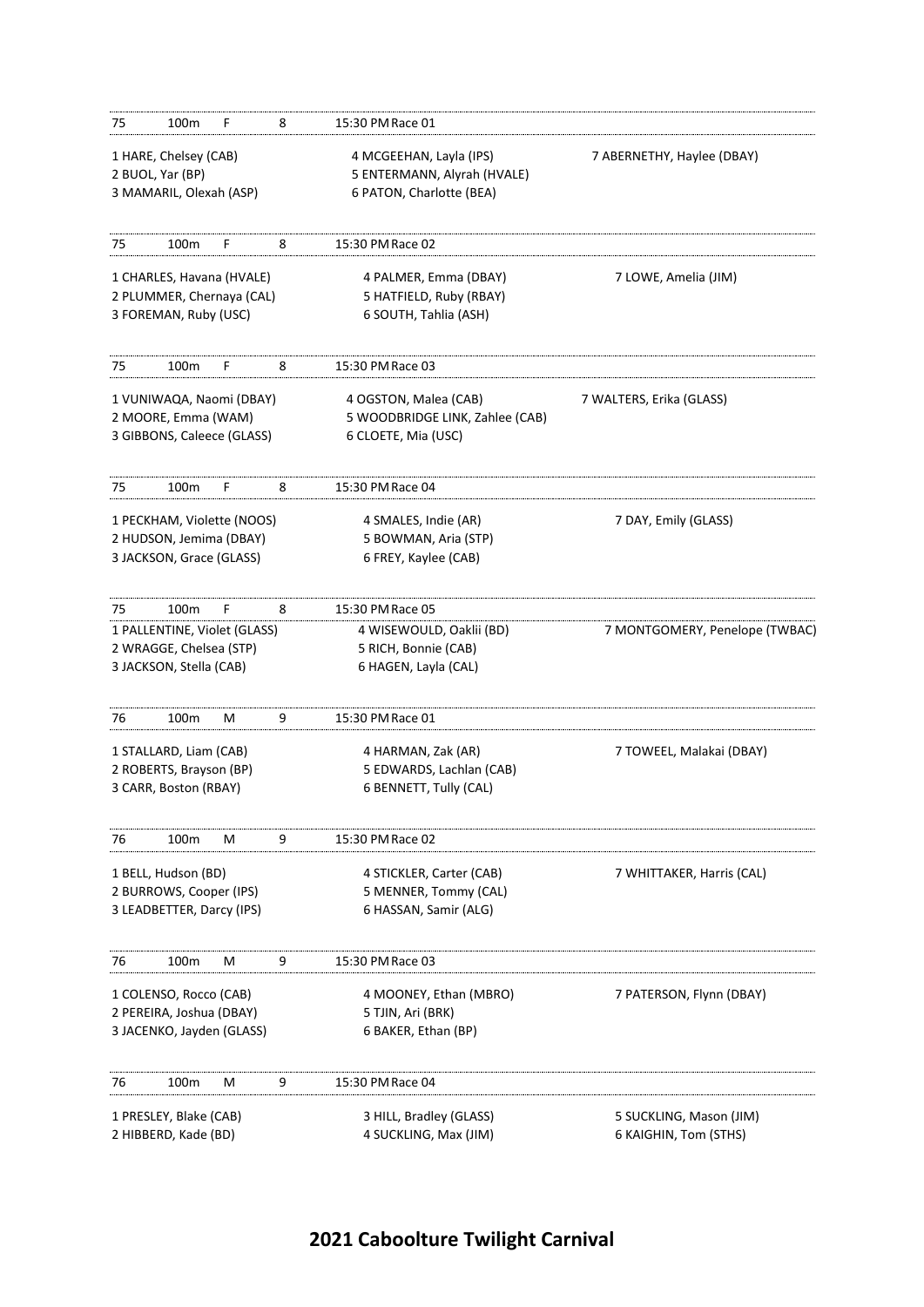| 77                                                                      | 100m                                                                             | F  | 9  | 15:30 PM Race 01                                                                      |                                                        |
|-------------------------------------------------------------------------|----------------------------------------------------------------------------------|----|----|---------------------------------------------------------------------------------------|--------------------------------------------------------|
|                                                                         | 1 O'KEEFE, Lucia (CAL)<br>2 AMORSEN, Abbi (STP)<br>3 PUSHKAREFF, Danielle (DBAY) |    |    | 4 JOHNS, Ruby (AR)<br>5 HARLAND, Emily (USC)<br>6 MCLEOD, Tayah (GYM)                 | 7 RYDER, Maya (BEA)                                    |
| 77                                                                      | 100m                                                                             | F. | 9  | 15:30 PM Race 02                                                                      |                                                        |
| 1 STURM, Peyton (JIM)<br>2 ALSAEE, Amira (USC)<br>3 ONAGA, Jonina (STP) |                                                                                  |    |    | 4 STANWORTH, Chloe (RCLF)<br>5 GAUCI, Rosa (BD)<br>6 CHAPMAN, Taylor (CAL)            | 7 THOMAS, Olivia (DBAY)                                |
| 77                                                                      | 100m                                                                             | F  | 9  | 15:30 PM Race 03                                                                      |                                                        |
|                                                                         | 1 GERRARD, Anika (NOOS)<br>2 FREY, Jaide (BD)<br>3 FAITHFUL, Kelsee (CAB)        |    |    | 4 RUFF, Miah-rose (MBRO)<br>5 LIGNOW, Lexi (CAB)<br>6 BONFIELD, Jasmine (DBAY)        | 7 PAR, Biak (ALG)                                      |
| 78                                                                      | 100 <sub>m</sub>                                                                 | м  | 10 | 15:30 PM Race 01                                                                      |                                                        |
|                                                                         | 1 VUNIWAQA, Jacob (DBAY)<br>2 LOWE, Oliver (JIM)<br>3 CLEAVER, Nate (CAL)        |    |    | 4 HOLLAS, Boston (CAB)<br>5 DICKINSON, Darcy (BALM)<br>6 CARTER, Kai (GLASS)          | 7 ROSS, Jacob (CAB)                                    |
| 78                                                                      | 100m                                                                             | м  | 10 | 15:30 PM Race 02                                                                      |                                                        |
| 1 MASHOBE, Zayden (CAL)<br>2 CRAGG, Jamie (ALG)                         |                                                                                  |    |    | 3 CLARK, Fletcher (CAL)<br>4 HARRIS, David (STP)                                      | 5 DAVIDSON, Jordan (BLI)<br>6 DUNEMANN, Noah (HFD)     |
| 78                                                                      | 100m                                                                             | М  | 10 | 15:30 PM Race 03                                                                      |                                                        |
|                                                                         | 1 KHAN, Zakariya (ALG)<br>2 CAHILL, Lachlan (TWBAC)                              |    |    | 3 BRAY, Nicholas (GAP)<br>4 DAY, Jack (GLASS)                                         | 5 HANCOCK, Noah (CN)<br>6 BROWN, Hudson (CAB)          |
| 78                                                                      | 100m                                                                             | M  | 10 | 15:30 PM Race 04                                                                      |                                                        |
|                                                                         | 1 CHARLES, Tyler (HVALE)<br>2 MILLAR, Lachlan (DBAY)                             |    |    | 3 BALO, Rocky (HVALE)<br>4 MCGARRIGLE, Jack (HVALE)                                   | 5 EVANS, Leroy (BALM)<br>6 DE VILLIERS, Jacques (RCLF) |
| 79                                                                      | 100m                                                                             | F  | 10 | 15:30 PM Race 01                                                                      |                                                        |
| 1 LEE, Zoe (IPS)<br>2 GERITZ, Harper (GLASS)<br>3 RANKINE, Harper (CAL) |                                                                                  |    |    | 4 GAUCI, Ivyleigh (BD)<br>5 SOUTH, Koa (ASH)<br>6 ROBERTS, Chilli (ORM)               | 7 MERNIN, Crystal (WAM)                                |
| 79                                                                      | 100m                                                                             | F  | 10 | 15:30 PM Race 02                                                                      |                                                        |
|                                                                         | 1 FIELDING, Charlotte (JIM)<br>2 BUOL, Agaw (BP)<br>3 BRYCE, Gemma (CAL)         |    |    | 4 WILSON, Piper Adair (GYM)<br>5 SHERIDAN, Gracie (USC)<br>6 HINCKSMAN, Sabelle (USC) | 7 HARLAN, Natalia (CAL)                                |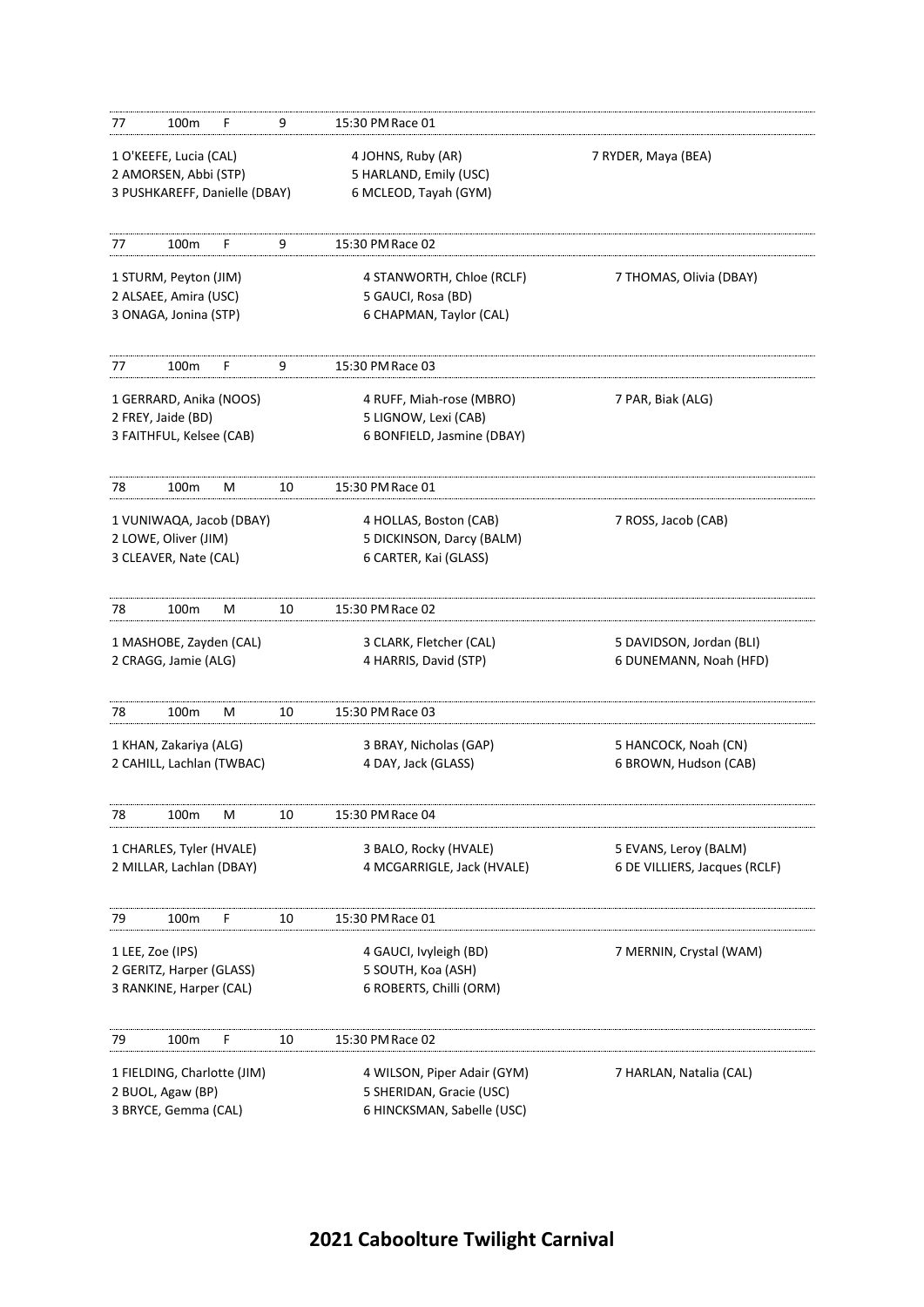| 79                                                                                                                                       | 100m                                                                                                                                                                                                                              | F  | 10 | 15:30 PM Race 03                                                                                                                                                                                              |                                                                                                                                          |                                                                                                                                                                                                         |  |  |
|------------------------------------------------------------------------------------------------------------------------------------------|-----------------------------------------------------------------------------------------------------------------------------------------------------------------------------------------------------------------------------------|----|----|---------------------------------------------------------------------------------------------------------------------------------------------------------------------------------------------------------------|------------------------------------------------------------------------------------------------------------------------------------------|---------------------------------------------------------------------------------------------------------------------------------------------------------------------------------------------------------|--|--|
|                                                                                                                                          | 1 ORGAN-MOORE, Caitlin (DBAY)<br>2 WALTERS, Violet (GLASS)<br>3 MCEWAN, Sharna (USC)                                                                                                                                              |    |    | 4 MCFARLANE, Annabelle (CN)<br>7 PALLENTINE, Ruby (BD)<br>5 WOODS, Bella (BD)<br>6 DOUGLAS, Kirsty Chiedza (STP)                                                                                              |                                                                                                                                          |                                                                                                                                                                                                         |  |  |
| 79                                                                                                                                       | 100 <sub>m</sub>                                                                                                                                                                                                                  | F. | 10 | 15:30 PM Race 04                                                                                                                                                                                              |                                                                                                                                          |                                                                                                                                                                                                         |  |  |
|                                                                                                                                          | 1 CHAMPION, Aysha (USC)<br>2 MEADOWS, Amity (DBAY)                                                                                                                                                                                |    |    | 3 FARHAN HASSAN, Nimo (ALG)<br>4 GODDARD, Stella (CAL)                                                                                                                                                        |                                                                                                                                          | 5 LEEDER, Aleena (SPR)<br>6 RUSSELL, Kaydence (IPS)                                                                                                                                                     |  |  |
| 80                                                                                                                                       | Long Jump                                                                                                                                                                                                                         |    | м  | 7<br>15:30 PM Heat                                                                                                                                                                                            |                                                                                                                                          |                                                                                                                                                                                                         |  |  |
| RUFF, Eli (MBRO)<br>SCHWENKE, Solomona (STP)<br>GOODRICH, Jake (SB)<br>RICHMOND, RJ (BP)<br>KRABBE, Joseph (REDL)                        |                                                                                                                                                                                                                                   |    |    | LATTER, Oliver (WAM)<br>ENTERMANN, Ryan (HVALE)<br>GORMAN, Bodhi (DBAY)<br>HANSEN, Fletcher (WAM)<br>BROWN, Archie (CAB)                                                                                      | WHITTLE, Nixon (CAL)<br>PHILLIPS, Mitchell (DBAY)<br>HARLAN, Tremayne (CAL)<br>GRAHL, Austin (JIM)<br>VAN RYSSEN, Jesse (USC)            | <b>GORDON-HUGHES, Rocci</b><br>(CAB)                                                                                                                                                                    |  |  |
| 81                                                                                                                                       | Long Jump                                                                                                                                                                                                                         |    | F  | 15:30 PM Heat<br>7                                                                                                                                                                                            |                                                                                                                                          |                                                                                                                                                                                                         |  |  |
| STICKLER, Holly (CAB)<br>BOHEN, Violet (IPS)<br>HOCKING, Eva (SPR)<br>BALO, Armi (HVALE)<br>HARE, Charlotte (CAB)<br>HOLLAS, Macie (CAB) |                                                                                                                                                                                                                                   |    |    | HIBBERD, Lacey (BD)<br>CRAGG, Lila (ALG)<br>PATERSON, Violet (DBAY)<br>LIGHT, Ava (CAB)<br>COLENSO, Alyssia (CAB)<br>HATCHER, Chloe (GLASS)                                                                   | CHAPMAN, Rhylee (CAL)<br>GAUCI, Jorja (BD)<br>HLAVATY, Peyton (BP)<br>HERMUS, Clara (NOOS)<br>MILTON, Leith (BRK)<br>HUGHES, Asher (CAB) | JOHNS, Ava (AR)<br>TILLOTSON, Eleanor (NOOS)<br>ABERNETHY, Charlee (DBAY)<br>MONTGOMERY, Brooke<br>(TWBAC)                                                                                              |  |  |
| 82                                                                                                                                       | Discus                                                                                                                                                                                                                            | м  | 11 | 15:30 PM Heat                                                                                                                                                                                                 |                                                                                                                                          |                                                                                                                                                                                                         |  |  |
|                                                                                                                                          | WYNN, Kallam (WBDG)<br>KAMPF, Vincent (BP)<br>MADIGAN, Dewi (DBAY)<br>CLARK, Hudson (CAL)                                                                                                                                         |    |    | WHITE, Ryan (CAL)<br>MAY, Cooper (HVALE)<br>SULLIVAN, William (WAM)<br>SLADE-SUEMAI, Jeriah (BRK)                                                                                                             | OBRIEN, Patrick (GC)<br>SIBENALER, Hunter (ALG)<br>WINDUS-HILL, Tylar (ORM)<br>FREY, Haidan (BD)                                         | HINDS, Kaleb (CAB)<br>EDWARDS, Coby (CAB)                                                                                                                                                               |  |  |
| 83                                                                                                                                       | Discus                                                                                                                                                                                                                            | F  | 11 | 15:30 PM Heat                                                                                                                                                                                                 |                                                                                                                                          |                                                                                                                                                                                                         |  |  |
| CROCKER, Abbey (IPS)<br>CREW, Evie (BD)<br>KOLINISAU, April (CAL)<br>JURGELEIT, Amy (BP)<br>BOLDEN, Emily (SB)<br>MULLALY, Sophie (GYM)  |                                                                                                                                                                                                                                   |    |    | HARRISON, Skye (DBAY)<br>O'FRIEL, Teagan (DBAY)<br>SWAIN, lucinda (DBAY)<br>KABLE, Zoe (STP)<br>ASH, Neva (NOOS)<br>ISAAC, Olive (GYM)                                                                        |                                                                                                                                          | SHERIDAN, Amelia (USC)<br>ADAMS, Cheree (DBAY)<br>WATSON, Eliza (GC)<br>CREEDY, Miia-Lea (BEA)                                                                                                          |  |  |
| 84                                                                                                                                       | High Jump                                                                                                                                                                                                                         |    | M  | 15:30 PM Heat<br>12                                                                                                                                                                                           |                                                                                                                                          |                                                                                                                                                                                                         |  |  |
|                                                                                                                                          | JONES, Logan (DBAY)<br>MILLER, Brock (STP)<br>ACKFIELD KENNARD, Saul (DBAY)<br>ONAGA, Jedidiah (STP)<br>MCDIARMID, LOGAN (BALM)<br>COMBRINK, Reuven (AR)<br>POULTON, Charlie (GC)<br>NAAMAN, Youssef (SPR)<br>MCKENZIE, Finn (AR) |    |    | COLLINS, Cruz (BALM)<br>MCDONALD, Philip (BP)<br>GORMAN, Ky (DBAY)<br>WALKER, Saxon (GYM)<br>BRAND, Chase (DBAY)<br>EVANS, Ryley (BEEN)<br>TOMASI, Cormac (CAB)<br>CASSIDY, Koby (RBAY)<br>KEATS, Henry (STP) |                                                                                                                                          | LOVEJOY, Rowan (AR)<br>STEVENS, Alexander (CAB)<br>PETERSON, Eli (GYM)<br>GOWDRA SANTOSH, Kaushik (AR)<br>HINCKSMAN, Tristin (USC)<br>IAKOPO, Zyon (RCLF)<br>BOWN, Declan (DBAY)<br>HUGHES, Nayte (CAB) |  |  |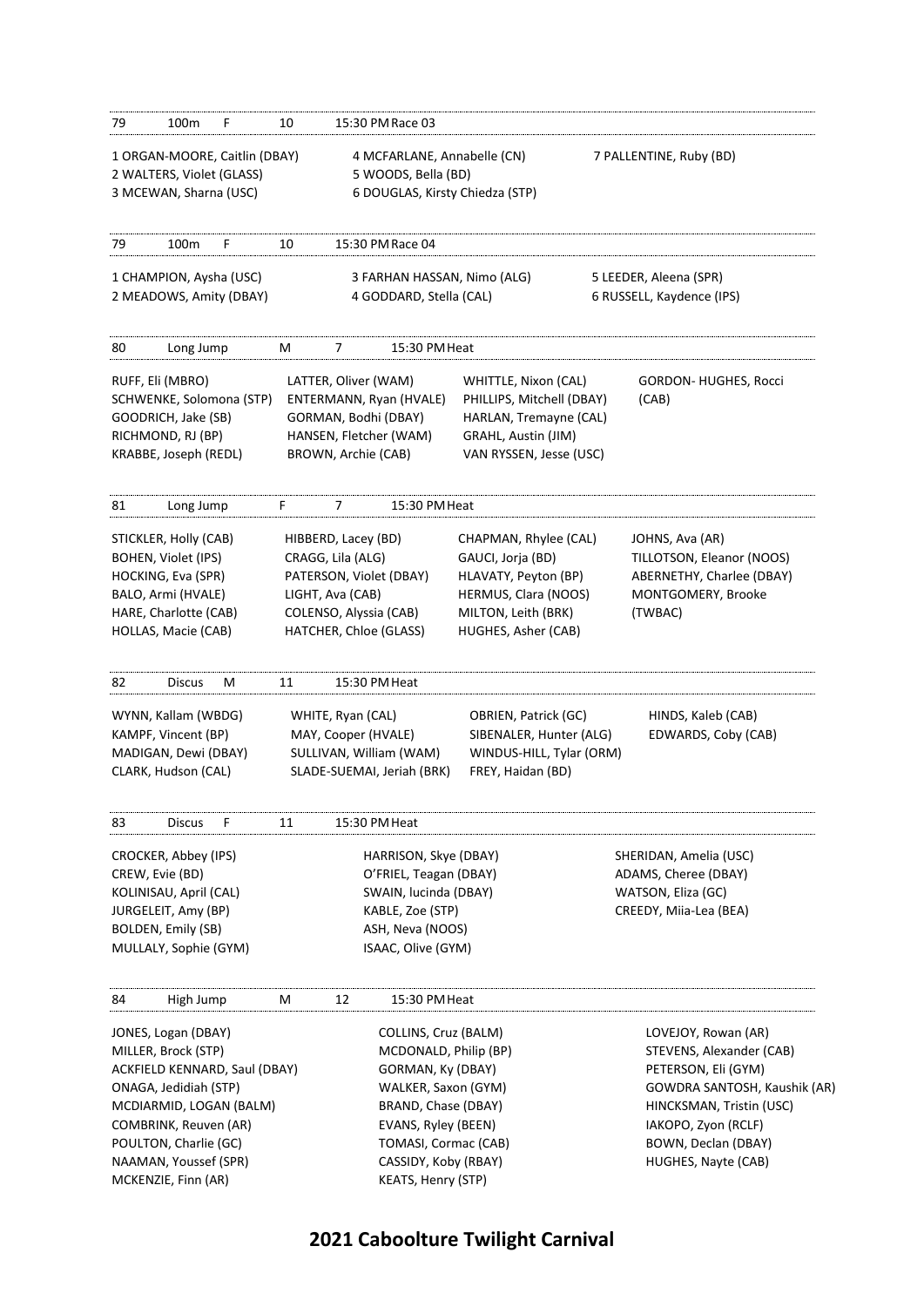| 85                                                                                                                  | High Jump                                                                                                                                          | F                                                                                                                                                        | 12                                                                                                                          | 15:30 PM Heat                                                          |                                                                       |                                                                                                  |  |
|---------------------------------------------------------------------------------------------------------------------|----------------------------------------------------------------------------------------------------------------------------------------------------|----------------------------------------------------------------------------------------------------------------------------------------------------------|-----------------------------------------------------------------------------------------------------------------------------|------------------------------------------------------------------------|-----------------------------------------------------------------------|--------------------------------------------------------------------------------------------------|--|
|                                                                                                                     | FOREMAN, Ava (USC)<br>ELKINGTON, Sophie (USC)<br>BIENKE, Olivia (IPS)<br>BOHEN, Ruby (IPS)<br>MANCINI, Allira (STP)<br>VAN RENSBURG, Tatiana (GAP) | VUNIWAQA, Amelia (DBAY)<br>RENOUF-DOWDLE, Bree (SB)<br>BRYCE, Emily (CAL)<br>LUCIEN, Monique (CAB)<br>LAHEY, Bella (GYM)<br>HETHERINGTON, Indigo (GLASS) |                                                                                                                             |                                                                        |                                                                       | MARSH, Ayva (DBAY)<br>HANSEN, Savannah (WAM)<br>BRAY, Laura (GAP)<br>PRILJA, Gabrielle (DBAY)    |  |
| 86                                                                                                                  | Shot Put M                                                                                                                                         | 13                                                                                                                                                       | 15:30 PM Heat                                                                                                               |                                                                        |                                                                       |                                                                                                  |  |
| SIPPLE-ASHER, Joshua (SPR)<br>LOFTS, Cooper (GAP)<br>KORORIKO, Tama (GDH)                                           |                                                                                                                                                    | CONNELL, Samuel (BRK)<br>ARMITAGE, Cael (DBAY)<br>WHITE, Ryan (DBAY)                                                                                     |                                                                                                                             |                                                                        | HANSEN, Hamish (WAM)<br>COOMBS, Ruben (GLASS)<br>SULLIVAN, Adam (WAM) | SMITH, Leon (TWBAC)<br>NORONHA, Joshua (ALG)                                                     |  |
| 87                                                                                                                  | Shot Put F                                                                                                                                         | 13                                                                                                                                                       | 15:30 PM Heat                                                                                                               |                                                                        |                                                                       |                                                                                                  |  |
| MEAD, Livinia (DBAY)<br>SOUTH, Jalyn (ASH)<br>KORORIKO, Awhena (GDH)                                                |                                                                                                                                                    |                                                                                                                                                          | BOLDEN, Jenali (SB)<br>WHITE, Alison (CAL)<br>SMULDERS, Brylie (DBAY)                                                       |                                                                        |                                                                       | WATTS, Xanthee (TWBAC)<br>MCKENZIE, Annabella (CAB)<br>NORTH, Emma (BRK)                         |  |
| 88                                                                                                                  | Long Jump                                                                                                                                          | M                                                                                                                                                        | 15                                                                                                                          | 15:30 PM Heat                                                          |                                                                       |                                                                                                  |  |
| BARRY, Noah (CAB)<br>LAVELL, Nicholas (CAB)<br>JURGELEIT, Ben (BP)<br>MCDONALD, Riley (CAL)<br>CROSS, Darcy (GLASS) |                                                                                                                                                    |                                                                                                                                                          | GIBBONS, Trae (GLASS)<br>CORCORAN, Oliver (GC)<br>STOLBERG, Jaxyn (CAB)<br>SMALLACOMBE, Heath (CAB)<br>KELLETT, Jacob (USC) |                                                                        |                                                                       | COWDROY, Geordie (TWBAC)<br>DANIELS, Ryan (USC)<br>BROWN, Jayden (HVALE)<br>HUGHES, Bailin (CAB) |  |
| 88                                                                                                                  | Long Jump                                                                                                                                          | M                                                                                                                                                        | 14                                                                                                                          | 15:30 PM Heat                                                          |                                                                       |                                                                                                  |  |
|                                                                                                                     | MALONE, Jordan (BP)<br>STOKER, Mali (USC)<br>MILLS, George (BRK)<br>WELCH, Cooper (SPR)                                                            |                                                                                                                                                          | BEER, Jake (NOOS)<br>HARTLAND, Alexander (CAB)<br>EAGER, Cameron (CAB)<br>BOWN, Hayden (DBAY)                               |                                                                        |                                                                       | BRACKPOOL, Dean (TM)<br>MOHAMMED, Zobair (RCLF)<br>JONES, Harrison (GLASS)                       |  |
| 88                                                                                                                  | Long Jump                                                                                                                                          | M                                                                                                                                                        | 17                                                                                                                          | 15:30 PM Heat                                                          |                                                                       |                                                                                                  |  |
|                                                                                                                     | SWIFT, Michael (CAB)<br>STEWART, Benjamin (BP)                                                                                                     |                                                                                                                                                          |                                                                                                                             | DOWNIE, Aidan (DBAY)<br>COTTERILL, Heath (CAB)                         |                                                                       | BROWN, Kalum (TWBAC)                                                                             |  |
| 88                                                                                                                  | Long Jump                                                                                                                                          | M                                                                                                                                                        | 16                                                                                                                          | 15:30 PM Heat                                                          |                                                                       |                                                                                                  |  |
|                                                                                                                     | MOONEY, Travis (MBRO)<br>LEECH, Eugene (BD)                                                                                                        |                                                                                                                                                          |                                                                                                                             | <b>KERRIDGE, Alex (GLASS)</b><br>HADLOW, Diesel (BRK)                  |                                                                       | WARD, Zaccharius (DBAY)                                                                          |  |
| 89                                                                                                                  | Long Jump                                                                                                                                          | F                                                                                                                                                        | 15                                                                                                                          | 15:30 PM Heat                                                          |                                                                       |                                                                                                  |  |
| ORR, Paris (HFD)                                                                                                    | SILCOCK, Mia (RBAY)<br>POULTON, Amber (GC)                                                                                                         |                                                                                                                                                          |                                                                                                                             | O'BRIEN, Makenzie (USC)<br>RYALLS, Teikia (STP)<br>LEWIS, Sarah (DBAY) |                                                                       | SWAIN, Holly (DBAY)<br>MORRIS, Taylah (RBAY)<br>BROWN, Chloe (USC)                               |  |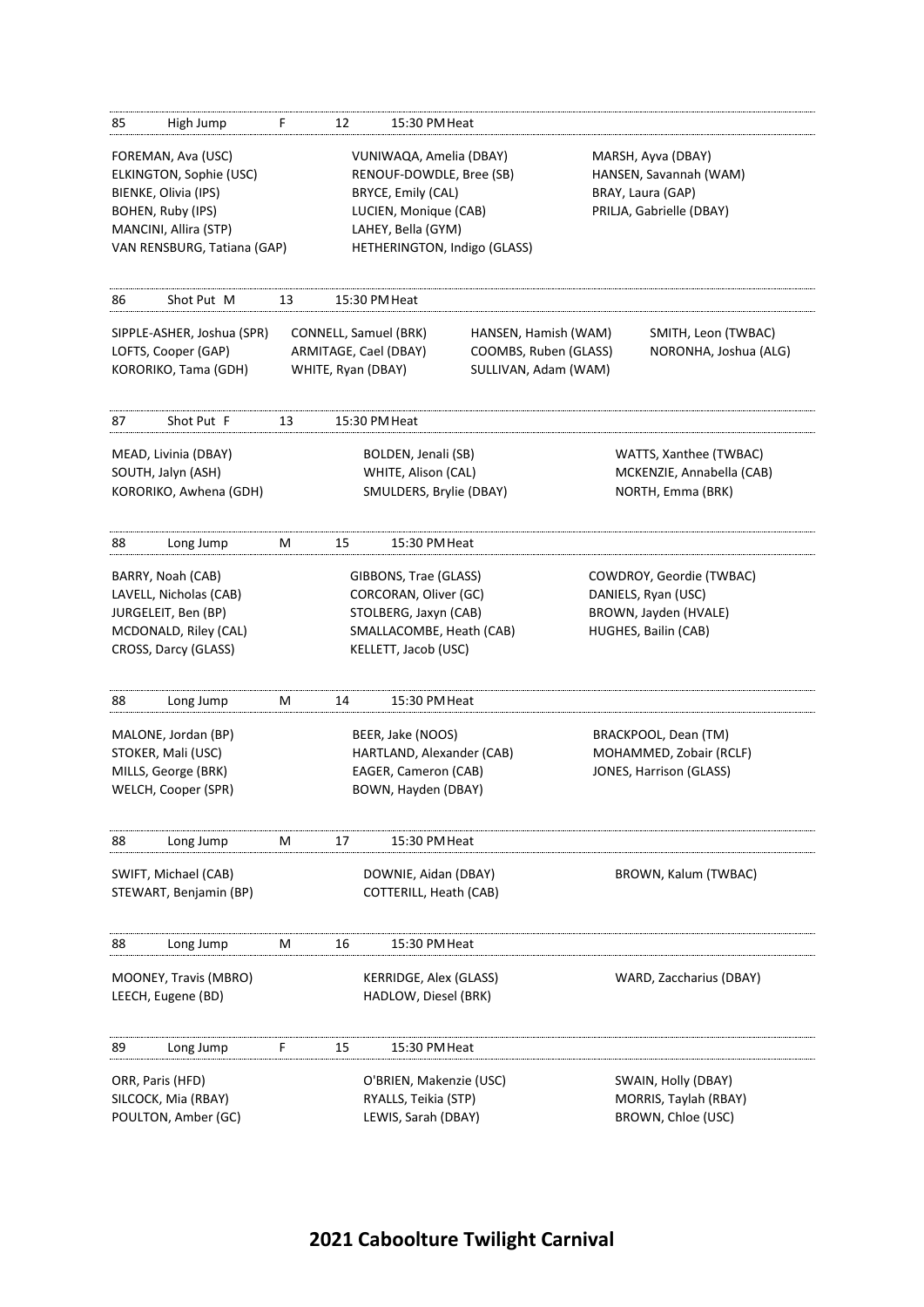| 89                                                                     | Long Jump                                                                                  |   | F              | 16 | 15:30 PM Heat                                                                                 |                                                                    |
|------------------------------------------------------------------------|--------------------------------------------------------------------------------------------|---|----------------|----|-----------------------------------------------------------------------------------------------|--------------------------------------------------------------------|
|                                                                        | TOFFUL, Amber (CAL)<br>LILLYWHITE, Mikaela (GYM)                                           |   |                |    | SMULDERS, Schyler (DBAY)<br>SMITH, Madison (TWBAC)                                            | WADE, Madalyn (SPR)                                                |
| 89                                                                     | Long Jump                                                                                  |   | F              | 14 | 15:30 PM Heat                                                                                 |                                                                    |
|                                                                        | MEAD, Natalie (DBAY)<br>MOONEY, Abby (MBRO)                                                |   |                |    | ISAAC, Molly (GYM)<br>GUNSTON, Nicole (SB)                                                    | PRESLAND, Skye (RCLF)<br>KLAAS, Imogen (STP)                       |
|                                                                        | SWIFT, Pippa (CAB)<br>TOFFUL, Isabel (CAL)<br>KERSTEN, Kristina (AR)<br>IRVIN, Laura (CAB) |   |                |    | NORMAN, Laylah (BD)<br>SHILTON, Chloe (CAB)<br>GORMAN, Madison (DBAY)<br>ROBERTSON, Ava (BRK) | WASSON, Ava (CAB)<br>LISCIOTTO, Allira (WBDG)<br>BRAY, Katie (GAP) |
|                                                                        | FERGUSON, Charlotte (RCLF)                                                                 |   |                |    | KAPERNICK, Georgia (SB)                                                                       |                                                                    |
| 89                                                                     | Long Jump                                                                                  |   | F              | 17 | 15:30 PM Heat                                                                                 |                                                                    |
|                                                                        | COX, Essie (DBAY)                                                                          |   |                |    | MANSON, Kaia-Lee (DBAY)                                                                       | LAFSKY, Chelsea (DBAY)                                             |
| 90                                                                     | 100 <sub>m</sub>                                                                           | м | 7              |    | 16:15 PM Race 01                                                                              |                                                                    |
|                                                                        | 1 OLUOCH, Lawrence (BALM)<br>2 PHILLIPS, Mitchell (DBAY)                                   |   |                |    | 3 HANSEN, Fletcher (WAM)<br>4 AMOHANGA, Malachi (CAB)                                         | 5 SCHWENKE, Solomona (STP)<br>6 GORDON- HUGHES, Rocci (CAB)        |
| 90                                                                     | 100 <sub>m</sub>                                                                           | м | 7              |    | 16:15 PM Race 02                                                                              |                                                                    |
|                                                                        | 1 GORMAN, Bodhi (DBAY)<br>2 BROWN, Archie (CAB)                                            |   |                |    | 3 LATTER, Oliver (WAM)<br>4 BRYANT, Carter (RCLF)                                             | 5 PECKHAM, Zekiel Colin (NOOS)<br>6 HARLAN, Tremayne (CAL)         |
| 90                                                                     | 100m                                                                                       | м | $\overline{7}$ |    | 16:15 PM Race 03                                                                              |                                                                    |
|                                                                        | 1 GOODRICH, Jake (SB)<br>2 RICHMOND, RJ (BP)                                               |   |                |    | 3 ENTERMANN, Ryan (HVALE)<br>4 RUFF, Eli (MBRO)                                               | 5 GRAHL, Austin (JIM)                                              |
| 91                                                                     | 100m                                                                                       | F | 7              |    | 16:15 PM Race 01                                                                              |                                                                    |
|                                                                        | 1 JOHNS, Ava (AR)<br>2 ABERNETHY, Charlee (DBAY)<br>3 HARE, Charlotte (CAB)                |   |                |    | 4 TILLOTSON, Eleanor (NOOS)<br>5 MILTON, Leith (BRK)<br>6 HOLLAS, Macie (CAB)                 | 7 ROWE, Alexis (STP)<br>8 HUGHES, Asher (CAB)                      |
| 91                                                                     | 100m                                                                                       | F | 7              |    | 16:15 PM Race 02                                                                              |                                                                    |
| 1 HOCKING, Eva (SPR)<br>2 LIGHT, Ava (CAB)<br>3 HATCHER, Chloe (GLASS) |                                                                                            |   |                |    | 4 CRAGG, Lila (ALG)<br>5 BOHEN, Violet (IPS)<br>6 STICKLER, Holly (CAB)                       | 7 BALO, Armi (HVALE)<br>8 HERMUS, Clara (NOOS)                     |
| 91                                                                     | 100m                                                                                       | F | 7              |    | 16:15 PM Race 03                                                                              |                                                                    |
|                                                                        | 1 HIBBERD, Lacey (BD)<br>2 COLENSO, Alyssia (CAB)                                          |   |                |    | 3 MONTGOMERY, Brooke (TWBAC)<br>4 CHAPMAN, Rhylee (CAL)                                       | 5 GAUCI, Jorja (BD)<br>6 EVANS, Margo (BALM)                       |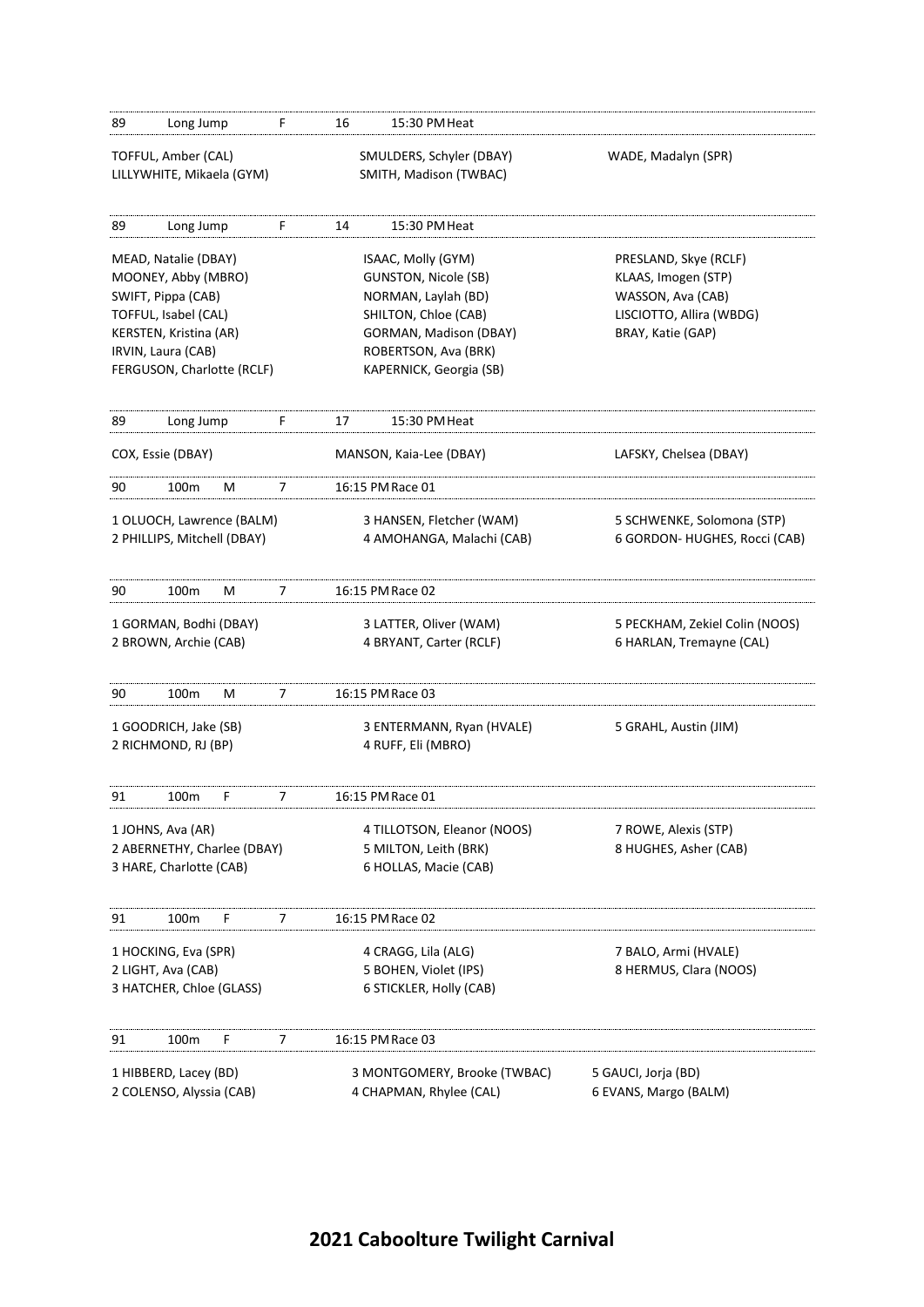| 92                                                                                                                                                               | Shot Put M                                                                                                                                                                  | 8                                                                                                                                                                         | 16:15 PM Heat                                                                                                                                       |                                                                                                                                                                         |                                                                                                                                                        |
|------------------------------------------------------------------------------------------------------------------------------------------------------------------|-----------------------------------------------------------------------------------------------------------------------------------------------------------------------------|---------------------------------------------------------------------------------------------------------------------------------------------------------------------------|-----------------------------------------------------------------------------------------------------------------------------------------------------|-------------------------------------------------------------------------------------------------------------------------------------------------------------------------|--------------------------------------------------------------------------------------------------------------------------------------------------------|
| PALLENTINE, Henry (BD)<br>BRITTAIN, Hugo (GAP)<br>CREEDY, Marcas (BEA)<br>BROWN, Braxton (HVALE)<br>HINDS, Noah (CAB)                                            |                                                                                                                                                                             | BOYD, Henry (BALM)<br>LUDWIG, Ari (ASP)<br>KAIGHIN, Matt (STHS)<br>TRAPNELL, Hunter (USC)<br>AUSTIN, Hayden (GYM)                                                         |                                                                                                                                                     | MILLAR, Jackson (DBAY)<br>PICKVANCE-HALL, Jesse (SPR)<br>WILLIAMS, Nate (USC)<br>PHILLIPS, Jack (DBAY)<br>CARSON, Jye (HVALE)                                           | BRAY, Harrison (GAP)<br>RINGUET, Ethan (CAB)                                                                                                           |
| 93                                                                                                                                                               | Shot Put F                                                                                                                                                                  | 8                                                                                                                                                                         | 16:15 PM Heat                                                                                                                                       |                                                                                                                                                                         |                                                                                                                                                        |
| FOREMAN, Ruby (USC)<br>SOUTH, Tahlia (ASH)<br>PLUMMER, Chernaya (CAL)<br>PATON, Charlotte (BEA)<br>PALMER, Emma (DBAY)                                           |                                                                                                                                                                             | PALLENTINE, Violet (GLASS)<br>MAMARIL, Olexah (ASP)<br>MCCONACHY, Jasmine (CAB)<br>JACKSON, Grace (GLASS)<br>WRAGGE, Chelsea (STP)                                        |                                                                                                                                                     | WISEWOULD, Oaklii (BD)<br>OGSTON, Malea (CAB)<br>JACKSON, Stella (CAB)<br>FREY, Kaylee (CAB)<br>MOORE, Emma (WAM)                                                       | SMALES, Indie (AR)<br>WARD, Annastasia (DBAY)<br>NEWMAN, Aliyah (CAB)<br>WOODBRIDGE LINK, Zahlee<br>(CAB)                                              |
| 94                                                                                                                                                               | Shot Put F                                                                                                                                                                  | 10                                                                                                                                                                        | 16:15 PM Heat                                                                                                                                       |                                                                                                                                                                         |                                                                                                                                                        |
| GERITZ, Harper (GLASS)<br>SOUTH, Koa (ASH)<br>PALLENTINE, Ruby (BD)<br>ORR, Ava (HFD)<br>ROBINSON, Tahlia (GLASS)<br>SHERIDAN, Gracie (USC)                      |                                                                                                                                                                             | PALLENTINE, Lyla (GLASS)<br>RUSSELL, Kaydence (IPS)<br>BRYCE, Gemma (CAL)<br>DONALDSON, Emily (STP)<br>VICARY, Dakota (CN)<br>WOODS, Bella (BD)                           |                                                                                                                                                     | MURRAY, Chloe (HVALE)<br>SMALES, Zaydia (AR)<br>STRYDOM, Zandri (CAL)<br>WILLIAMS, Ella (USC)<br>GREEN, Macie (IPS)<br>WILSON, Piper Adair (GYM)                        | DOYLE, Sophie (GLASS)<br>HODGSON-FORSYTH, Lilly-<br>Anne (BRK)                                                                                         |
| 94                                                                                                                                                               | Shot Put M                                                                                                                                                                  | 10                                                                                                                                                                        | 16:15 PM Heat                                                                                                                                       |                                                                                                                                                                         |                                                                                                                                                        |
|                                                                                                                                                                  | COMBRINK, Zach (AR)<br>WINDUSS, Connor (ALG)<br>JACKSON, Patrick (GLASS)                                                                                                    | DAVIDSON, Jordan (BLI)<br>JACKSON, Ethan (CAB)<br>BAKER, Jordan (BP)                                                                                                      |                                                                                                                                                     | DUNEMANN, Noah (HFD)<br>STANBRIDGE, Riley (JIM)<br>SILVER, Kal -El (CAB)                                                                                                |                                                                                                                                                        |
| 96                                                                                                                                                               | Long Jump                                                                                                                                                                   | M                                                                                                                                                                         | 16:15 PM Heat<br>11                                                                                                                                 |                                                                                                                                                                         |                                                                                                                                                        |
| GODDARD, Jett (CAL)<br>HINDS, Kaleb (CAB)<br>HERRERA, Miguel (GLASS)<br>RAJESH, Joel (BRK)<br>MUNDAY, Phoenix (BRK)<br>NORMAN, Joseph (BD)<br>PRESLEY, Zac (CAB) |                                                                                                                                                                             | FREY, Haidan (BD)<br>KWARCIANYI, Izaac (GLASS)<br>WINDUS-HILL, Tylar (ORM)<br>PRENTICE, Lincoln (CAB)<br>MILLS, Teddy (BRK)<br>KAIGHIN, Brad (STHS)<br>MOORE, Aiden (WAM) |                                                                                                                                                     | WHITE, Ryan (CAL)<br>HAND, SEAMUS (BD)<br>PFISTER, Hugh (NAMB)<br>MAY, Cooper (HVALE)<br>MADIGAN, Dewi (DBAY)<br>KAMPF, Vincent (BP)<br>BUOL, Buol (BP)                 | WYNN, Kallam (WBDG)<br>WYNN, Austin (WBDG)<br>EDWARDS, Coby (CAB)<br>TILLOTSON, William (NOOS)<br>RICHMOND, TJ (BP)<br>RONQUILLO BUENO, Ruben<br>(CAL) |
| 97                                                                                                                                                               | Long Jump                                                                                                                                                                   | F                                                                                                                                                                         | 16:15 PM Heat<br>11                                                                                                                                 |                                                                                                                                                                         |                                                                                                                                                        |
|                                                                                                                                                                  | LEADBETTER, Poppy (IPS)<br>CREEDY, Miia-Lea (BEA)<br>WATSON, Eliza (GC)<br>HARRISON, jessica (DBAY)<br>TIGHE, Amelia (SPR)<br>WERNET, Layla (STP)<br>SHERIDAN, Amelia (USC) |                                                                                                                                                                           | HUNTER, Mia (BP)<br>MALONE, Tayla (BP)<br>KABLE, Zoe (STP)<br>WOODS, KIKI (BD)<br>KURZ, Ada (NGO)<br>HARRISON, Skye (DBAY)<br>HUDSON, Allyce (DBAY) | O'FRIEL, Teagan (DBAY)<br>SWAIN, lucinda (DBAY)<br>BYNGE, Amy (RBAY)<br>TAYLOR, Charlotte (CAB)<br>KOLINISAU, April (CAL)<br>IVOSEVAC, Lucille (STP)<br>CREW, Evie (BD) | NIEHUS, Lily (CAL)<br>PAEA, Houstand (IPS)<br>MCGEEHAN, Sophie (IPS)<br>WASSON, Estella (CAB)                                                          |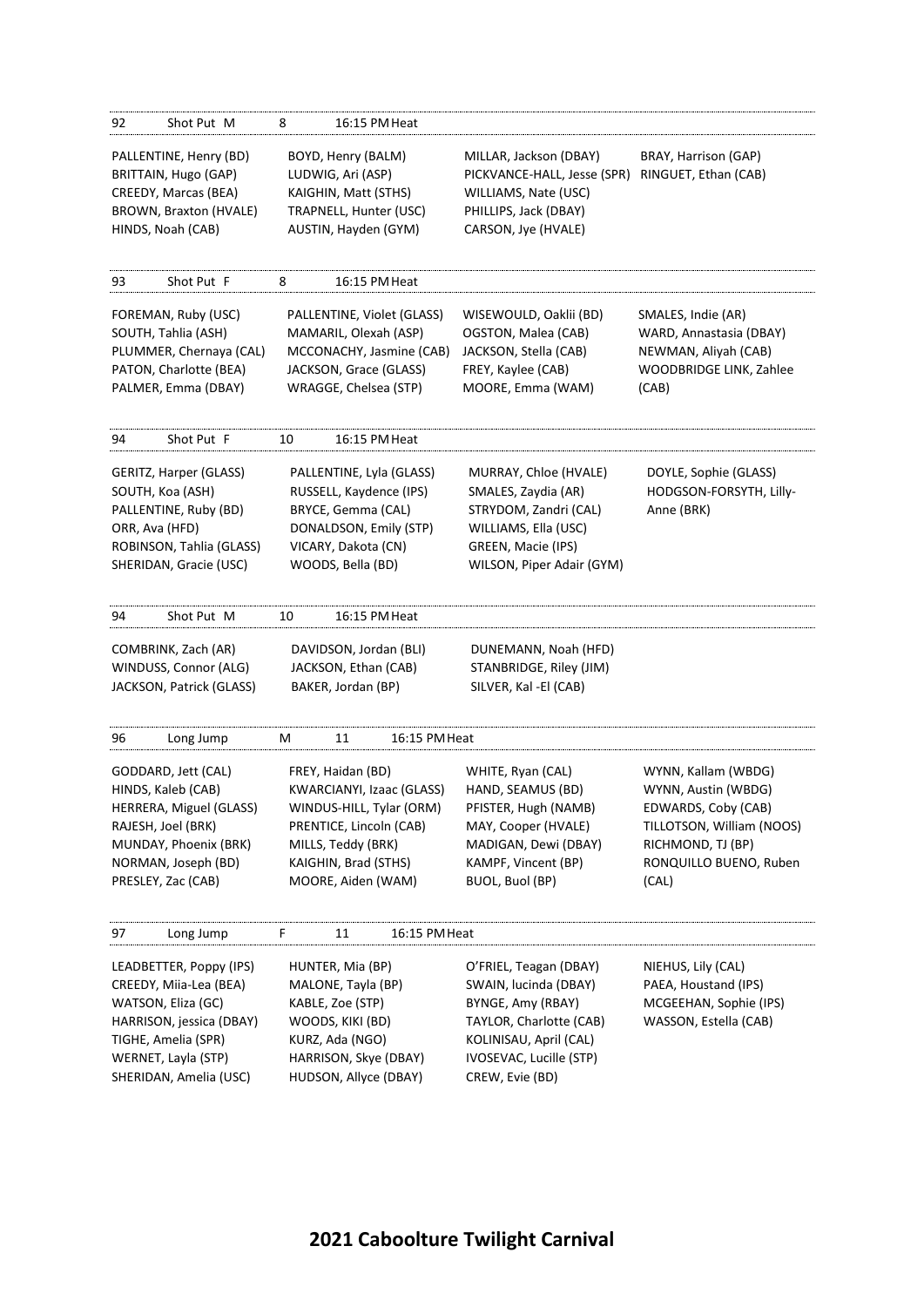| 98                                                                                                                   | <b>Discus</b><br>м                                                                                                          | 13 | 16:15 PM Heat                                                                                                           |                                                                                                                    |                                                                                                         |                                                                    |  |
|----------------------------------------------------------------------------------------------------------------------|-----------------------------------------------------------------------------------------------------------------------------|----|-------------------------------------------------------------------------------------------------------------------------|--------------------------------------------------------------------------------------------------------------------|---------------------------------------------------------------------------------------------------------|--------------------------------------------------------------------|--|
| NORONHA, Joshua (ALG)<br>GOSNEY, Payton (BD)<br>COOMBS, Ruben (GLASS)<br>SULLIVAN, Adam (WAM)<br>OBRIEN, Thomas (GC) |                                                                                                                             |    | MOLLENHAUER, Ryan (SB)<br>WHITE, Ryan (DBAY)<br>ARMITAGE, Cael (DBAY)<br>HANSEN, Hamish (WAM)<br>LOFTS, Cooper (GAP)    |                                                                                                                    | ROBINSON, William (BEA)<br>SIPPLE-ASHER, Joshua (SPR)<br>CARIUS, Bayley (MBRO)<br>THOMAS, Haiden (DBAY) |                                                                    |  |
| 99                                                                                                                   | F<br><b>Discus</b>                                                                                                          | 13 | 16:15 PM Heat                                                                                                           |                                                                                                                    |                                                                                                         |                                                                    |  |
|                                                                                                                      | BOW, Hayden (CAB)<br>MCKENZIE, Annabella (CAB)<br>JONES, Makayla (CAB)<br>WATTS, Xanthee (TWBAC)<br>SMULDERS, Brylie (DBAY) |    | WHITE, Alison (CAL)<br>MAY, Mackenzie (HVALE)<br>WISEWOULD, Sailah (BD)<br>BOLDEN, Jenali (SB)<br>GWIN, Madeleine (JIM) | KORORIKO, Awhena (GDH)<br>STEWART, Lucy (STP)<br>HANCOCK, Grace (CN)<br>JONES, Lilly (REDL)<br>JONES, Katie (REDL) |                                                                                                         | COFFEY, Teresa (BRK)<br>SOUTH, Jalyn (ASH)<br>MEAD, Livinia (DBAY) |  |
| 100                                                                                                                  | 200m<br>м                                                                                                                   | 9  | 17:00 PM Race 01                                                                                                        |                                                                                                                    |                                                                                                         |                                                                    |  |
|                                                                                                                      | 1 DALLY, Jay (ORM)<br>2 EDWARDS, Lachlan (CAB)<br>3 STALLARD, Liam (CAB)                                                    |    | 4 KAIGHIN, Tom (STHS)<br>5 HARMAN, Zak (AR)<br>6 WHITTAKER, Harris (CAL)                                                |                                                                                                                    |                                                                                                         | 7 SUCKLING, Mason (JIM)<br>8 MONTGOMERY, Noah (TWBAC)              |  |
| 100                                                                                                                  | 200 <sub>m</sub><br>М                                                                                                       | 9  | 17:00 PM Race 02                                                                                                        |                                                                                                                    |                                                                                                         |                                                                    |  |
|                                                                                                                      | 1 PEREIRA, Joshua (DBAY)<br>2 HILL, Bradley (GLASS)<br>3 COLENSO, Rocco (CAB)                                               |    | 4 WHITE, Levi (DBAY)<br>5 JACENKO, Jayden (GLASS)<br>6 HIBBERD, Kade (BD)                                               |                                                                                                                    |                                                                                                         | 7 ROWE, Sebastian (STP)<br>8 TJIN, Ari (BRK)                       |  |
| 101                                                                                                                  | 200m<br>F                                                                                                                   | 9  | 17:00 PM Race 01                                                                                                        |                                                                                                                    |                                                                                                         |                                                                    |  |
|                                                                                                                      | 1 HARRISON, Myra (DBAY)<br>2 STURM, Peyton (JIM)<br>3 STANWORTH, Chloe (RCLF)                                               |    | 4 JOHNS, Ruby (AR)<br>5 O'KEEFE, Lucia (CAL)<br>6 FOREMAN, Mia (USC)                                                    |                                                                                                                    |                                                                                                         | 7 CARRIGAN, Emily (TWBAC)<br>8 PAR, Biak (ALG)                     |  |
| 101                                                                                                                  | 200 <sub>m</sub><br>F.                                                                                                      | 9  | 17:00 PM Race 02                                                                                                        |                                                                                                                    |                                                                                                         |                                                                    |  |
|                                                                                                                      | 1 ALSAEE, Amira (USC)<br>2 RYDER, Maya (BEA)<br>3 BRITTAIN, Tessa (GAP)                                                     |    | 4 HARLAND, Emily (USC)<br>5 ONAGA, Jonina (STP)<br>6 ZORBAS, Aria (CAB)                                                 |                                                                                                                    |                                                                                                         | 7 GAUCI, Rosa (BD)                                                 |  |
| 102                                                                                                                  | 200m<br>М                                                                                                                   | 10 | 17:00 PM Race 01                                                                                                        |                                                                                                                    |                                                                                                         |                                                                    |  |
|                                                                                                                      | 1 VUNIWAQA, Jacob (DBAY)<br>2 CLEAVER, Nate (CAL)                                                                           |    | 3 LOWE, Oliver (JIM)<br>4 CLARK, Fletcher (CAL)                                                                         |                                                                                                                    |                                                                                                         | 5 CARTER, Kai (GLASS)<br>6 CAHILL, Lachlan (TWBAC)                 |  |
| 102                                                                                                                  | 200m<br>м                                                                                                                   | 10 | 17:00 PM Race 02                                                                                                        |                                                                                                                    |                                                                                                         |                                                                    |  |
|                                                                                                                      | 1 BALO, Rocky (HVALE)<br>2 DE VILLIERS, Jacques (RCLF)                                                                      |    | 3 DICKINSON, Darcy (BALM)<br>4 MCGARRIGLE, Jack (HVALE)                                                                 |                                                                                                                    |                                                                                                         | 5 CHARLES, Tyler (HVALE)<br>6 ROSS, Jacob (CAB)                    |  |
| 102                                                                                                                  | 200m<br>м                                                                                                                   | 10 | 17:00 PM Race 03                                                                                                        |                                                                                                                    |                                                                                                         |                                                                    |  |
|                                                                                                                      | 1 HOLLAS, Boston (CAB)<br>2 BROWN, Hudson (CAB)                                                                             |    | 3 CRAGG, Jamie (ALG)<br>4 HANCOCK, Noah (CN)                                                                            |                                                                                                                    |                                                                                                         | 5 BRAND, Kade (DBAY)<br>6 MILLAR, Lachlan (DBAY)                   |  |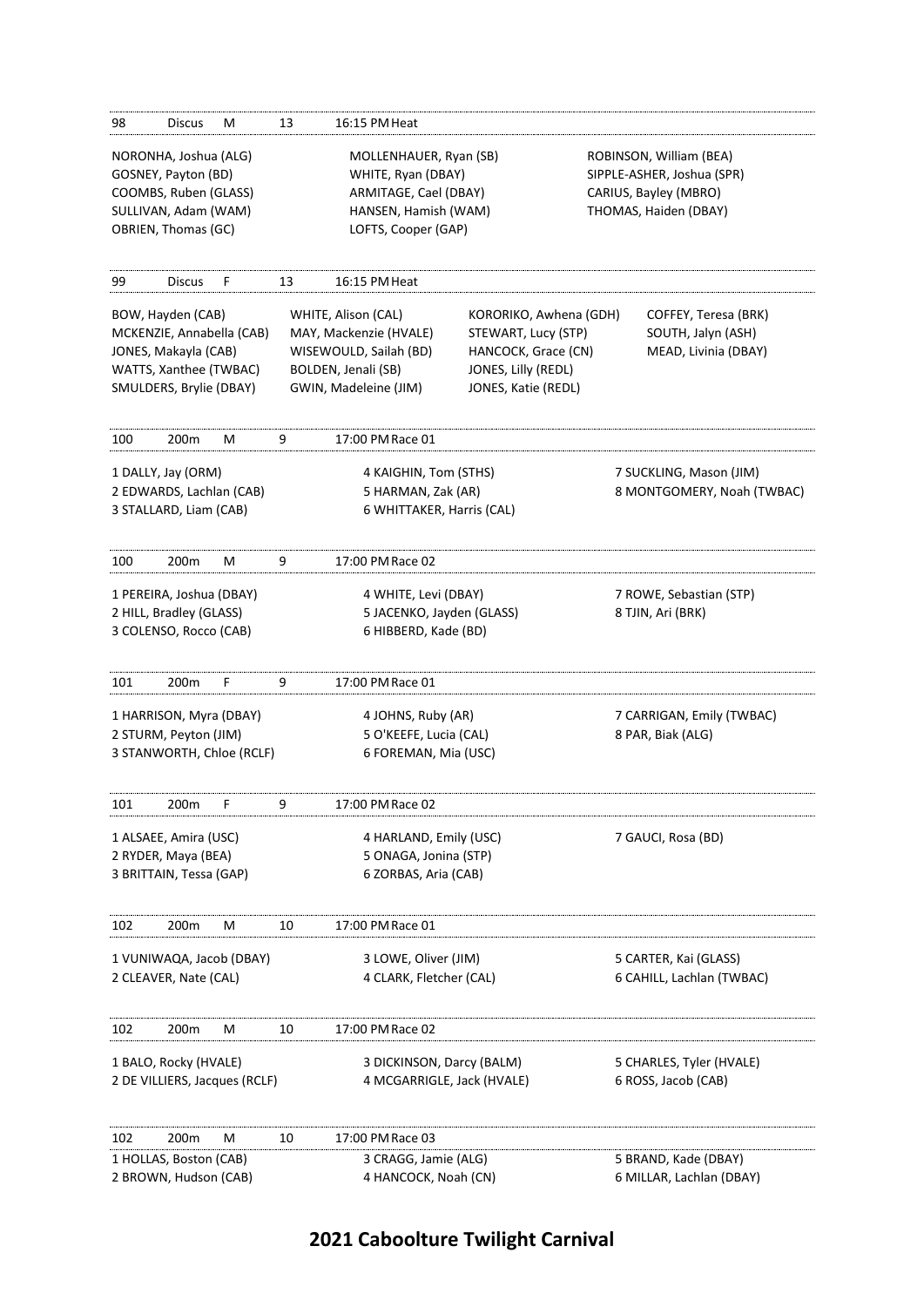| 103 | 200m                                        | F | 10 | 17:00 PM Race 01                           |                                                     |  |  |  |
|-----|---------------------------------------------|---|----|--------------------------------------------|-----------------------------------------------------|--|--|--|
|     | 1 WILSON, Piper Adair (GYM)                 |   |    | 4 ROBERTS, Chilli (ORM)                    | 7 CHAMPION, Aysha (USC)                             |  |  |  |
|     | 2 RANKINE, Harper (CAL)                     |   |    | 5 BENITO, Nina (MAR)                       |                                                     |  |  |  |
|     | 3 HINCKSMAN, Sabelle (USC)                  |   |    | 6 MCFARLANE, Annabelle (CN)                |                                                     |  |  |  |
|     |                                             |   |    |                                            |                                                     |  |  |  |
| 103 | 200 <sub>m</sub>                            | F | 10 | 17:00 PM Race 02                           |                                                     |  |  |  |
|     | 1 WOLFENDEN, Heidi (AR)                     |   |    | 4 DONALDSON, Emily (STP)                   | 7 GODDARD, Stella (CAL)                             |  |  |  |
|     | 2 SHERIDAN, Gracie (USC)                    |   |    | 5 GAUCI, Ivyleigh (BD)                     |                                                     |  |  |  |
|     | 3 MCEWAN, Sharna (USC)                      |   |    | 6 BUOL, Agaw (BP)                          |                                                     |  |  |  |
|     |                                             |   |    |                                            |                                                     |  |  |  |
| 103 | 200m                                        | F | 10 | 17:00 PM Race 03                           |                                                     |  |  |  |
|     |                                             |   |    |                                            |                                                     |  |  |  |
|     | 1 DOUGLAS, Kirsty Chiedza (STP)             |   |    | 3 WILLIAMS, Ella (USC)                     | 5 FIELDING, Charlotte (JIM)                         |  |  |  |
|     | 2 HARRIS, Amber (STP)                       |   |    | 4 ORGAN-MOORE, Caitlin (DBAY)              | 6 ORR, Ava (HFD)                                    |  |  |  |
|     |                                             |   |    |                                            |                                                     |  |  |  |
| 104 | 200m                                        | М | 11 | 17:00 PM Race 01                           |                                                     |  |  |  |
|     |                                             |   |    |                                            |                                                     |  |  |  |
|     | 1 RICHMOND, TJ (BP)                         |   |    | 4 RAJESH, Joel (BRK)                       | 7 HOLTHOUSE, Zander (RBAY)                          |  |  |  |
|     | 2 WYNN, Kallam (WBDG)                       |   |    | 5 HERRERA, Miguel (GLASS)                  | 8 WYNN, Austin (WBDG)                               |  |  |  |
|     | 3 BUOL, Buol (BP)                           |   |    | 6 KWARCIANYI, Izaac (GLASS)                |                                                     |  |  |  |
|     |                                             |   |    |                                            |                                                     |  |  |  |
| 104 | 200m                                        | М | 11 | 17:00 PM Race 02                           |                                                     |  |  |  |
|     |                                             |   |    |                                            |                                                     |  |  |  |
|     | 1 TILLOTSON, William (NOOS)                 |   |    | 4 MILLS, Teddy (BRK)                       | 7 WILLIS, Zachary (SPR)                             |  |  |  |
|     | 2 HAND, SEAMUS (BD)                         |   |    | 5 WHITE, Ryan (CAL)                        | 8 EDWARDS, Coby (CAB)                               |  |  |  |
|     | 3 SHERWOOD, Azra (ASP)                      |   |    | 6 PFISTER, Hugh (NAMB)                     |                                                     |  |  |  |
|     |                                             |   |    |                                            |                                                     |  |  |  |
| 104 | 200 <sub>m</sub>                            | М | 11 | 17:00 PM Race 03                           |                                                     |  |  |  |
|     |                                             |   |    |                                            |                                                     |  |  |  |
|     | 1 CORDIER, Jacob (BD)                       |   |    | 3 GODDARD, Jett (CAL)                      | 5 SULLIVAN, William (WAM)                           |  |  |  |
|     | 2 FREY, Haidan (BD)                         |   |    | 4 NORMAN, Joseph (BD)                      | 6 MADIGAN, Dewi (DBAY)                              |  |  |  |
|     |                                             |   |    |                                            |                                                     |  |  |  |
| 105 | 200m                                        | F | 11 | 17:00 PM Race 01                           |                                                     |  |  |  |
|     | 1 PAEA, Houstand (IPS)                      |   |    | 4 WERNET, Layla (STP)                      | 7 HARRISON, jessica (DBAY)                          |  |  |  |
|     | 2 BYNGE, Amy (RBAY)                         |   |    | 5 TIGHE, Amelia (SPR)                      |                                                     |  |  |  |
|     | 3 SHERIDAN, Amelia (USC)                    |   |    | 6 MCGEEHAN, Sophie (IPS)                   |                                                     |  |  |  |
|     |                                             |   |    |                                            |                                                     |  |  |  |
| 105 | 200m                                        | F | 11 | 17:00 PM Race 02                           |                                                     |  |  |  |
|     |                                             |   |    |                                            |                                                     |  |  |  |
|     | 1 KURZ, Ada (NGO)<br>2 EVANS, Audrey (BALM) |   |    | 3 HUNTER, Mia (BP)<br>4 ISAAC, Olive (GYM) | 5 HUDSON, Harmony (DBAY)<br>6 WASSON, Estella (CAB) |  |  |  |
|     |                                             |   |    |                                            |                                                     |  |  |  |
| 105 | 200m                                        | F | 11 | 17:00 PM Race 03                           |                                                     |  |  |  |
|     |                                             |   |    |                                            |                                                     |  |  |  |
|     | 1 ASH, Neva (NOOS)                          |   |    | 3 WOODS, KIKI (BD)                         | 5 LEADBETTER, Poppy (IPS)                           |  |  |  |
|     | 2 O'FRIEL, Teagan (DBAY)                    |   |    | 4 KOLINISAU, April (CAL)                   | 6 TAYLOR, Charlotte (CAB)                           |  |  |  |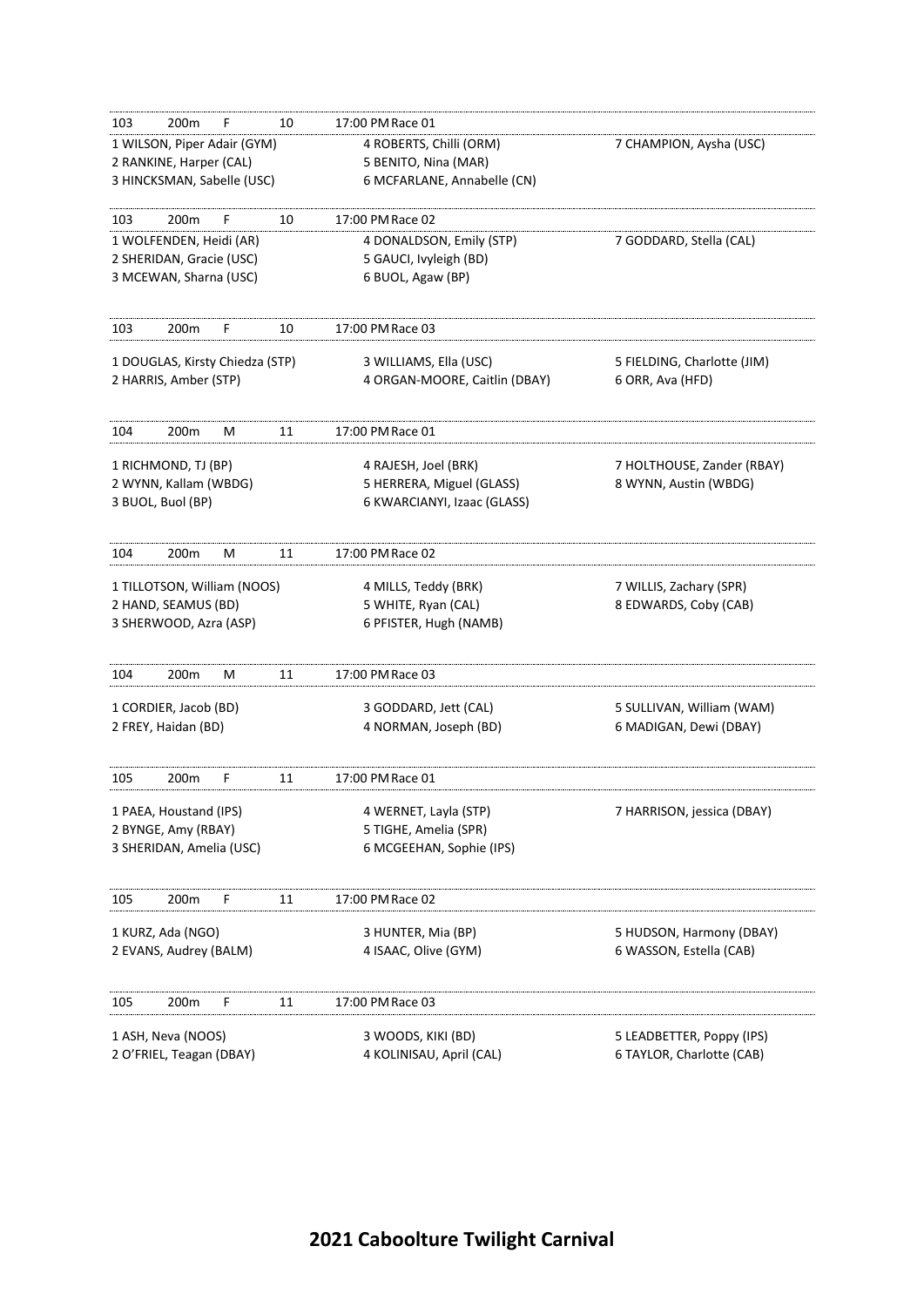| 105                                                                               | 200m                                                                                     | F | 11 | 17:00 PM Race 04                                                                                                 |                                                                          |  |  |
|-----------------------------------------------------------------------------------|------------------------------------------------------------------------------------------|---|----|------------------------------------------------------------------------------------------------------------------|--------------------------------------------------------------------------|--|--|
|                                                                                   | 1 ADAMS, Cheree (DBAY)<br>2 CREW, Evie (BD)                                              |   |    | 3 NIEHUS, Lily (CAL)<br>4 JURGELEIT, Amy (BP)                                                                    | 5 KABLE, Zoe (STP)<br>6 WATSON, Eliza (GC)                               |  |  |
| 106                                                                               | 200 <sub>m</sub>                                                                         | м | 12 | 17:00 PM Race 01                                                                                                 |                                                                          |  |  |
|                                                                                   | 1 JONES, Logan (DBAY)<br>2 HERMUS, Linden (NOOS)<br>3 JACOBS, Lian (IPS)                 |   |    | 4 AMORSEN, Ned (STP)<br>5 COLLINS, Cruz (BALM)<br>6 MASKELL, Koby (DBAY)                                         | 7 NAAMAN, Youssef (SPR)                                                  |  |  |
| 106                                                                               | 200m                                                                                     | м | 12 | 17:00 PM Race 02                                                                                                 |                                                                          |  |  |
|                                                                                   | 1 ROSS, Tyler (CAB)<br>2 BRAND, Chase (DBAY)<br>3 MCGARRIGLE, Cooper (HVALE)             |   |    | 4 POULTON, Charlie (GC)<br>5 KIDD, Kupa (NAMB)<br>6 BAKER, Bronson (CAB)                                         | 7 ONAGA, Jedidiah (STP)                                                  |  |  |
| 106                                                                               | 200 <sub>m</sub>                                                                         | м | 12 | 17:00 PM Race 03                                                                                                 |                                                                          |  |  |
|                                                                                   | 1 CASSIDY, Koby (RBAY)<br>2 STEVENS, Alexander (CAB)                                     |   |    | 3 WATTS, Hunter (TWBAC)<br>5 CHAMPION, Levi (USC)<br>4 GOWDRA SANTOSH, Kaushik (AR)<br>6 ADAMS, Marley (CAB)     |                                                                          |  |  |
| 107                                                                               | 200m                                                                                     | F | 12 | 17:00 PM Race 01                                                                                                 |                                                                          |  |  |
| 1 VUNIWAQA, Amelia (DBAY)<br>2 PRILJA, Gabrielle (DBAY)<br>3 BIENKE, Olivia (IPS) |                                                                                          |   |    | 4 VAN RYSSEN, Mia (USC)<br>7 FULLERTON, Zali (GLASS)<br>5 MANCINI, Allira (STP)<br>6 VAN RENSBURG, Tatiana (GAP) |                                                                          |  |  |
| 107                                                                               | 200m                                                                                     | F | 12 | 17:00 PM Race 02                                                                                                 |                                                                          |  |  |
|                                                                                   | 1 WILSON, Courtney Anna (GYM)<br>2 FULLERTON, Jade (GLASS)<br>3 AGIANNITIS, Olivia (IPS) |   |    | 4 FOREMAN, Ava (USC)<br>5 ORGAN-MOORE, Rebecca (DBAY)<br>6 ISHOLA, Adetoro (IPS)                                 | 7 GERITZ, Mia (GLASS)                                                    |  |  |
| 107                                                                               | 200m                                                                                     | F | 12 | 17:00 PM Race 03                                                                                                 |                                                                          |  |  |
|                                                                                   | 1 RENOUF-DOWDLE, Bree (SB)<br>2 ROBERTS, Shaylin Renee (BP)<br>3 RUTTEN, Olivia (DBAY)   |   |    | 4 HANSEN, Savannah (WAM)<br>5 OHUNAYO, Lola (AR)<br>6 HAZELL, Ruby (SPR)                                         | 7 TJIN, Mahli (BRK)                                                      |  |  |
| 108                                                                               | <b>Discus</b>                                                                            | M | 16 | 17:00 PM Heat                                                                                                    |                                                                          |  |  |
|                                                                                   | WARD, Zaccharius (DBAY)<br>HADLOW, Diesel (BRK)                                          |   |    | KERRIDGE, Alex (GLASS)<br>WISE, Lachlan (STP)                                                                    | WEIS, Mitchell (ASP)                                                     |  |  |
| 108                                                                               | <b>Discus</b>                                                                            | м | 15 | 17:00 PM Heat                                                                                                    |                                                                          |  |  |
|                                                                                   | HUGHES, Bailin (CAB)<br>BROWN, Jayden (HVALE)<br>COWDROY, Geordie (TWBAC)                |   |    | SCHUTTE, Harvey (AR)<br>GWIN, Kaleb (JIM)<br>CROSS, Darcy (GLASS)                                                | RUSSELL, Chayse (IPS)<br>LAVELL, Nicholas (CAB)<br>HIGHAM, Tristan (STP) |  |  |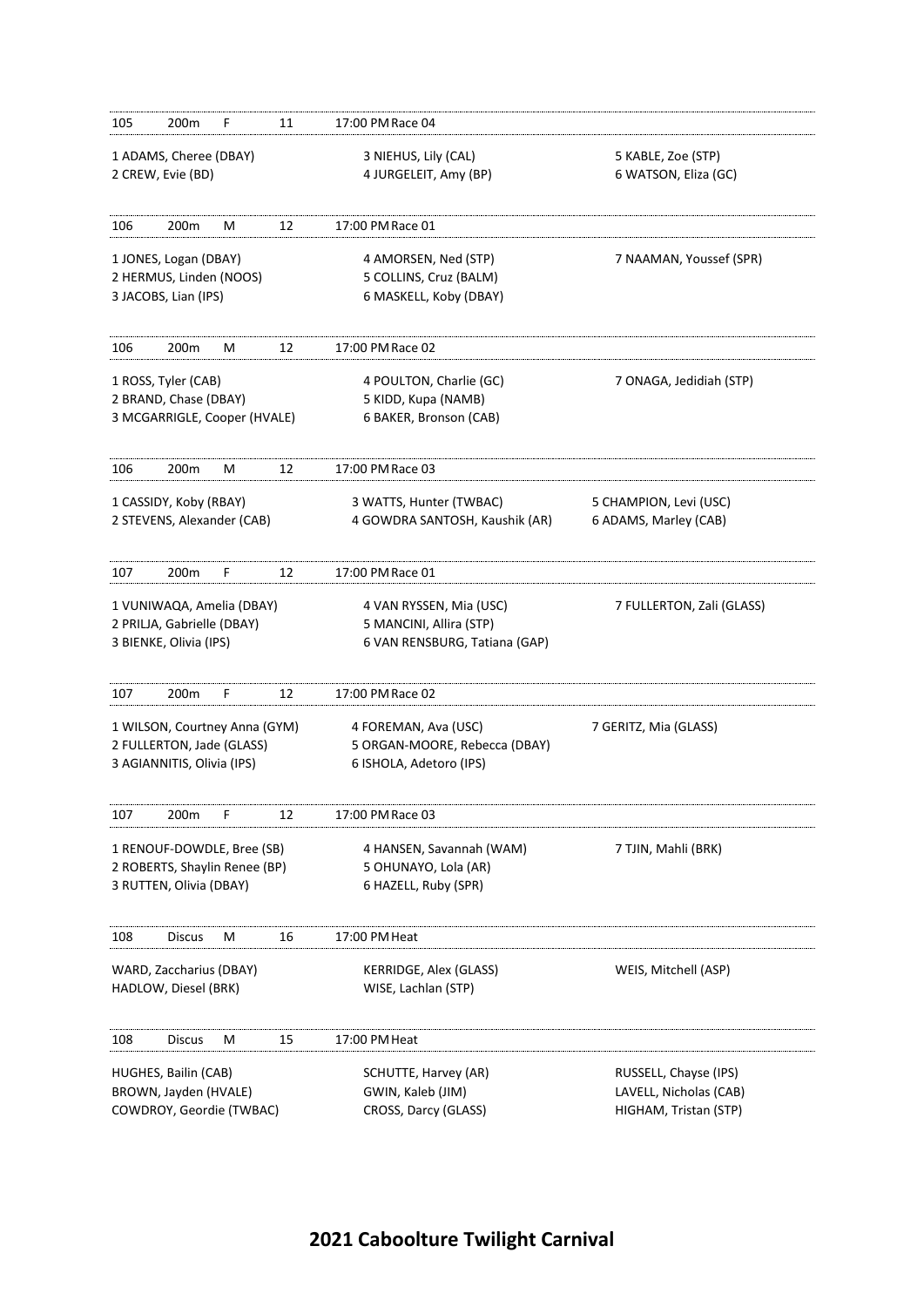| 108 | Discus                                                                                              | М                                                                                    | 17 | 17:00 PM Heat                                                                                   |                                                |                                                                         |
|-----|-----------------------------------------------------------------------------------------------------|--------------------------------------------------------------------------------------|----|-------------------------------------------------------------------------------------------------|------------------------------------------------|-------------------------------------------------------------------------|
|     | DAMROW, Connor (BD)<br>TURVEY, Tyler (CAB)                                                          |                                                                                      |    | COTTERILL, Heath (CAB)<br>MULLALY, Blake (GYM)                                                  | DOWNIE, Aidan (DBAY)<br>STEWART, Benjamin (BP) | SWIFT, Michael (CAB)                                                    |
| 109 | <b>Discus</b>                                                                                       | F                                                                                    | 15 | 17:00 PM Heat                                                                                   |                                                |                                                                         |
|     | DAMROW, Bianca (BD)<br>LISCIOTTO, Helaina (WBDG)<br>MORRIS, Taylah (RBAY)                           |                                                                                      |    | SWAIN, Holly (DBAY)<br>KING, Maddison (DBAY)<br>LEWIS, Sarah (DBAY)                             |                                                | SILCOCK, Mia (RBAY)                                                     |
| 109 | Discus                                                                                              | F                                                                                    | 17 | 17:00 PM Heat                                                                                   |                                                |                                                                         |
|     | MANSON, Kaia-Lee (DBAY)                                                                             |                                                                                      |    | LEWIS, Hannah (DBAY)                                                                            | O'BRIEN, Madison (USC)                         | LAFSKY, Chelsea (DBAY)                                                  |
| 109 | <b>Discus</b>                                                                                       | М                                                                                    | 14 | 17:00 PM Heat                                                                                   |                                                |                                                                         |
|     | EAGER, Cameron (CAB)<br>KOLINISAU, Joshua (CAL)                                                     | HARTLAND, Alexander (CAB)                                                            |    | WELCH, Cooper (SPR)<br>MILLS, George (BRK)<br>STOKER, Mali (USC)                                |                                                | SAWTELL, Harvey (SB)<br>POOLES, Jamieson (USC)                          |
| 109 | <b>Discus</b>                                                                                       | F                                                                                    | 14 | 17:00 PM Heat                                                                                   |                                                |                                                                         |
|     | LISCIOTTO, Allira (WBDG)<br>STRYDOM, Zayley (CAL)<br>JENKINS, Alyssa (ORM)<br>NEWELL, Jasmin (DBAY) |                                                                                      |    | KLAAS, Imogen (STP)<br>MAIZEY, Perla (STP)<br>LILLYWHITE, Caitlyn (GYM)<br>SHILTON, Chloe (CAB) |                                                | KERSTEN, Kristina (AR)<br>WINDOLF, Olivia (IPS)<br>MEAD, Natalie (DBAY) |
| 109 | Discus                                                                                              | F                                                                                    | 16 | 17:00 PM Heat                                                                                   |                                                |                                                                         |
|     | WADE, Madalyn (SPR)<br>SMULDERS, Schyler (DBAY)                                                     |                                                                                      |    | HILTON, Eboniee (CAB)<br>BLAKE, Georgia (BRK)                                                   |                                                | LILLYWHITE, Mikaela (GYM)                                               |
| 110 | 200m                                                                                                | M                                                                                    | 7  | 17:45 PM Race 01                                                                                |                                                |                                                                         |
|     |                                                                                                     | 1 SCHWENKE, Solomona (STP)<br>2 AMOHANGA, Malachi (CAB)<br>3 OLUOCH, Lawrence (BALM) |    | 4 PHILLIPS, Mitchell (DBAY)<br>5 BROWN, Archie (CAB)<br>6 HANSEN, Fletcher (WAM)                |                                                | 7 BRYANT, Carter (RCLF)                                                 |
| 110 | 200m                                                                                                | М                                                                                    | 7  | 17:45 PM Race 02                                                                                |                                                |                                                                         |
|     | 1 GOODRICH, Jake (SB)<br>2 HARLAN, Tremayne (CAL)                                                   |                                                                                      |    | 3 PECKHAM, Zekiel Colin (NOOS)<br>4 LATTER, Oliver (WAM)                                        |                                                | 5 GORDON- HUGHES, Rocci (CAB)<br>6 GRAHL, Austin (JIM)                  |
| 111 | 200m                                                                                                | F                                                                                    | 7  | 17:45 PM Race 01                                                                                |                                                |                                                                         |
|     | 1 ROWE, Alexis (STP)<br>2 BOHEN, Violet (IPS)<br>3 HARE, Charlotte (CAB)                            |                                                                                      |    | 4 TILLOTSON, Eleanor (NOOS)<br>5 JOHNS, Ava (AR)<br>6 HOLLAS, Macie (CAB)                       |                                                | 7 HERMUS, Clara (NOOS)<br>8 MILTON, Leith (BRK)                         |
| 111 | 200m                                                                                                | F                                                                                    | 7  | 17:45 PM Race 02                                                                                |                                                |                                                                         |
|     | 1 GAUCI, Jorja (BD)<br>2 EVANS, Margo (BALM)                                                        | 3 MONTGOMERY, Brooke (TWBAC)                                                         |    | 4 BALO, Armi (HVALE)<br>5 CRAGG, Lila (ALG)<br>6 HATCHER, Chloe (GLASS)                         |                                                | 7 HIBBERD, Lacey (BD)<br>8 PATERSON, Violet (DBAY)                      |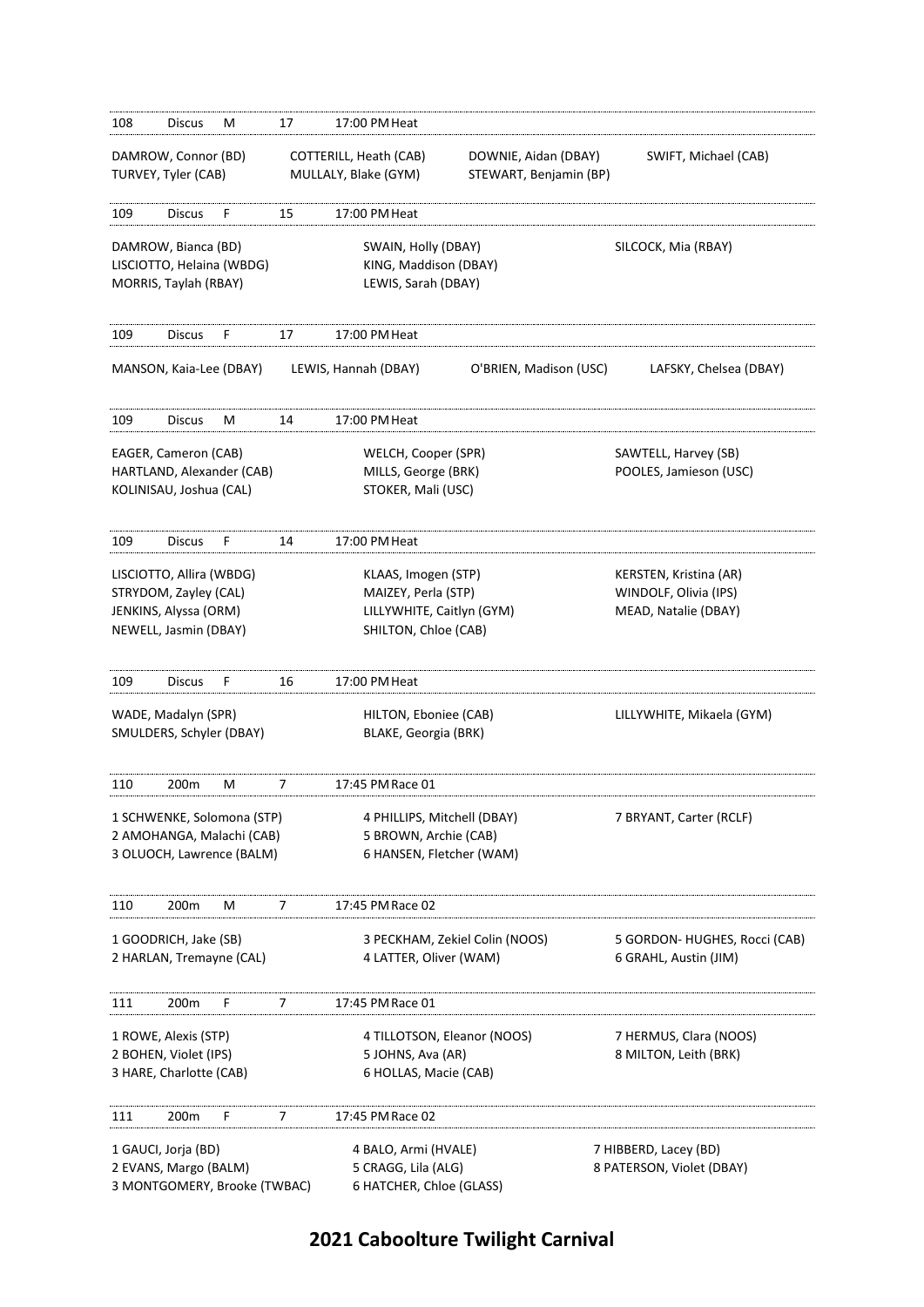| 112   | 200 <sub>m</sub>                                                              | M | 8  | 17:45 PM Race 01                                                               |                                                                |  |  |
|-------|-------------------------------------------------------------------------------|---|----|--------------------------------------------------------------------------------|----------------------------------------------------------------|--|--|
|       | 1 BOWDEN, Ken (STHS)<br>2 LUDWIG, Ari (ASP)<br>3 GOWDRA SANTOSH, Kanishk (AR) |   |    | 4 PALLENTINE, Henry (BD)<br>5 AUSTIN, Hayden (GYM)<br>6 PHILLIPS, Jack (DBAY)  | 7 GODDARD, Jack (CAL)<br>8 CREEDY, Marcas (BEA)                |  |  |
| 112   | 200 <sub>m</sub>                                                              | M | 8  | 17:45 PM Race 02                                                               |                                                                |  |  |
|       | 1 KAIGHIN, Matt (STHS)<br>2 BRITTAIN, Hugo (GAP)<br>3 BRAY, Harrison (GAP)    |   |    | 4 TRAPNELL, Hunter (USC)<br>5 MILLAR, Jackson (DBAY)<br>6 DOYLE, Ethan (GLASS) | 7 PICKVANCE-HALL, Jesse (SPR)                                  |  |  |
| 113   | 200m                                                                          | F | 8  | 17:45 PM Race 01                                                               |                                                                |  |  |
|       | 1 BUOL, Yar (BP)<br>2 CLOETE, Mia (USC)<br>3 CHARLES, Havana (HVALE)          |   |    | 4 MCGEEHAN, Layla (IPS)<br>5 SMALES, Indie (AR)<br>6 LOWE, Amelia (JIM)        | 7 ENTERMANN, Alyrah (HVALE)                                    |  |  |
| 113   | 200m                                                                          | F | 8  | 17:45 PM Race 02                                                               |                                                                |  |  |
|       | 1 PECKHAM, Violette (NOOS)<br>2 MOORE, Emma (WAM)<br>3 PALMER, Emma (DBAY)    |   |    | 4 MAMARIL, Olexah (ASP)<br>5 HATFIELD, Ruby (RBAY)<br>6 FOREMAN, Ruby (USC)    | 7 ABERNETHY, Haylee (DBAY)                                     |  |  |
| 113   | 200 <sub>m</sub>                                                              | F | 8  | 17:45 PM Race 03                                                               |                                                                |  |  |
| (CAB) | 1 WOODBRIDGE LINK, Zahlee<br>2 WISEWOULD, Oaklii (BD)                         |   |    | 3 VUNIWAQA, Naomi (DBAY)<br>4 PATON, Charlotte (BEA)<br>5 BOWMAN, Aria (STP)   | 6 PLUMMER, Chernaya (CAL)<br>7 MONTGOMERY, Penelope<br>(TWBAC) |  |  |
| 113   | 200 <sub>m</sub>                                                              | F | 8  | 17:45 PM Race 04                                                               |                                                                |  |  |
|       | 1 JACKSON, Grace (GLASS)<br>2 JACKSON, Stella (CAB)<br>3 HARE, Chelsey (CAB)  |   |    | 4 WARD, Annastasia (DBAY)<br>5 WRAGGE, Chelsea (STP)<br>6 RICH, Bonnie (CAB)   | 7 FREY, Kaylee (CAB)                                           |  |  |
| 114   | 200m                                                                          | М | 13 | 17:45 PM Race 01                                                               |                                                                |  |  |
|       | 1 COOMBS, Ruben (GLASS)<br>2 VAN STRATEN, Ashton (USC)                        |   |    | 3 GERRARD, Luca (NOOS)<br>4 OBRIEN, Thomas (GC)                                | 5 MINCHIN, Aden (DBAY)<br>6 WILLIAMS, Lachlan (SPR)            |  |  |
| 114   | 200m                                                                          | м | 13 | 17:45 PM Race 02                                                               |                                                                |  |  |
|       | 1 CARIUS, Bayley (MBRO)<br>2 PATERSON, Coen (DBAY)                            |   |    | 3 PEREZ, Samuel (BRK)<br>4 SIPPLE-ASHER, Joshua (SPR)                          | 5 EDWARDS, Cayden (CAB)<br>6 SMITH, Leon (TWBAC)               |  |  |
| 114   | 200m                                                                          | М | 13 | 17:45 PM Race 03                                                               |                                                                |  |  |
|       | 1 MERNIN, Tye (WAM)<br>2 MOLLENHAUER, Ryan (SB)                               |   |    | 3 THOMAS, Haiden (DBAY)<br>4 CONNELL, Samuel (BRK)                             | 5 SULLIVAN, Adam (WAM)<br>6 CINI, Max (DBAY)                   |  |  |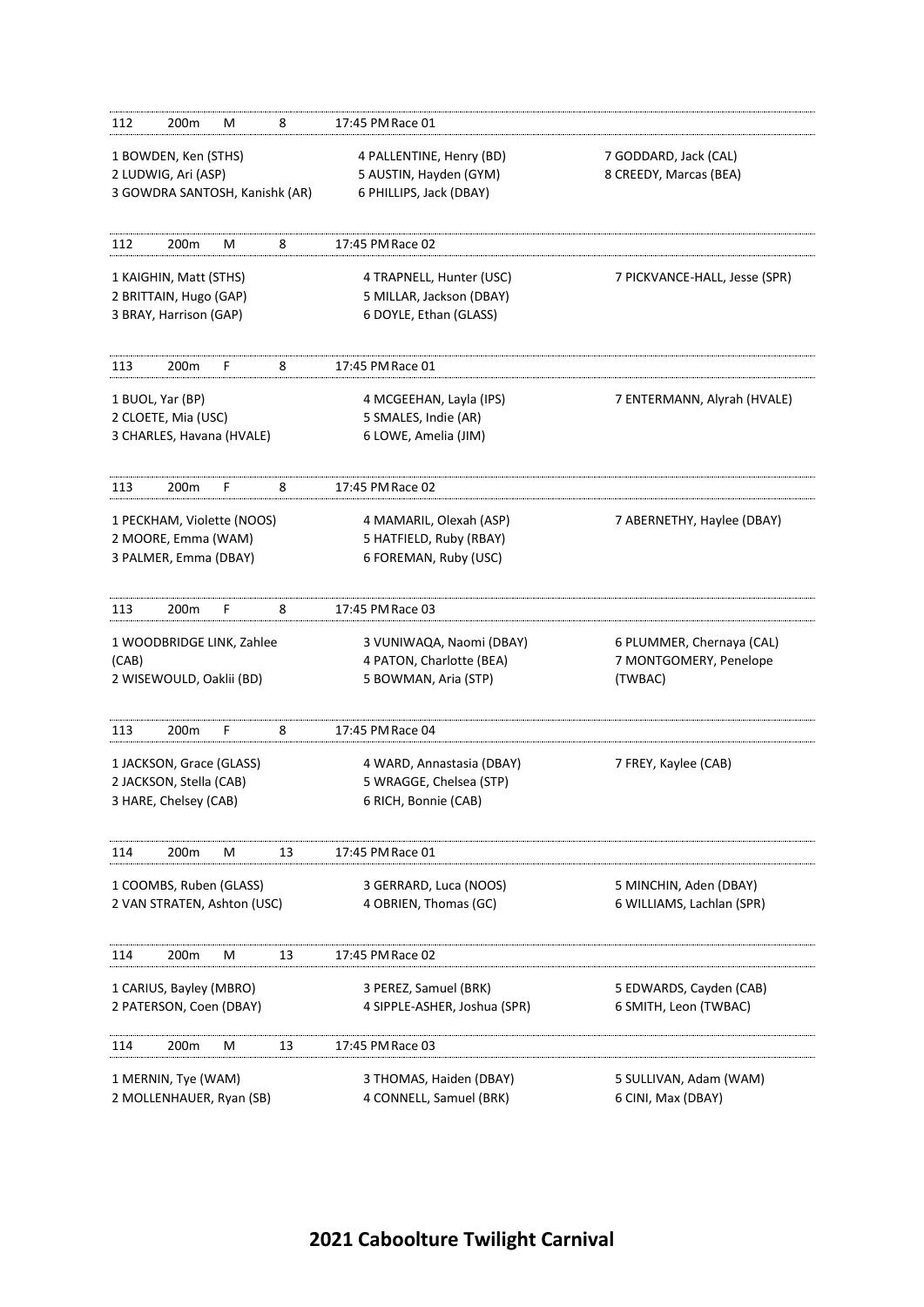| 115                                                                         | 200m                                               | F | 13 | 17:45 PM Race 01                                                            |                                                      |
|-----------------------------------------------------------------------------|----------------------------------------------------|---|----|-----------------------------------------------------------------------------|------------------------------------------------------|
| 1 WISEWOULD, Sailah (BD)<br>2 GWIN, Madeleine (JIM)<br>3 DE JONG, Mia (NGO) |                                                    |   |    | 4 MCDONALD, Alyssa (GC)<br>5 BOLDEN, Jenali (SB)<br>6 MOORE, Isabelle (WAM) | 7 HIONIS, Aliyah (STP)                               |
| 115                                                                         | 200 <sub>m</sub>                                   | F | 13 | 17:45 PM Race 02                                                            |                                                      |
|                                                                             | 1 BOW, Hayden (CAB)<br>2 JONES, Lilly (REDL)       |   |    | 3 NORTH, Emma (BRK)<br>4 JONES, Makayla (CAB)                               | 5 PRENTICE, Kassidy (CAB)<br>6 VEIVERS, Sienna (BRK) |
| 116                                                                         | 200m                                               | М | 14 | 17:45 PM Race 01                                                            |                                                      |
|                                                                             | 1 PECKHAM, Taliesin (NOOS)<br>2 TAYLOR, Shaun (BP) |   |    | 3 MALONE, Jordan (BP)<br>4 WHITE, Samuel (DBAY)                             | 5 MILLS, George (BRK)                                |
| 116                                                                         | 200m                                               | М | 14 | 17:45 PM Race 02                                                            |                                                      |
| 1 BRACKPOOL, Dean (TM)<br>2 WELCH, Cooper (SPR)                             |                                                    |   |    | 3 KOLINISAU, Joshua (CAL)<br>4 BOWN, Hayden (DBAY)                          | 5 JONES, Harrison (GLASS)                            |
| 116                                                                         | 200 <sub>m</sub>                                   | м | 15 | 17:45 PM Race 01                                                            |                                                      |
| 1 CORCORAN, Oliver (GC)<br>2 JURGELEIT, Ben (BP)                            |                                                    |   |    | 3 HUGHES, Bailin (CAB)<br>4 STOLBERG, Jaxyn (CAB)                           | 5 TABUTEAU, Xavier (AR)                              |
| 116                                                                         | 200m                                               | M | 15 | 17:45 PM Race 02                                                            |                                                      |
|                                                                             | 1 BARRY, Noah (CAB)<br>2 MCDONALD, Riley (CAL)     |   |    | 3 SMALLACOMBE, Heath (CAB)<br>4 GWIN, Kaleb (JIM)                           | 5 DANIELS, Ryan (USC)                                |
| 116                                                                         | 200m                                               | М | 16 | 17:45 PM Race 01                                                            |                                                      |
|                                                                             | 1 WISE, Lachlan (STP)                              |   |    | 2 MOONEY, Travis (MBRO)                                                     | 3 WEIS, Mitchell (ASP)                               |
| 116                                                                         | 200m                                               | М | 17 | 17:45 PM Race 01                                                            |                                                      |
|                                                                             | 4 BROWN, Kalum (TWBAC)                             |   |    | 5 MULLALY, Blake (GYM)                                                      | 6 STEWART, Benjamin (BP)                             |
| 117                                                                         | 200m                                               | F | 17 | 17:45 PM Race 01                                                            |                                                      |
|                                                                             | 6 COX, Essie (DBAY)                                |   |    | 7 LEWIS, Hannah (DBAY)                                                      | 8 O'BRIEN, Madison (USC)                             |
| 117                                                                         | 200m                                               | F | 16 | 17:45 PM Race 01                                                            |                                                      |
|                                                                             | 1 SMITH, Madison (TWBAC)<br>2 WADE, Madalyn (SPR)  |   |    | 3 HILTON, Eboniee (CAB)<br>4 TOFFUL, Amber (CAL)                            | 5 LILLYWHITE, Mikaela (GYM)                          |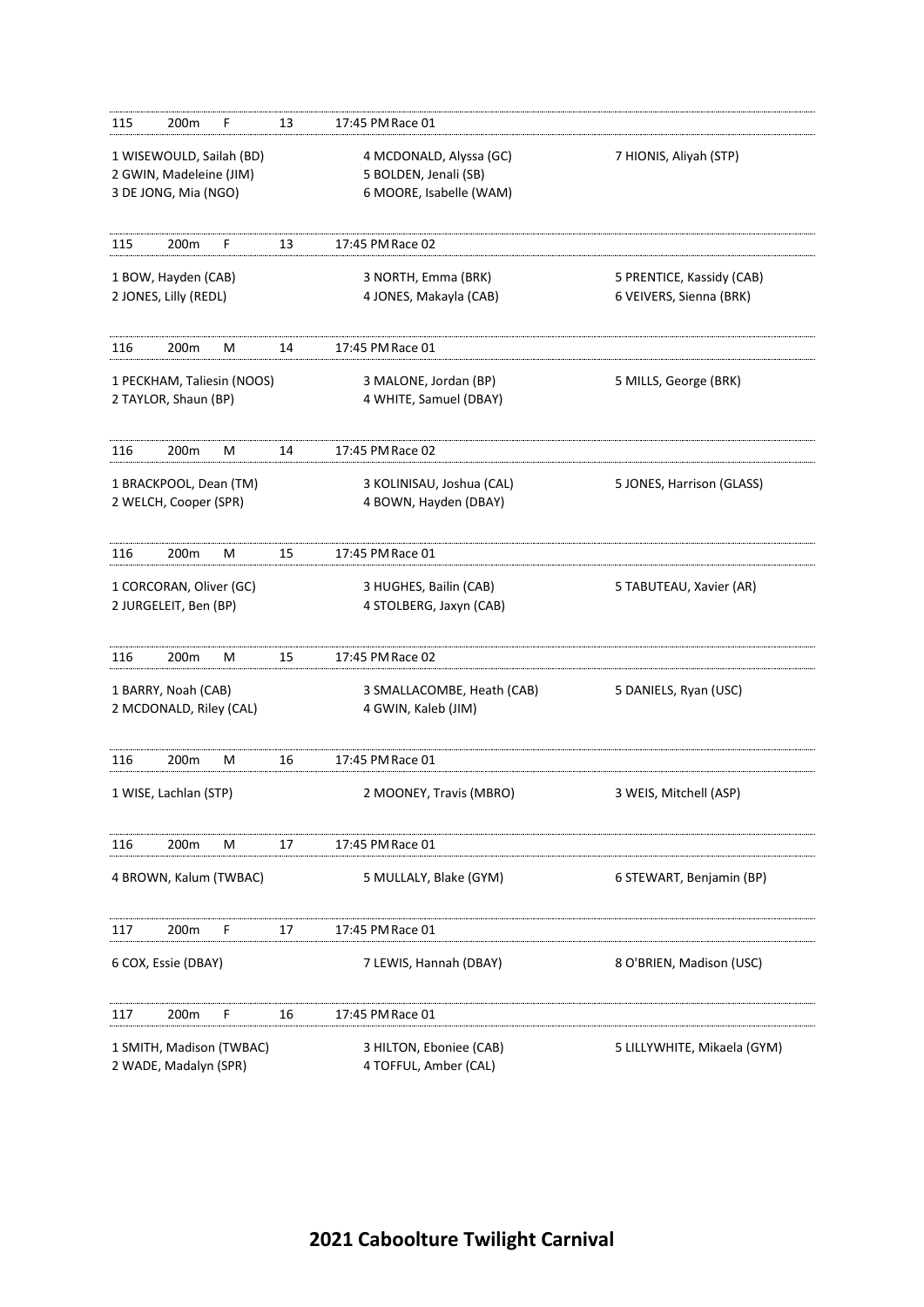| 117                                                                                                                    | 200m                                                                                              | F                                                                                                                             | 14                                                                                                               | 17:45 PM Race 01                                                                                                        |                                                                                                             |                                                               |  |
|------------------------------------------------------------------------------------------------------------------------|---------------------------------------------------------------------------------------------------|-------------------------------------------------------------------------------------------------------------------------------|------------------------------------------------------------------------------------------------------------------|-------------------------------------------------------------------------------------------------------------------------|-------------------------------------------------------------------------------------------------------------|---------------------------------------------------------------|--|
|                                                                                                                        | 1 MAIZEY, Perla (STP)<br>2 NORMAN, Laylah (BD)                                                    |                                                                                                                               |                                                                                                                  | 3 FERGUSON, Charlotte (RCLF)<br>4 TOFFUL, Isabel (CAL)                                                                  |                                                                                                             | 5 IRVIN, Laura (CAB)<br>6 GUNSTON, Nicole (SB)                |  |
| 117                                                                                                                    | 200 <sub>m</sub>                                                                                  | F                                                                                                                             | 14                                                                                                               | 17:45 PM Race 02                                                                                                        |                                                                                                             |                                                               |  |
| 1 MOONEY, Abby (MBRO)<br>2 ISAAC, Molly (GYM)                                                                          |                                                                                                   |                                                                                                                               |                                                                                                                  | 3 KAPERNICK, Georgia (SB)<br>4 LISCIOTTO, Allira (WBDG)                                                                 |                                                                                                             | 5 WILLIAMS, Ava (DBAY)<br>6 SHILTON, Chloe (CAB)              |  |
| 117                                                                                                                    | 200 <sub>m</sub>                                                                                  | F                                                                                                                             | 15                                                                                                               | 17:45 PM Race 01                                                                                                        |                                                                                                             |                                                               |  |
|                                                                                                                        | 1 GARSIDE, Rebecca (ORM)<br>2 RYALLS, Teikia (STP)                                                |                                                                                                                               |                                                                                                                  | 3 O'BRIEN, Makenzie (USC)<br>4 BROWN, Chloe (USC)                                                                       |                                                                                                             | 5 LEWIS, Sarah (DBAY)                                         |  |
| 117                                                                                                                    | 200 <sub>m</sub>                                                                                  | F                                                                                                                             | 15                                                                                                               | 17:45 PM Race 02                                                                                                        |                                                                                                             |                                                               |  |
| 1 ORR, Paris (HFD)<br>2 SILCOCK, Mia (RBAY)                                                                            |                                                                                                   |                                                                                                                               |                                                                                                                  | 3 DE VILLIERS, Rozelle (RCLF)<br>4 CHAMPION, India (USC)                                                                |                                                                                                             |                                                               |  |
| 118                                                                                                                    | Shot Put M                                                                                        |                                                                                                                               | 9                                                                                                                | 17:45 PM Heat                                                                                                           |                                                                                                             |                                                               |  |
| STICKLER, Carter (CAB)<br>THOMAS, Isaac (DBAY)<br>LEADBETTER, Darcy (IPS)<br>DURRE, Max (RBAY)<br>PRESLEY, Blake (CAB) |                                                                                                   |                                                                                                                               | HIBBERD, Kade (BD)<br>HILL, Bradley (GLASS)<br>SUCKLING, Max (JIM)<br>SUCKLING, Mason (JIM)<br>BAKER, Ethan (BP) |                                                                                                                         | TJIN, Ari (BRK)<br>HAND, DERMOT (BD)<br>BELL, Hudson (BD)<br>ROBERTS, Brayson (BP)<br>BURROWS, Cooper (IPS) | <b>WHITTAKER, Harris (CAL)</b><br>MONTGOMERY, Noah<br>(TWBAC) |  |
| 119                                                                                                                    | Shot Put F                                                                                        |                                                                                                                               | 9                                                                                                                | 17:45 PM Heat                                                                                                           |                                                                                                             |                                                               |  |
|                                                                                                                        | THOMAS, Olivia (DBAY)<br>FOREMAN, Mia (USC)<br>FAITHFUL, Kelsee (CAB)<br>HARLAND, Emily (USC)     |                                                                                                                               | FREY, Jaide (BD)<br><b>BRITTAIN, Tessa (GAP)</b><br>HARRISON, Myra (DBAY)<br>BONFIELD, Jasmine (DBAY)            |                                                                                                                         | CARRIGAN, Emily (TWBAC)<br>STANBRIDGE, Peyton (JIM)<br>MCLEOD, Tayah (GYM)<br>STURM, Peyton (JIM)           | PUSHKAREFF, Danielle<br>(DBAY)                                |  |
| 120                                                                                                                    | Shot Put M                                                                                        |                                                                                                                               | 11                                                                                                               | 17:45 PM Heat                                                                                                           |                                                                                                             |                                                               |  |
| HINDS, Kaleb (CAB)<br>HOLTHOUSE, Zander (RBAY)<br>NORMAN, Joseph (BD)<br>FREY, Haidan (BD)<br>CORDIER, Jacob (BD)      |                                                                                                   | MUNDAY, Phoenix (BRK)<br>WINDUS-HILL, Tylar (ORM)<br>PRESLEY, Zac (CAB)<br>SIBENALER, Hunter (ALG)<br>PRENTICE, Lincoln (CAB) |                                                                                                                  | SULLIVAN, William (WAM)<br>MOORE, Aiden (WAM)<br>SLADE-SUEMAI, Jeriah (BRK)<br>WHITE, Ryan (CAL)<br>CLARK, Hudson (CAL) | CARSON, Eli (HVALE)<br>KAMPF, Vincent (BP)<br>RICHMOND, TJ (BP)<br>RONQUILLO BUENO, Ruben<br>(CAL)          |                                                               |  |
| 121                                                                                                                    | Shot Put F                                                                                        |                                                                                                                               | 11                                                                                                               | 17:45 PM Heat                                                                                                           |                                                                                                             |                                                               |  |
|                                                                                                                        | LEADBETTER, Poppy (IPS)<br>CREEDY, Miia-Lea (BEA)<br>SHERIDAN, Amelia (USC)<br>ISAAC, Olive (GYM) |                                                                                                                               |                                                                                                                  | MALONE, Tayla (BP)<br>WOODS, KIKI (BD)<br>MULLALY, Sophie (GYM)<br>HARRISON, Skye (DBAY)                                | SWAIN, lucinda (DBAY)<br>TAYLOR, Charlotte (CAB)<br>BOLDEN, Emily (SB)<br>KOLINISAU, April (CAL)            | CROCKER, Abbey (IPS)<br>PAEA, Houstand (IPS)                  |  |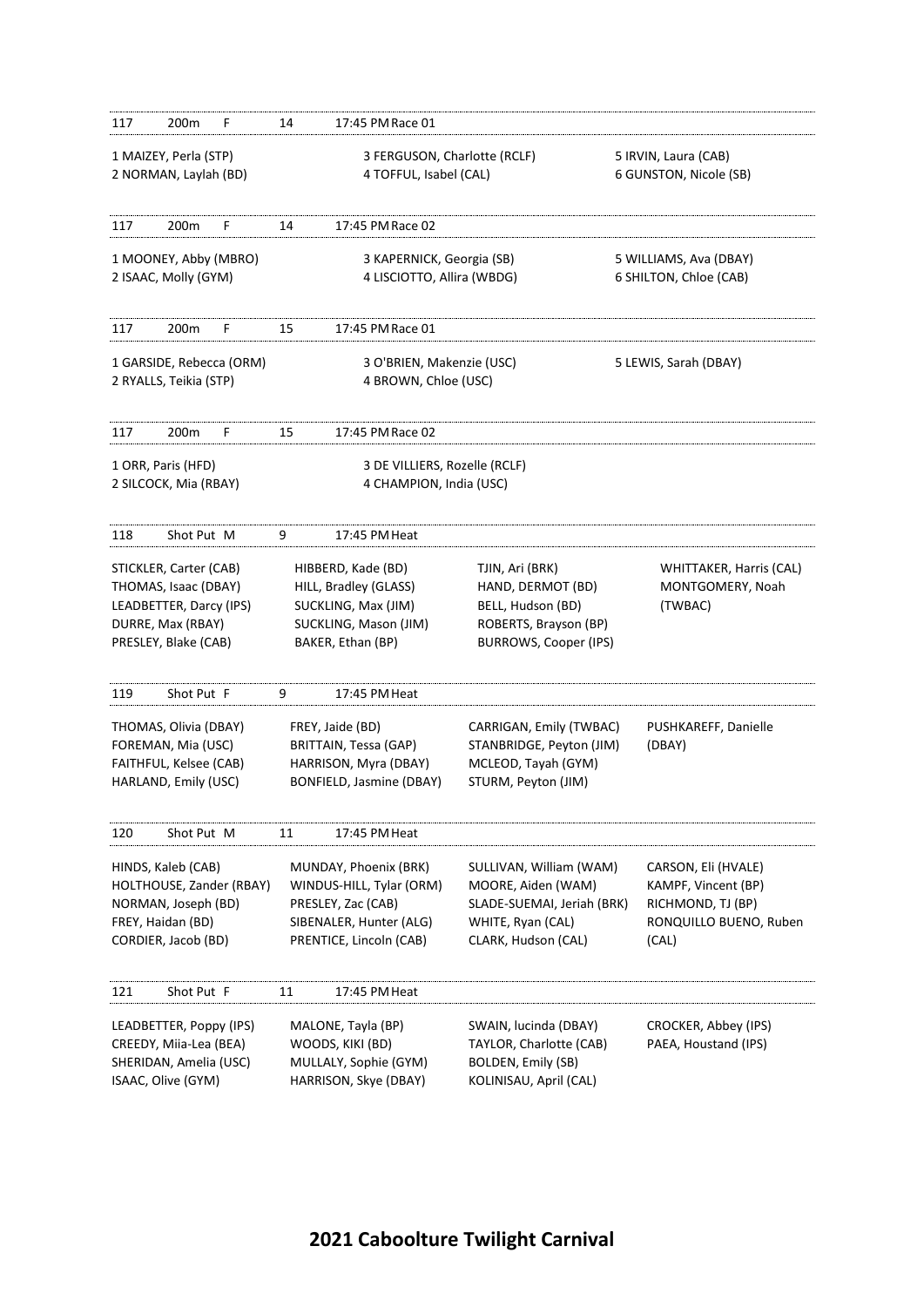| 122                                                                                                                                                                                                                                                                                            | Long Jump                                                                                                                                                                                                  | M     | 12                                                                                                                                                                                                                | 17:45 PM Heat                                           |                                                                                                                                                                                                                  |                                                                                                                                                   |
|------------------------------------------------------------------------------------------------------------------------------------------------------------------------------------------------------------------------------------------------------------------------------------------------|------------------------------------------------------------------------------------------------------------------------------------------------------------------------------------------------------------|-------|-------------------------------------------------------------------------------------------------------------------------------------------------------------------------------------------------------------------|---------------------------------------------------------|------------------------------------------------------------------------------------------------------------------------------------------------------------------------------------------------------------------|---------------------------------------------------------------------------------------------------------------------------------------------------|
| ROSS, Tyler (CAB)                                                                                                                                                                                                                                                                              | MASKELL, Koby (DBAY)<br>ONAGA, Jedidiah (STP)<br>JONES, Logan (DBAY)<br>POULTON, Charlie (GC)<br>COMBRINK, Reuven (AR)<br>MCDIARMID, LOGAN (BALM)<br>COLLINS, Cruz (BALM)<br>EVANS, Antwon (RBAY)          |       | MCKENZIE, Finn (AR)<br>VILLER, Logan (HVALE)<br>CHAMPION, Levi (USC)<br>GORMAN, Ky (DBAY)<br>BRAND, Chase (DBAY)<br>CASSIDY, Koby (RBAY)<br>WALKER, Saxon (GYM)<br>TOMASI, Cormac (CAB)<br>JACKSON, Tristan (CAB) |                                                         | EVANS, Ryley (BEEN)<br>STEVENS, Alexander<br>(CAB)KEATS, Henry (STP)<br>LOVEJOY, Rowan (AR)<br>COOKE, Noah (AR)<br>BAKER, Bronson (CAB)<br>BOWN, Declan (DBAY)<br>HERMUS, Linden (NOOS)<br>WATTS, Hunter (TWBAC) | IAKOPO, Zyon (RCLF)<br>O'DEA, Keaan (BRK)<br>WOLFENDEN, Brodie (AR)<br>HUGHES, Nayte (CAB)<br>AMORSEN, Ned (STP)<br>MCGARRIGLE, Cooper<br>(HVALE) |
| 123                                                                                                                                                                                                                                                                                            | Long Jump                                                                                                                                                                                                  | F.    | 12                                                                                                                                                                                                                | 17:45 PM Heat                                           |                                                                                                                                                                                                                  |                                                                                                                                                   |
|                                                                                                                                                                                                                                                                                                | THOMAS, Caitlyn (DBAY)<br>BOHEN, Ruby (IPS)<br>BIENKE, Olivia (IPS)<br>ELKINGTON, Sophie (USC)<br>LAVELL, Michaela (CAB)<br>CREEDY, Millie-Ella (BEA)<br>KERRIDGE, Sophie (GLASS)<br>GRANT, Georgia (NOOS) | (GYM) | LUCIEN, Monique (CAB)<br>KORORIKO, Felicity (GDH)<br>MURRAY, Tia (HVALE)<br>TJIN, Mahli (BRK)<br>MARSH, Ayva (DBAY)<br>WILSON, Courtney Anna                                                                      | RENOUF-DOWDLE, Bree (SB)                                | HARTLAND, Meredith (CAB)<br>FULLERTON, Zali (GLASS)<br>FULLERTON, Jade (GLASS)<br>PRILJA, Gabrielle (DBAY)<br>ROBERTS, Shaylin Renee (BP)<br>BRAY, Laura (GAP)<br>ORGAN-MOORE, Rebecca<br>(DBAY)                 | ROBINSON, Stephanie<br>(GLASS)<br>VAN RENSBURG, Tatiana<br>(GAP)<br>HETHERINGTON, Indigo<br>(GLASS)                                               |
| 124                                                                                                                                                                                                                                                                                            | Discus<br>М                                                                                                                                                                                                | 9     | 18:30 PM Heat                                                                                                                                                                                                     |                                                         |                                                                                                                                                                                                                  |                                                                                                                                                   |
| BELL, Hudson (BD)                                                                                                                                                                                                                                                                              | ROBERTS, Brayson (BP)<br>BURROWS, Cooper (IPS)<br>HAND, DERMOT (BD)                                                                                                                                        |       | BAKER, Ethan (BP)<br>WHITE, Levi (DBAY)<br>SUCKLING, Max (JIM)<br>SUCKLING, Mason (JIM)                                                                                                                           |                                                         | JACENKO, Jayden (GLASS)<br>PRESLEY, Blake (CAB)<br>DURRE, Max (RBAY)<br>STICKLER, Carter (CAB)                                                                                                                   | LEADBETTER, Darcy (IPS)<br>THOMAS, Isaac (DBAY)                                                                                                   |
| 125                                                                                                                                                                                                                                                                                            | F<br>Discus                                                                                                                                                                                                | 9     | 18:30 PM Heat                                                                                                                                                                                                     |                                                         |                                                                                                                                                                                                                  |                                                                                                                                                   |
| NIEHUS, Indi (CAL)                                                                                                                                                                                                                                                                             | MCLEOD, Tayah (GYM)<br>CARRIGAN, Emily (TWBAC)<br>STANBRIDGE, peyton (JIM)<br>ZORBAS, Aria (CAB)                                                                                                           |       | HARRISON, Myra (DBAY)<br>BONFIELD, Jasmine (DBAY)<br>HARLAND, Emily (USC)<br>BRITTAIN, Tessa (GAP)<br>FREY, Jaide (BD)                                                                                            |                                                         | GERRARD, Anika (NOOS)<br>FOREMAN, Mia (USC)<br>ONAGA, Jonina (STP)<br>JOHNS, Ruby (AR)<br>AMORSEN, Abbi (STP)                                                                                                    | RONQUILLO BUENO, Lara<br>(CAL)                                                                                                                    |
| 126                                                                                                                                                                                                                                                                                            | Long Jump                                                                                                                                                                                                  | M     | 10                                                                                                                                                                                                                | 18:30 PM Heat                                           |                                                                                                                                                                                                                  |                                                                                                                                                   |
| ROSS, Jacob (CAB)<br>DICKINSON, Darcy (BALM)<br>HOLLAS, Boston (CAB)<br>HARRIS, David (STP)<br>COMBRINK, Zach (AR)<br>DAVIDSON, Jordan (BLI)<br>VUNIWAQA, Jacob (DBAY)<br>BRAND, Kade (DBAY)<br>BALO, Rocky (HVALE)<br>JACKSON, Ethan (CAB)<br>MCGARRIGLE, Jack (HVALE)<br>BROWN, Hudson (CAB) |                                                                                                                                                                                                            |       | CHARLES, Tyler (HVALE)<br>STANBRIDGE, Riley (JIM)<br>CLARK, Fletcher (CAL)<br>LOWE, Oliver (JIM)<br>BRAY, Nicholas (GAP)<br>SILVER, Kal -El (CAB)                                                                 | MASHOBE, Zayden (CAL)<br>MCLOUGHLIN, Chrysler<br>(RCLF) |                                                                                                                                                                                                                  |                                                                                                                                                   |
| 127                                                                                                                                                                                                                                                                                            | Long Jump                                                                                                                                                                                                  | F     | 10                                                                                                                                                                                                                | 18:30 PM Heat                                           |                                                                                                                                                                                                                  |                                                                                                                                                   |
| ORR, Ava (HFD)<br>SOUTH, Koa (ASH)                                                                                                                                                                                                                                                             | ROBERTS, Chilli (ORM)<br>PALLENTINE, Ruby (BD)<br>ROBINSON, Tahlia (GLASS)<br>PALLENTINE, Lyla (GLASS)                                                                                                     |       | MCEWAN, Sharna (USC)<br>DONALDSON, Emily (STP)<br>HARRIS, Amber (STP)<br>CHAMPION, Aysha (USC)<br>MEADOWS, Amity (DBAY)                                                                                           | MCFARLANE, Annabelle (CN)                               | WELCH, Isabella (SPR)<br>IVOSEVAC, Ruby (STP)<br>LEEDER, Aleena (SPR)<br>GAUCI, Ivyleigh (BD)<br>HERMUS, Eliana (NOOS)<br>DOYLE, Sophie (GLASS)                                                                  | RANKINE, Harper (CAL)<br>BUOL, Agaw (BP)<br>WOLFENDEN, Heidi (AR)<br>HARLAN, Natalia (CAL)<br>MERNIN, Crystal (WAM)<br>LEE, Zoe (IPS)             |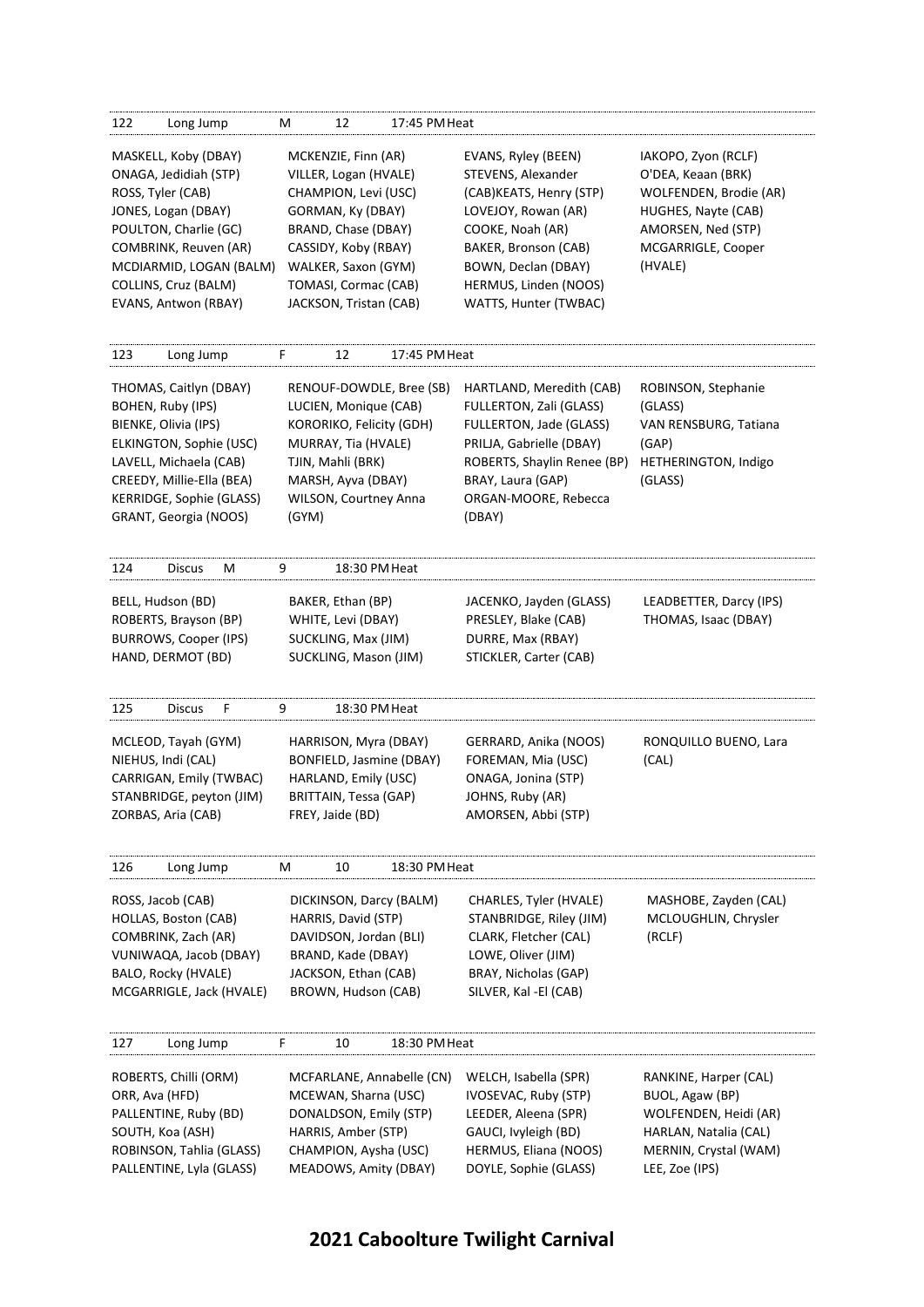| 128                                                                                                                                                         | Shot Put M                                                               | 12                                                                                                                                                                     | 18:30 PM Heat                                                          |                                                                                                                                                                                         |                                                                                                 |                                                                                                     |                                                                       |
|-------------------------------------------------------------------------------------------------------------------------------------------------------------|--------------------------------------------------------------------------|------------------------------------------------------------------------------------------------------------------------------------------------------------------------|------------------------------------------------------------------------|-----------------------------------------------------------------------------------------------------------------------------------------------------------------------------------------|-------------------------------------------------------------------------------------------------|-----------------------------------------------------------------------------------------------------|-----------------------------------------------------------------------|
| POULTON, Charlie (GC)<br>MASKELL, Koby (DBAY)<br>MILLER, Brock (STP)<br>COMBRINK, Reuven (AR)                                                               |                                                                          | EVANS, Antwon (RBAY)<br>NAAMAN, Youssef (SPR)<br>VILLER, Logan (HVALE)<br>KING, Riley (DBAY)                                                                           |                                                                        |                                                                                                                                                                                         | WALKER, Saxon (GYM)<br>O'DEA, Keaan (BRK)<br>BOWN, Declan (DBAY)<br>WATTS, Hunter (TWBAC)       |                                                                                                     | WOLFENDEN, Brodie (AR)<br>MCGARRIGLE, Cooper<br>(HVALE)               |
| 129                                                                                                                                                         | Shot Put F                                                               | 12                                                                                                                                                                     | 18:30 PM Heat                                                          |                                                                                                                                                                                         |                                                                                                 |                                                                                                     |                                                                       |
| BOHEN, Ruby (IPS)<br>KERRIDGE, Sophie (GLASS)<br>FOREMAN, Ava (USC)<br>WINDOLF, Hayley (IPS)<br>CREEDY, Millie-Ella (BEA)<br>ROBINSON, Stephanie<br>(GLASS) |                                                                          | MANCINI, Allira (STP)<br>MCDONALD, Tamara (GC)<br>LUCIEN, Monique (CAB)<br>LAHEY, Bella (GYM)<br>MARSH, Ayva (DBAY)<br>MURRAY, Tia (HVALE)<br>KORORIKO, Felicity (GDH) |                                                                        | NEWELL, Sophie (DBAY)<br>RICH, Lilah (CAB)<br>HARTLAND, Meredith (CAB)<br>FULLERTON, Zali (GLASS)<br>FULLERTON, Jade (GLASS)<br>PRILJA, Gabrielle (DBAY)<br>ROBERTS, Shaylin Renee (BP) |                                                                                                 | ORGAN-MOORE, Rebecca<br>(DBAY)<br>VAN RENSBURG, Tatiana<br>(GAP)<br>HETHERINGTON, Indigo<br>(GLASS) |                                                                       |
| 130                                                                                                                                                         | Long Jump                                                                | M                                                                                                                                                                      | 13                                                                     | 18:30 PM Heat                                                                                                                                                                           |                                                                                                 |                                                                                                     |                                                                       |
| THOMAS, Haiden (DBAY)<br>PEREZ, Samuel (BRK)<br>LOFTS, Cooper (GAP)<br>WILLIAMS, Lachlan (SPR)                                                              |                                                                          | KORORIKO, Tama (GDH)<br>GERRARD, Luca (NOOS)<br>PATERSON, Coen (DBAY)<br>CINI, Max (DBAY)                                                                              |                                                                        | MOLLENHAUER, Ryan (SB)<br>VAN STRATEN, Ashton (USC)<br>GOSNEY, Payton (BD)<br>SMITH, Leon (TWBAC)                                                                                       |                                                                                                 | MERNIN, Tye (WAM)<br>EDWARDS, Cayden (CAB)                                                          |                                                                       |
| 131                                                                                                                                                         | Long Jump                                                                | F                                                                                                                                                                      | 13                                                                     | 18:30 PM Heat                                                                                                                                                                           |                                                                                                 |                                                                                                     |                                                                       |
| BOW, Hayden (CAB)<br>MEAD, Livinia (DBAY)<br>SOUTH, Jalyn (ASH)<br>HIONIS, Aliyah (STP)                                                                     |                                                                          | VEIVERS, Sienna (BRK)<br>MCDONALD, Alyssa (GC)<br>HANCOCK, Grace (CN)<br>KORORIKO, Awhena (GDH)                                                                        |                                                                        |                                                                                                                                                                                         | DE JONG, Mia (NGO)<br>WISEWOULD, Sailah (BD)<br>MAY, Mackenzie (HVALE)<br>MOORE, Isabelle (WAM) |                                                                                                     | WATTS, Xanthee (TWBAC)<br>JONES, Makayla (CAB)<br>NORTH, Emma (BRK)   |
| 132                                                                                                                                                         | High Jump                                                                | M                                                                                                                                                                      | 15                                                                     | 18:30 PM Heat                                                                                                                                                                           |                                                                                                 |                                                                                                     |                                                                       |
|                                                                                                                                                             | LAVELL, Nicholas (CAB)<br>GIBBONS, Trae (GLASS)<br>MCDONALD, Riley (CAL) |                                                                                                                                                                        | CORCORAN, Oliver (GC)<br>KELLETT, Jacob (USC)<br>BROWN, Jayden (HVALE) |                                                                                                                                                                                         |                                                                                                 |                                                                                                     | DANIELS, Ryan (USC)<br>COWDROY, Geordie (TWBAC)                       |
| 132                                                                                                                                                         | High Jump                                                                | M                                                                                                                                                                      | 17                                                                     | 18:30 PM Heat                                                                                                                                                                           |                                                                                                 |                                                                                                     |                                                                       |
|                                                                                                                                                             | TURVEY, Tyler (CAB)                                                      |                                                                                                                                                                        |                                                                        | COTTERILL, Heath (CAB)                                                                                                                                                                  |                                                                                                 |                                                                                                     | BROWN, Kalum (TWBAC)                                                  |
| 132                                                                                                                                                         | High Jump                                                                | M                                                                                                                                                                      | 16                                                                     | 18:30 PM Heat                                                                                                                                                                           |                                                                                                 |                                                                                                     |                                                                       |
|                                                                                                                                                             | WEIS, Mitchell (ASP)                                                     |                                                                                                                                                                        |                                                                        | WISE, Lachlan (STP)                                                                                                                                                                     |                                                                                                 |                                                                                                     |                                                                       |
| 132                                                                                                                                                         | High Jump                                                                | М                                                                                                                                                                      | 14                                                                     | 18:30 PM Heat                                                                                                                                                                           |                                                                                                 |                                                                                                     |                                                                       |
|                                                                                                                                                             | POOLES, Jamieson (USC)<br>PECKHAM, Taliesin (NOOS)<br>STOKER, Mali (USC) |                                                                                                                                                                        |                                                                        | WHITE, Samuel (DBAY)<br>WELCH, Cooper (SPR)<br>BEER, Jake (NOOS)                                                                                                                        |                                                                                                 |                                                                                                     | MILLS, George (BRK)<br>KOLINISAU, Joshua (CAL)<br>BOWN, Hayden (DBAY) |
| 133                                                                                                                                                         | High Jump                                                                | F                                                                                                                                                                      | 17                                                                     | 18:30 PM Heat                                                                                                                                                                           |                                                                                                 |                                                                                                     |                                                                       |
|                                                                                                                                                             |                                                                          |                                                                                                                                                                        |                                                                        |                                                                                                                                                                                         |                                                                                                 |                                                                                                     |                                                                       |

LEWIS, Hannah (DBAY)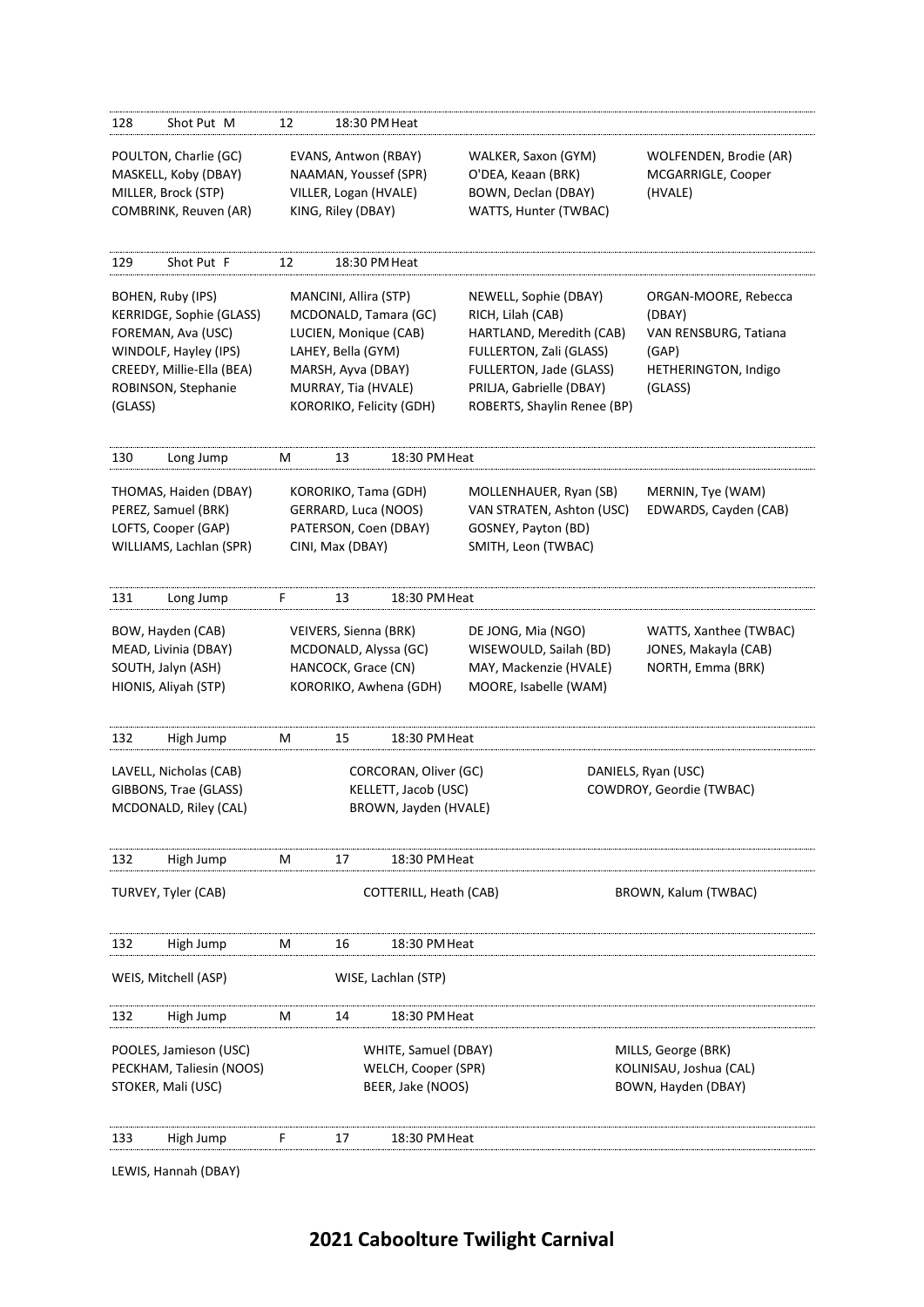| 133                                                                                                                                                 | High Jump                                                                                                             |   | F  | 14 | 18:30 PM Heat                                                                                                                                                                                                                                                                                |                                                                                                                            |  |  |
|-----------------------------------------------------------------------------------------------------------------------------------------------------|-----------------------------------------------------------------------------------------------------------------------|---|----|----|----------------------------------------------------------------------------------------------------------------------------------------------------------------------------------------------------------------------------------------------------------------------------------------------|----------------------------------------------------------------------------------------------------------------------------|--|--|
| GUNSTON, Nicole (SB)<br>NORMAN, Laylah (BD)<br>SWIFT, Pippa (CAB)                                                                                   |                                                                                                                       |   |    |    | WASSON, Ava (CAB)<br>STRYDOM, Zayley (CAL)<br>KLAAS, Imogen (STP)                                                                                                                                                                                                                            | ROBERTSON, Ava (BRK)<br>SHILTON, Chloe (CAB)                                                                               |  |  |
| 133<br>High Jump<br>F                                                                                                                               |                                                                                                                       |   |    | 15 | 18:30 PM Heat                                                                                                                                                                                                                                                                                |                                                                                                                            |  |  |
|                                                                                                                                                     | SILCOCK, Mia (RBAY)                                                                                                   |   |    |    | POULTON, Amber (GC)<br>MORRIS, Taylah (RBAY)                                                                                                                                                                                                                                                 |                                                                                                                            |  |  |
| 134                                                                                                                                                 | 800m                                                                                                                  | м | 9  |    | 18:45 PM Race 01                                                                                                                                                                                                                                                                             |                                                                                                                            |  |  |
| PRESTON, Alistair (SPR)<br>DALLY, Jay (ORM)<br>STALLARD, Liam (CAB)<br>MONTGOMERY, Noah (TWBAC)                                                     |                                                                                                                       |   |    |    | HARMAN, Zak (AR)<br>WHITE, Levi (DBAY)<br>HASSAN, Samir (ALG)<br>EDWARDS, Lachlan (CAB)                                                                                                                                                                                                      | BLAKE, Alexander (DBAY)<br>MOONEY, Ethan (MBRO)<br>ROWE, Sebastian (STP)<br>TOWEEL, malakai (DBAY)                         |  |  |
| 135                                                                                                                                                 | 800m                                                                                                                  | F | 9  |    | 18:45 PM Race 01                                                                                                                                                                                                                                                                             |                                                                                                                            |  |  |
| CHISHOLM, Amelia (ORM)<br>STANBRIDGE, peyton (JIM)<br>FOREMAN, Mia (USC)                                                                            |                                                                                                                       |   |    |    | NIEHUS, Indi (CAL)<br>THOMAS, Olivia (DBAY)<br>ZORBAS, Aria (CAB)<br>STANWORTH, Chloe (RCLF)<br>FAITHFUL, Kelsee (CAB)                                                                                                                                                                       |                                                                                                                            |  |  |
| 136                                                                                                                                                 | 800m                                                                                                                  | M | 10 |    | 18:45 PM Race 01                                                                                                                                                                                                                                                                             |                                                                                                                            |  |  |
| MCLOUGHLIN, Chrysler (RCLF)<br>BRAY, Nicholas (GAP)<br>CHISHOLM, Chase (ORM)<br>LOWE, Oliver (JIM)<br>BAKER, Jordan (BP)<br>CAHILL, Lachlan (TWBAC) |                                                                                                                       |   |    |    | KHAN, Zakariya (ALG)<br>CRAGG, Jamie (ALG)<br>BROWN, Hudson (CAB)<br>JACKSON, Patrick (GLASS)<br>BRAND, Kade (DBAY)<br>MILLAR, Lachlan (DBAY)                                                                                                                                                | DE VILLIERS, Jacques (RCLF)<br>HANCOCK, Noah (CN)<br>DUNEMANN, Noah (HFD)<br>STANBRIDGE, Riley (JIM)                       |  |  |
| 137                                                                                                                                                 | 800m                                                                                                                  | F | 10 |    | 18:45 PM Race 01                                                                                                                                                                                                                                                                             |                                                                                                                            |  |  |
| SHERIDAN, Gracie (USC)<br>DOYLE, Sophie (GLASS)<br>MCEWAN, Sharna (USC)<br>BENITO, Nina (MAR)<br>STONE, Layla (BRK)<br>WOLFENDEN, Heidi (AR)        |                                                                                                                       |   |    |    | WILLIAMS, Ella (USC)<br>RUSSELL, Kaydence (IPS)<br>WELCH, Isabella (SPR)<br>HERMUS, Eliana (NOOS)<br>ORGAN-MOORE, Caitlin (DBAY)<br>STRYDOM, Zandri (CAL)<br>FARHAN HASSAN, Nimo (ALG)<br>PALLENTINE, Lyla (GLASS)<br>MURRAY, Chloe (HVALE)<br>WOODS, Bella (BD)<br>ROBINSON, Tahlia (GLASS) |                                                                                                                            |  |  |
| 138                                                                                                                                                 | 800m                                                                                                                  | M | 11 |    | 18:45 PM Race 01                                                                                                                                                                                                                                                                             |                                                                                                                            |  |  |
|                                                                                                                                                     | GIBBONS, Brax (GLASS)<br>PRESLEY, Zac (CAB)<br>WYNN, Austin (WBDG)<br>HOLTHOUSE, Zander (RBAY)<br>CLARK, Hudson (CAL) |   |    |    | TILLOTSON, William (NOOS)<br>SHERWOOD, Azra (ASP)<br>MOORE, Aiden (WAM)<br>PRESTON, Oliver (SPR)<br>WINDUS-HILL, Tylar (ORM)                                                                                                                                                                 | KAMPF, Vincent (BP)<br>RONQUILLO BUENO, Ruben (CAL)<br>RICHMOND, TJ (BP)<br>EDWARDS, Coby (CAB)<br>SULLIVAN, William (WAM) |  |  |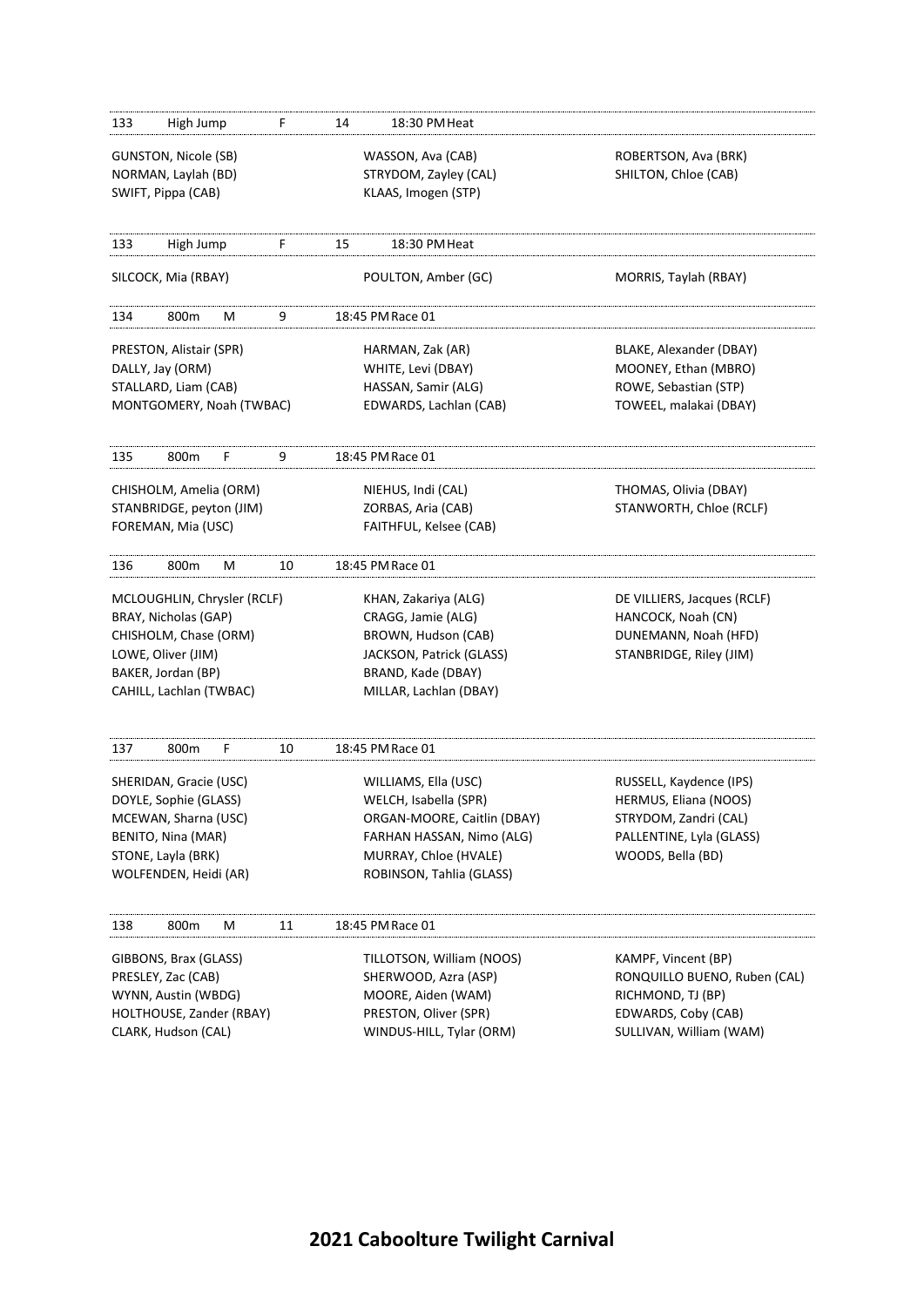| 139                                                                                                    | 800m                                                                                                                                       | F                         | 11 | 18:45 PM Heat                                                                                                                               |                        |                                                                                         |                                                               |  |
|--------------------------------------------------------------------------------------------------------|--------------------------------------------------------------------------------------------------------------------------------------------|---------------------------|----|---------------------------------------------------------------------------------------------------------------------------------------------|------------------------|-----------------------------------------------------------------------------------------|---------------------------------------------------------------|--|
|                                                                                                        | LEADBETTER, Poppy (IPS)<br>NIEHUS, Lily (CAL)<br>IVOSEVAC, Lucille (STP)<br>HUDSON, Harmony (DBAY)<br>HUDSON, Allyce (DBAY)                |                           |    | O'FRIEL, Teagan (DBAY)<br>KURZ, Ada (NGO)<br>MALONE, Tayla (BP)<br>SHERIDAN, Amelia (USC)<br>TIGHE, Amelia (SPR)                            |                        | ASH, Neva (NOOS)<br>WATSON, Eliza (GC)<br>FLYNN, Harlee (BRK)<br>WASSON, Estella (CAB)  |                                                               |  |
| 140                                                                                                    | 800m                                                                                                                                       | М                         | 12 | 18:45 PM Heat                                                                                                                               |                        |                                                                                         |                                                               |  |
|                                                                                                        | HUGHES, Nayte (CAB)<br>IAKOPO, Zyon (RCLF)<br>HERMUS, Linden (NOOS)<br>COOKE, Noah (AR)<br>STEVENS, Alexander (CAB)<br>EVANS, Ryley (BEEN) |                           |    | JACKSON, Tristan (CAB)<br>TOMASI, Cormac (CAB)<br>BRAND, Chase (DBAY)<br>CHAMPION, Levi (USC)<br>GORMAN, Ky (DBAY)<br>BRYANT, Cooper (RCLF) |                        | ADAMS, Marley (CAB)<br>MILLER, Brock (STP)                                              | ACKFIELD KENNARD, Saul (DBAY)<br>GOWDRA SANTOSH, Kaushik (AR) |  |
| 141                                                                                                    | 800 <sub>m</sub>                                                                                                                           | F                         | 12 | 18:30 PM Heat                                                                                                                               |                        |                                                                                         |                                                               |  |
| ISHOLA, Adetoro (IPS)<br>AGIANNITIS, Olivia (IPS)<br>HARTLAND, Meredith (CAB)<br>CONNELL, Rachel (BRK) |                                                                                                                                            |                           |    | KORORIKO, Felicity (GDH)<br>HAZELL, Ruby (SPR)<br>HETHERINGTON, Indigo (GLASS)<br>RENOUF-DOWDLE, Bree (SB)                                  |                        | GRANT, Georgia (NOOS)<br>FOREMAN, Ava (USC)<br>GERITZ, Mia (GLASS)<br>BRAY, Laura (GAP) |                                                               |  |
| 142                                                                                                    | 800m                                                                                                                                       | м                         | 13 | 18:45 PM Heat                                                                                                                               |                        |                                                                                         |                                                               |  |
|                                                                                                        | EDWARDS, Cayden (CAB)<br>PRESTON, Elliot (SPR)<br>OBRIEN, Thomas (GC)                                                                      |                           |    | CINI, Max (DBAY)<br>WILLIAMS, Lachlan (SPR)<br>KORORIKO, Tama (GDH)                                                                         |                        | HANKINSON, Jacob (ORM)<br>MINCHIN, Aden (DBAY)                                          |                                                               |  |
| 143                                                                                                    | 800m                                                                                                                                       | F                         | 13 | 18:45 PM Heat                                                                                                                               |                        |                                                                                         |                                                               |  |
|                                                                                                        | WATTS, Xanthee (TWBAC)<br>MOORE, Isabelle (WAM)<br>WISEWOULD, Sailah (BD)                                                                  |                           |    | PRENTICE, Kassidy (CAB)<br>KORORIKO, Awhena (GDH)<br>STEWART, Lucy (STP)                                                                    |                        |                                                                                         |                                                               |  |
| 144                                                                                                    | 800m                                                                                                                                       | M                         | 14 | 18:45 PM Heat                                                                                                                               |                        |                                                                                         |                                                               |  |
|                                                                                                        | BOWN, Hayden (DBAY)<br>TAYLOR, Shaun (BP)                                                                                                  | HARTLAND, Alexander (CAB) |    | WHITE, Micah (DBAY)<br>MALONE, Jordan (BP)<br>JONES, Harrison (GLASS)                                                                       |                        |                                                                                         |                                                               |  |
| 144                                                                                                    | 800m                                                                                                                                       | M                         | 17 | 18:45 PM Heat                                                                                                                               |                        |                                                                                         |                                                               |  |
|                                                                                                        | WASSON, Seth (CAB)                                                                                                                         |                           |    | TURVEY, Tyler (CAB)                                                                                                                         | COTTERILL, Heath (CAB) |                                                                                         | MULLALY, Blake (GYM)                                          |  |
| 144                                                                                                    | 800m                                                                                                                                       | M                         | 16 | 18:45 PM Heat                                                                                                                               |                        |                                                                                         |                                                               |  |
|                                                                                                        | WEIS, Mitchell (ASP)                                                                                                                       |                           |    |                                                                                                                                             |                        |                                                                                         |                                                               |  |
| 144                                                                                                    | 800m                                                                                                                                       | M                         | 15 | 18:45 PM Heat                                                                                                                               |                        |                                                                                         |                                                               |  |
| HIGHAM, Tristan (STP)<br>BROWN, Jayden (HVALE)                                                         |                                                                                                                                            |                           |    | TABUTEAU, Xavier (AR)<br>STOLBERG, Jaxyn (CAB)                                                                                              |                        | JURGELEIT, Ben (BP)<br>LAVELL, Nicholas (CAB)                                           |                                                               |  |